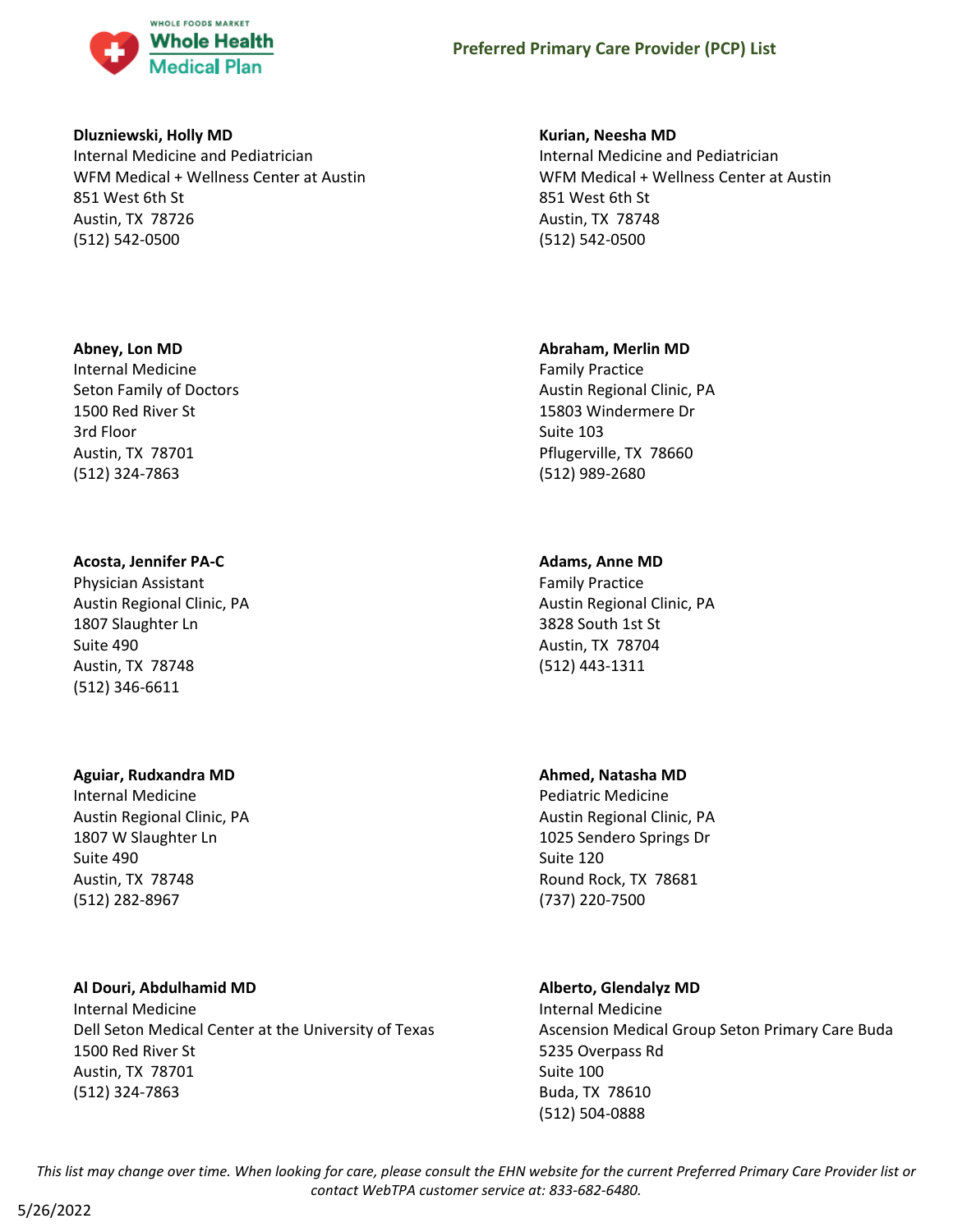

# **Alcazar, Gerardo MD**

Internal Medicine Seton Family of Doctors 1500 Red River St 3rd Floor Austin, TX 78701 (512) 324-3540

# **Ali, Sabah PA-C**

Family Practice Ascension Medical Group Seton Express Care Georgetown 1015 West University Ave Suite 700 Georgetown, TX 78628 (512) 691-6519

# **Ali, Salima MD**

Internal Medicine Austin Regional Clinic, PA 3828 South 1st Street Austin, TX 78704 (512) 443-1311

# **Altillo, Brandon MD**

Family Practice Dell Seton Medical Center at the University of Texas 1500 Red River St Austin, TX 78701 (512) 324-7863

# **Amaon, Julie MD**

Family Practice Austin Regional Clinic, PA 11714 Wilson Parke Ave Suite 150 Austin, TX 78726 (512) 346-6611

# **Alemu, Benyam MD**

Internal Medicine Seton Family of Doctors 130 Hays St 3rd Floor Luling, TX 78648 (830) 875-7000

# **Ali, Ramla MD**

Pediatric Medicine Austin Regional Clinic, PA 15803 Windermere Dr Suite 103 Pflugerville, TX 78660 (512) 989-2680

# **Alshebani, Qaisar DO**

Internal Medicine Dell Seton Medical Center at the University of Texas 1500 Red River St Austin, TX 78701 (512) 324-7863

# **Amadi, Fidelis MD**

Family Practice Austin Regional Clinic, PA 4100 Everett St Suite 400 Kyle, TX 78640 (512) 295-1333

# **Ambler, Mark MD**

Family Practice Austin Regional Clinic, PA 1807 W Slaughter Ln Suite 490 Austin, TX 78748 (512) 282-8967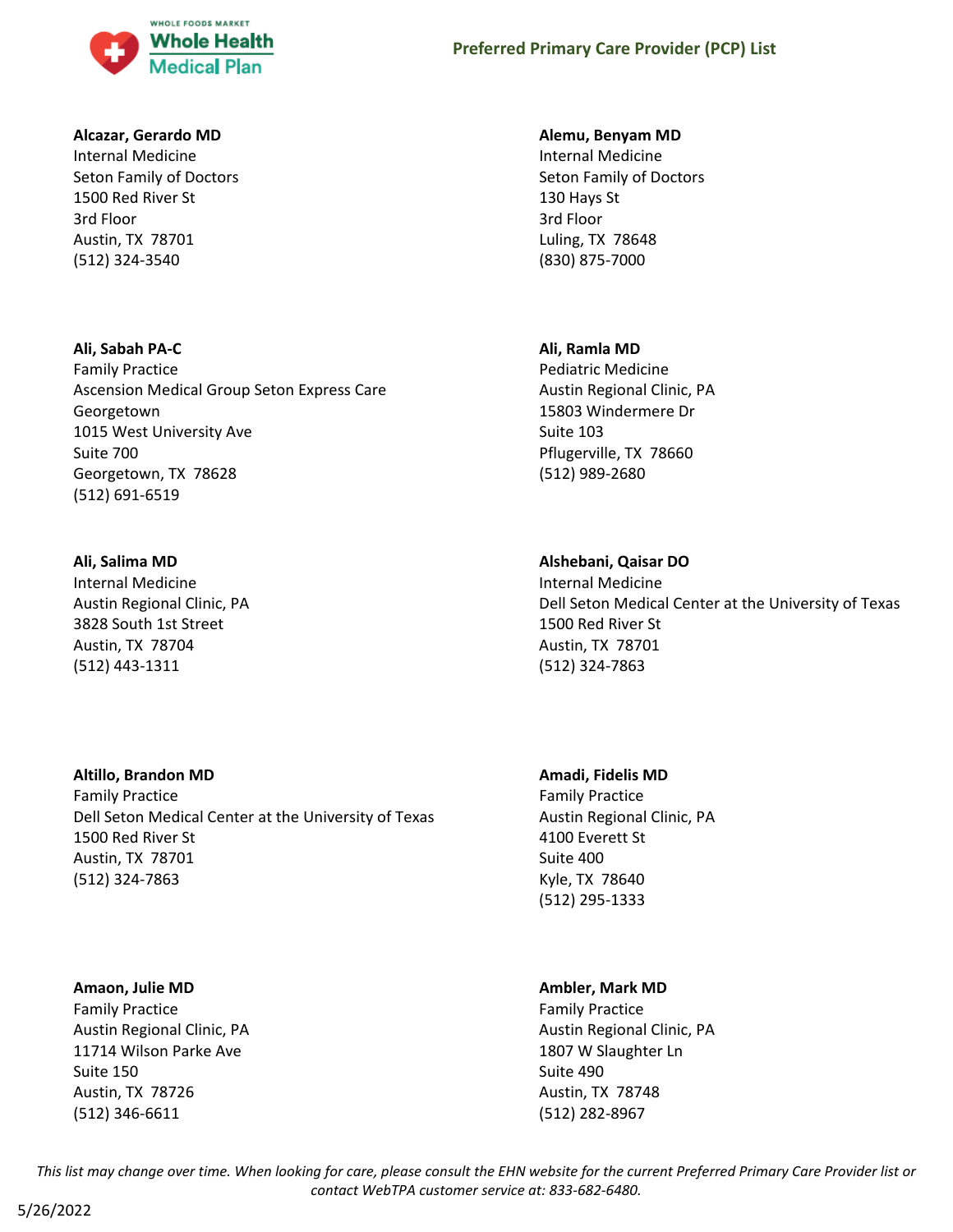

# **Amin, Nimesh DO**

Internal Medicine Ascension Seton Medical Center Austin 1201 W 38th Street Austin, TX 78705 (512) 324-1019

# **Amy, Shah MD**

Pediatric Medicine Austin Regional Clinic, PA 940 Hesters Crossing Rd Round Rock, TX 78681 (512) 244-9024

# **Anderson, Nathan MD**

Family Practice Austin Regional Clinic, PA 622 W State Hwy 71 Suite 102 Bastrop, TX 78602 (512) 308-4311

# **Andrade, Liwayway MD**

Internal Medicine Dell Seton Medical Center at the University of Texas 1500 Red River St Austin, TX 78701 (512) 324-7863

# **Austin, Geshia MD**

Pediatric Medicine Austin Regional Clinic, PA 1807 W Slaughter Ln Suite 490 Austin, TX 78748 (512) 282-8967

# **Averitt, Travis DO**

Family Practice Austin Regional Clinic, PA 2100 Autumn Slate Dr Suite 150 Pflugerville, TX 78660 (737) 220-7200

# **Anderson, James MD**

Pediatric Medicine Austin Regional Clinic, PA 6835 Austin Center Blvd Austin, TX 78731 (512) 346-6611

# **Armenta, Javier PA**

Internal Medicine Ascension Medical Group Seton Primary Care Trinity 313 E 12th Street Suite 101/102 Austin, TX 78701 (512) 324-9650

# **Avashia, Swati MD**

Internal Medicine Dell Seton Medical Center at the University of Texas 1500 Red River St Austin, TX 78701 (512) 324-7000

# **Averitt, Grace DO**

Pediatric Medicine Austin Regional Clinic, PA 940 W University Ave Suite 101 Georgetown, TX 78626 (512) 819-0264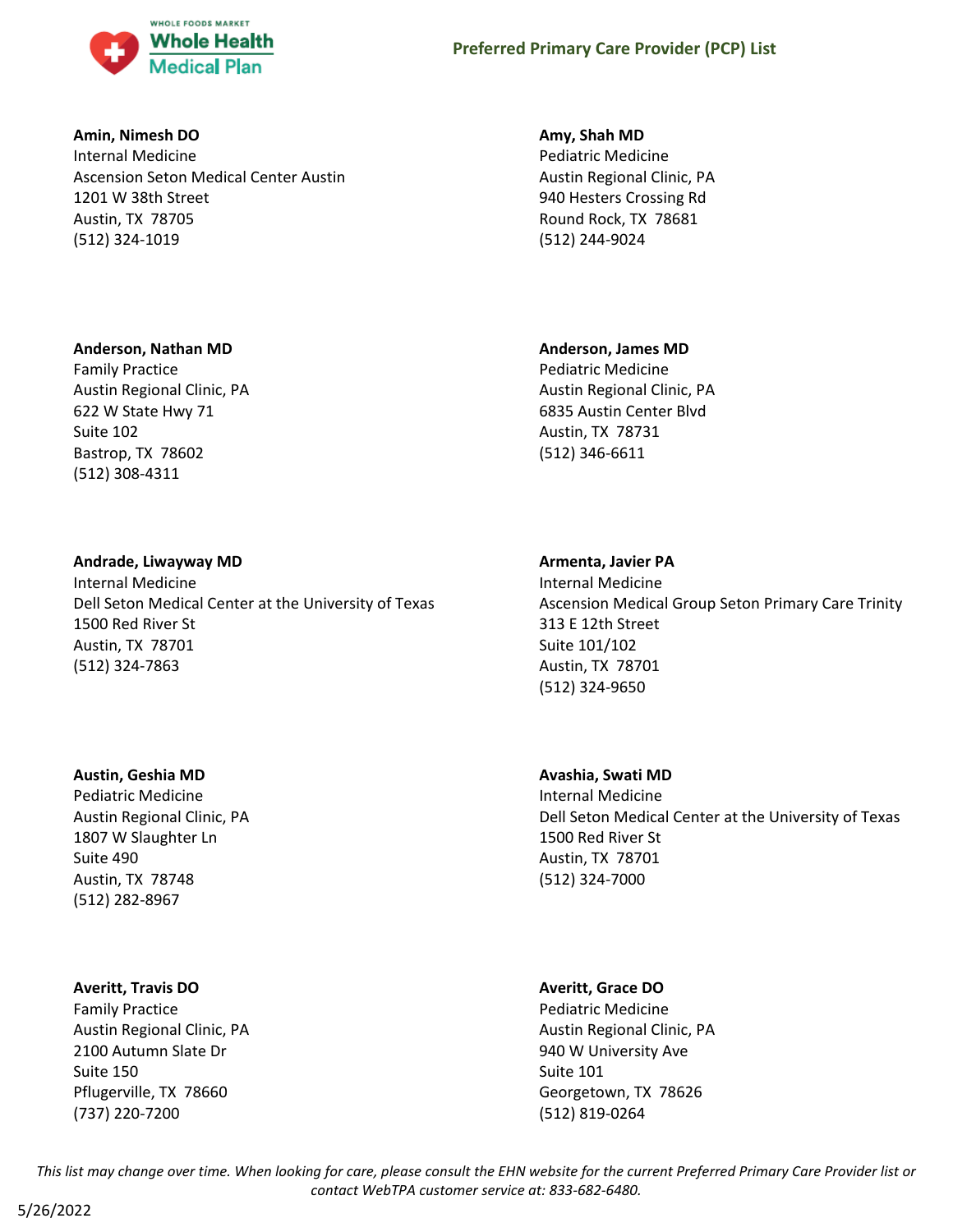

# **Ayoub, Camille DO**

Family Practice Seton Family of Doctors 1500 Red River St Austin, TX 78701 (512) 978-9901

# **Bailey, Justin APRN**

Internal Medicine Dell Seton Medical Center at the University of Texas 1500 Red River St Austin, TX 78701 (512) 324-8399

# **Barkis, Leslie DO**

Family Practice Seton Family of Doctors 1905 SW H K Dodgen Loop Temple, TX 76502 (254) 298-2400

# **Barta, Adam MD**

Family Practice Seton Family of Doctors 1500 Red River St 3rd Floor Austin, TX 78701 (512) 324-7863

# **Berneburg, Kurt DO**

Internal Medicine Ascension Seton Northwest 11113 Research Blvd Austin, TX 78759 (512) 324-1019

# **Baig, Mehraj DO**

Internal Medicine Dell Seton Medical Center at the University of Texas 1500 Red River St Austin, TX 78701 (512) 324-7863

# **Balbastro, Jeeathbell MD**

Internal Medicine Ascension Seton Medical Center Austin 1201 W 38th Street Austin, TX 78705 (512) 324-1019

# **Barlow, Carrie PA-C**

Family Practice Ascension Medical Group Seton Primary Care Stone Hill 1512 Town Center Dr Suite 100 Pflugerville, TX 78660 (512) 324-4875

# **Benold, Terrell MD**

Family Practice Dell Seton Medical Center at the University of Texas 1500 Red River St Austin, TX 78701 (512) 324-7000

#### **Bettes, Jeanette PA**

Internal Medicine Ascension Medical Group Seton Primary Care Trinity 313 E 12th Street Suite 101 Austin, TX 78701 (512) 324-9650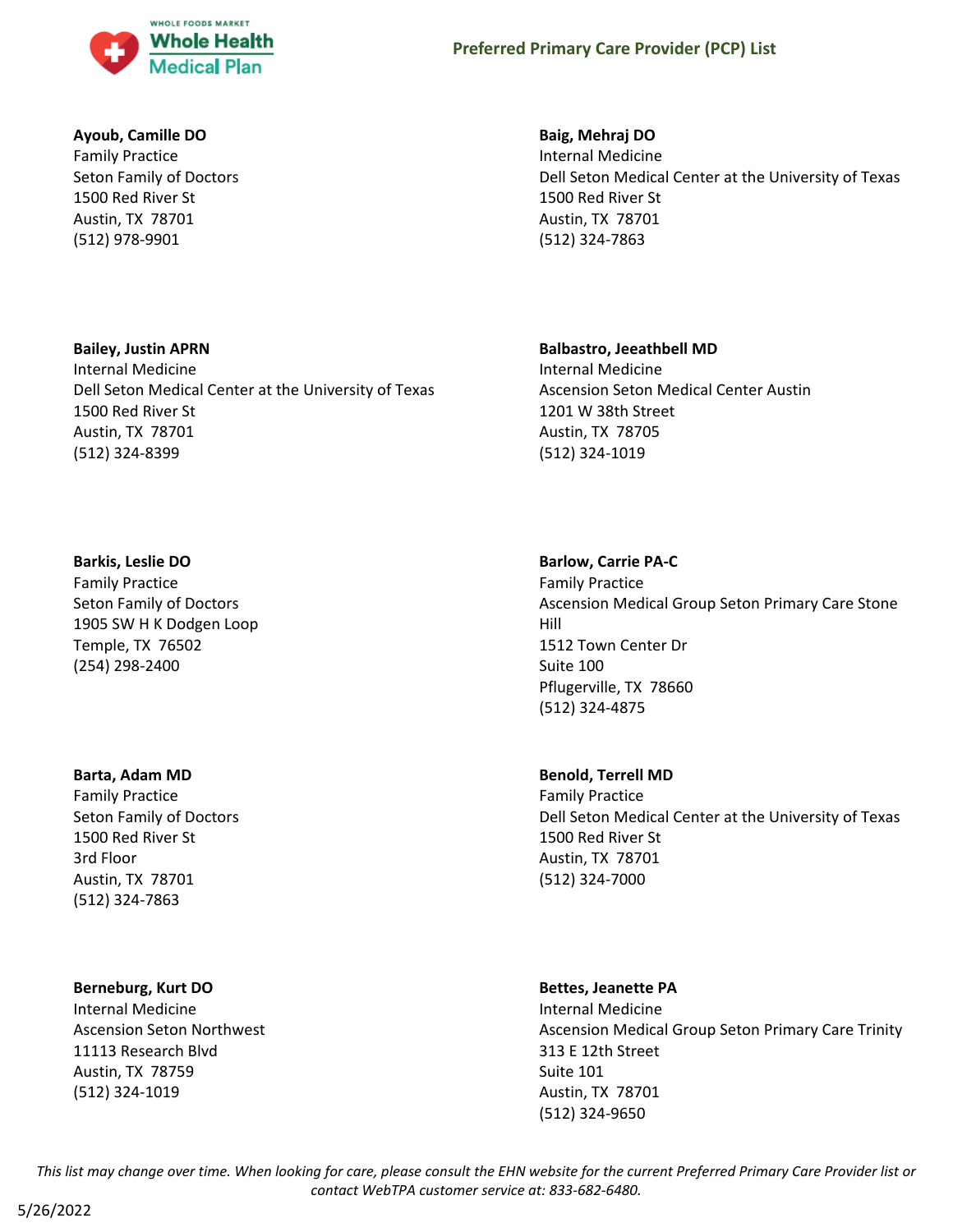

# **Blankenship, Elizabeth PA-C**

Internal Medicine Seton Family of Doctors 1500 Red River St 3rd Floor Austin, TX 78701 (512) 324-7863

#### **Bolton, Kim MD**

Family Practice Austin Regional Clinic, PA 6835 Austin Center Blvd Austin, TX 78731 (512) 346-6611

#### **Brekken, Alissa MD**

Pediatric Medicine Austin Regional Clinic, PA 10401 Anderson Mill Rd Suite 110B Austin, TX 78750 (512) 250-5571

# **Broberg, Scott MD**

Pediatric Medicine Austin Regional Clinic, PA 3816 South 1st St Austin, TX 78704 (512) 443-1311

# **Brode, Donald MD**

Family Practice Austin Regional Clinic, PA 3828 South 1st St Austin, TX 78704 (512) 443-1311

### **Blood, Julia MD**

Pediatric Medicine Austin Regional Clinic, PA 4100 Everett St Suite 400 Kyle, TX 78640 (512) 295-1333

#### **Bottner, Richard PA-C**

Internal Medicine Seton Family of Doctors 1500 Red River St 3rd Floor Austin, TX 78701 (512) 324-7863

#### **Brenner, Adrienne APRN**

Internal Medicine Dell Seton Medical Center at the University of Texas 1500 Red River St Austin, TX 78701 (512) 324-7863

# **Brode, William MD**

Internal Medicine Dell Seton Medical Center at the University of Texas 1500 Red River St Austin, TX 78701 (512) 324-7863

# **Brooke, William MD**

Family Practice Austin Regional Clinic, PA 4515 Seton Center Pkwy Suite 220 Austin, TX 78759 (512) 338-8388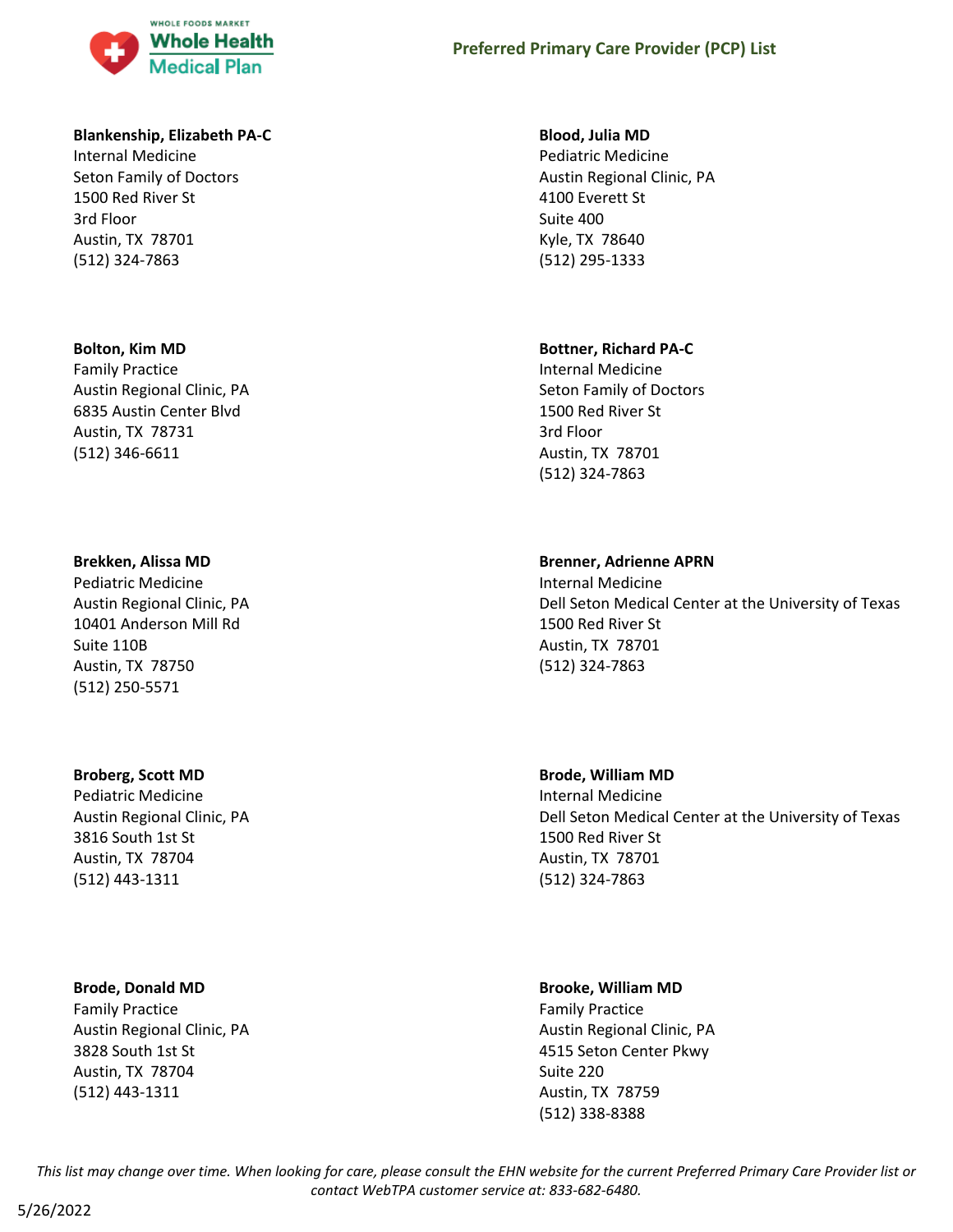

# **Brooks, Tera MD**

Family Practice Ascension Seton Shoal Creek 3501 MIlls Ave Austin, TX 78731 (512) 324-0000

#### **Browning, Stewart MD**

Family Practice Austin Regional Clinic, PA 1807 W Slaughter Ln Suite 490 Austin, TX 78748 (512) 282-8967

# **Busceme, Heidi MD**

Pediatric Medicine Austin Regional Clinic, PA 1807 W Slaughter Ln Suite 490 Austin, TX 78748 (512) 282-8967

# **Butler, Beverly APRN, ACNS-BC**

Family Practice Austin Regional Clinic, PA 1807 W Slaughter Ln Suite 490 Austin, TX 78748 (512) 282-8967

# **Callaway, Susan MD**

Family Practice Austin Regional Clinic, PA 3828 South 1st St Austin, TX 78704 (512) 443-1311

### **Brooks, Tera MD**

Family Practice Austin Regional Clinic, PA 4100 Everett St Suite 400 Kyle, TX 78640 (512) 295-1333

# **Burri, Sarat MD**

Family Practice Austin Regional Clinic, PA 1025 Sendero Springs Dr Suite 120 Round Rock, TX 78681 (737) 220-7500

# **Busch, Johanna MD**

Internal Medicine Dell Seton Medical Center at the University of Texas 1500 Red River St Austin, TX 78701 (512) 324-7863

# **Butler, Harrel MD**

Family Practice Austin Regional Clinic, PA 801 E Whitestone Blvd Building C Cedar Park, TX 78613 (512) 259-3467

# **Camosy, Caroline MD**

Pediatric Medicine Austin Regional Clinic, PA 1807 W Slaughter Ln Suite 490 Austin, TX 78748 (512) 282-8967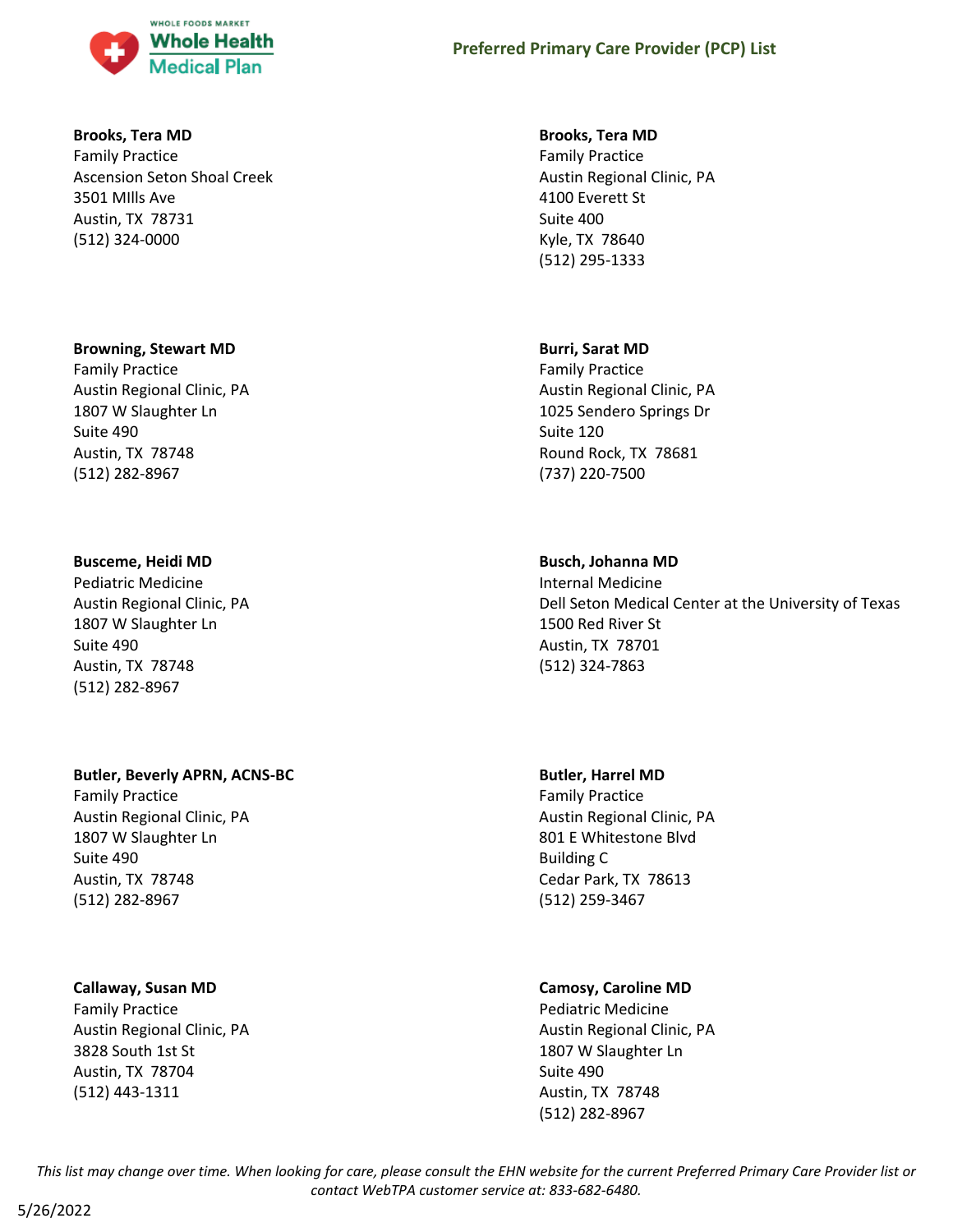

# **Case, Julia PA-C**

Family Practice Ascension Medical Group Seton Primary Care Georgetown 3721 Williams Drive Georgetown, TX 78628 (512) 869-7310

# **Cauvin, Paul MD**

Family Practice Austin Regional Clinic, PA 6835 Austin Center Blvd Austin, TX 78731 (512) 346-6611

# **Champ, Jeffrey MD**

Family Practice Austin Regional Clinic, PA 1807 W Slaughter Ln Suite 490 Austin, TX 78748 (512) 282-8967

# **Chang, Christopher MD**

Family Practice Austin Regional Clinic, PA 6835 Austin Center Blvd Austin, TX 78731 (512) 346-6611

# **Chedville, Judith APRN, ACNS-BC**

Family Practice Austin Regional Clinic, PA 3828 South 1st St Austin, TX 78704 (512) 443-1311

# **Castillo, Cathy MD**

Family Practice Austin Regional Clinic, PA 151 Exchange Blvd Suite 500 Hutto, TX 78634 (512) 846-1244

# **Chambers, Jessica MD**

Internal Medicine Dell Seton Medical Center at the University of Texas 1500 Red River St Austin, TX 78701 (512) 324-7863

# **Champlain, Jacqueline MD**

Family Practice Austin Regional Clinic, PA 11300 Hwy 290 East Building 2; Suite 230 Manor, TX 78653 (512) 582-6075

# **Chaudhury, Saswati MD**

Family Practice Austin Regional Clinic, PA 940 Hester's Crossing Rd Round Rock, TX 78681 (512) 244-9024

# **Chen, Anthony MD**

Family Practice Austin Regional Clinic, PA 1807 W Slaughter Ln Suite 490 Austin, TX 78748 (512) 282-8967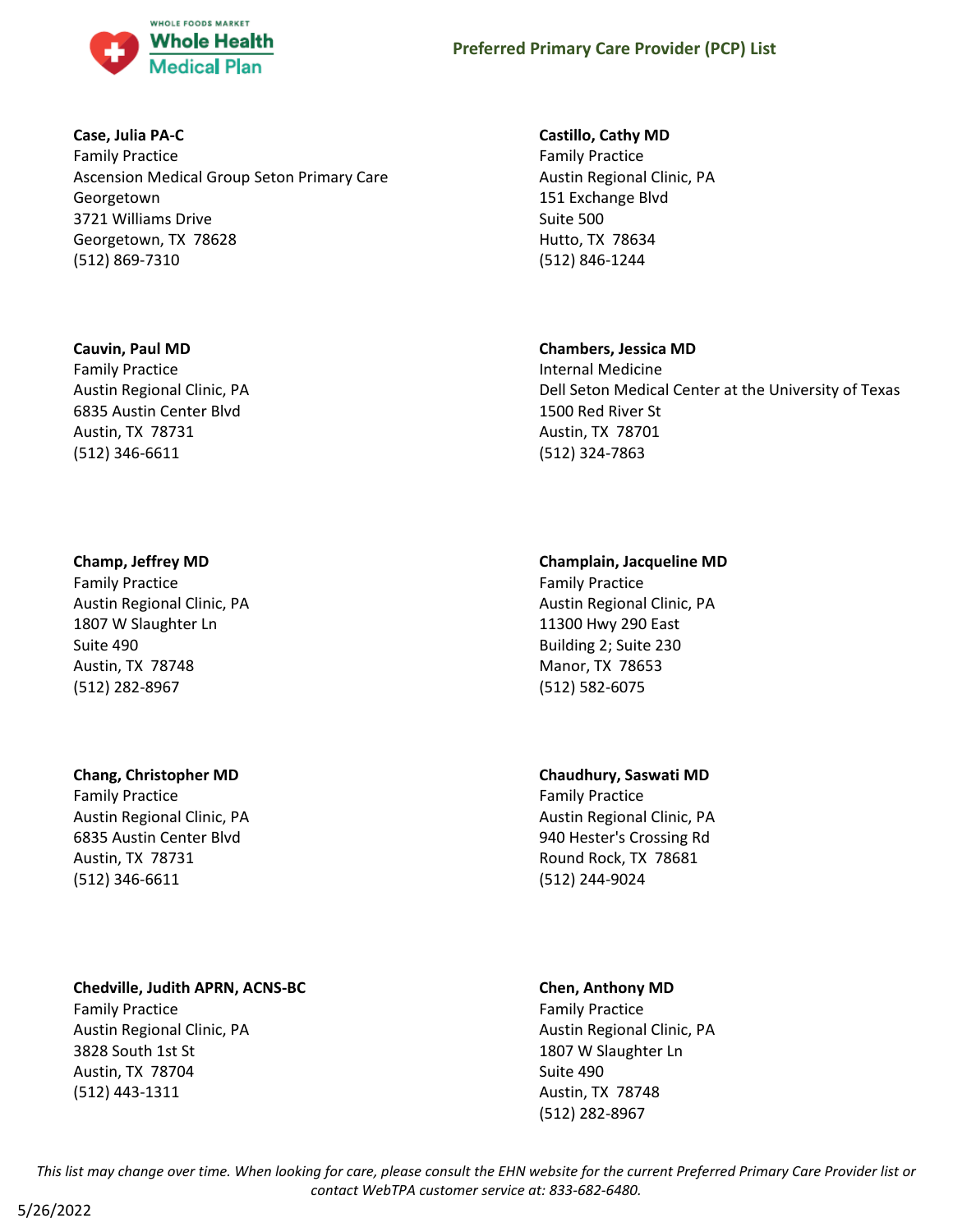

# **Chen, Leli MD**

Family Practice Austin Regional Clinic, PA 22420 IH 35 Suite 203 Kyle, TX 78640 (737) 404-0347

# **Cheng, Arthur MD**

Pediatric Medicine Austin Regional Clinic, PA 801 E Whitestone Blvd Building C Cedar Park, TX 78613 (512) 259-3467

# **Ching, Grace MD**

Family Practice Austin Regional Clinic, PA 6835 Austin Center Blvd Austin, TX 78731 (512) 346-6611

# **Christian, Nicholaus MD**

Internal Medicine Dell Seton Medical Center at the University of Texas 1500 Red River St Austin, TX 78701 (512) 324-7963

# **Clitheroe, Scott MD**

Internal Medicine Ascension Seton Northwest 11113 Research Blvd Austin, TX 78759 (512) 324-1019

# **Chen, Victoria DO**

Family Practice Austin Regional Clinic, PA 4515 Seton Center Pkwy Suite 220 Austin, TX 78759 (512) 338-8388

# **Childers, Jacob MD**

Family Practice Austin Regional Clinic, PA 6835 Austin Center Blvd Austin, TX 78731 (512) 346-6611

# **Christensen, Jennifer MD**

Pediatric Medicine Austin Regional Clinic, PA 15801 W Hwy 71 Building 1; Suite 100 Bee Cave, TX 78738 (512) 676-2500

# **Christine, Florer MD**

Pediatric Medicine Austin Regional Clinic, PA 6835 Austin Center Boulevard Austin, TX 78731 (512) 346-6611

# **Coelho, Daniel MD**

Pediatric Medicine Austin Regional Clinic, PA 622 W State Hwy 71 Suite 102 Bastrop, TX 78602 (512) 308-4311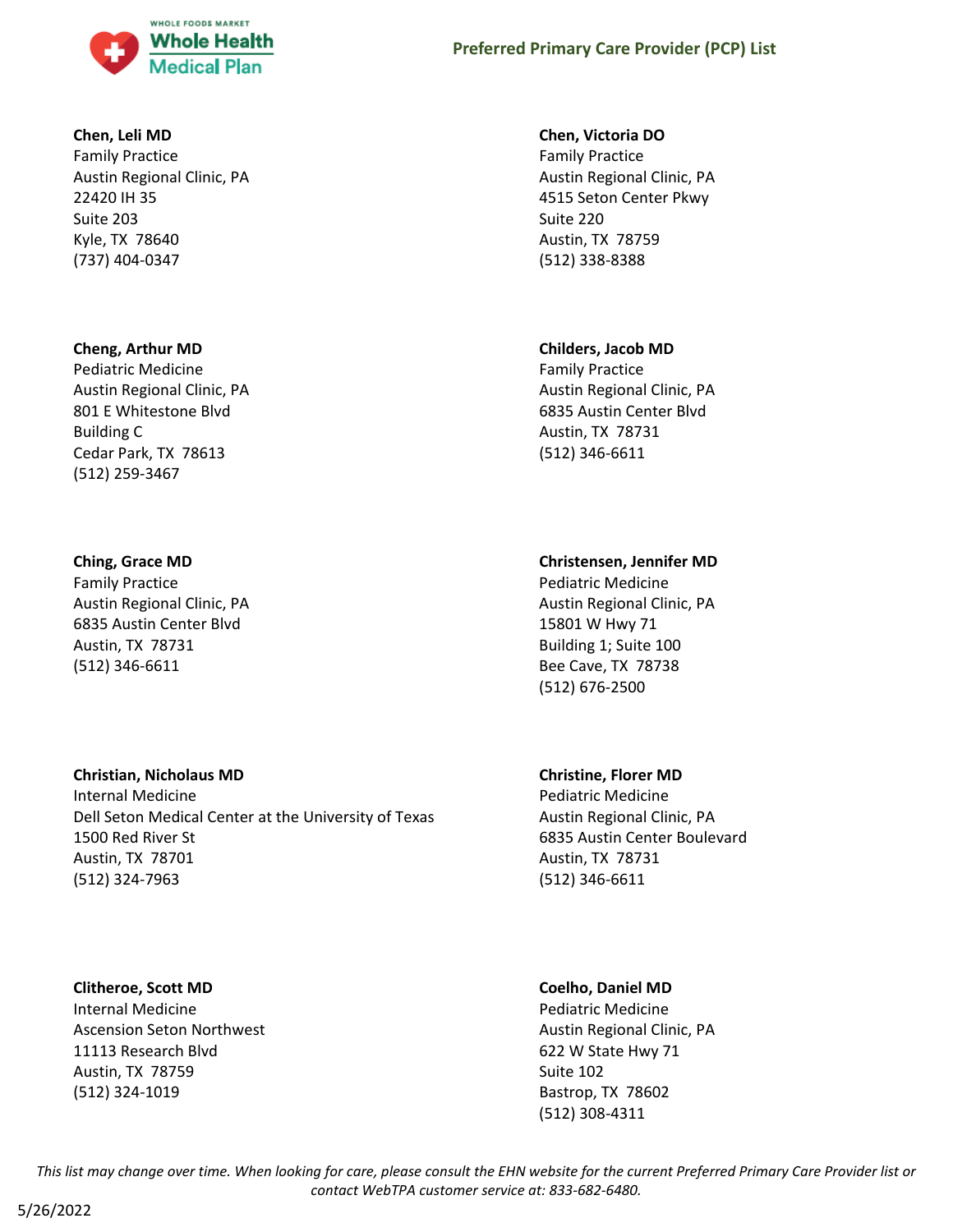

# **Cole, Donald MD**

Family Practice Austin Regional Clinic, PA 3828 South 1st St Austin, TX 78704 (512) 443-1311

#### **Constable, Shane MD**

Family Practice Ascension Seton Shoal Creek 3501 Mills Ave Austin, TX 78731 (512) 324-2080

#### **Cook, Jessica MD**

Family Practice Seton Family of Doctors 1015 W University Ave Suite 700 Georgetown, TX 78628 (512) 691-6519

#### **Cooray, Nawalage Ravi MD**

Family Practice Ascension Seton Elgin Health Center 130 Hays Street Luling, TX 78648 (830) 875-7000

# **Cooray, Nawalage Ravi MD**

Family Practice Ascension Seton Elgin Health Center 800 E Hwy 71 Smithville, TX 78957 (512) 237-3214

#### **Colman, Kymberly MD**

Pediatric Medicine Austin Regional Clinic, PA 940 Hester's Crossing Rd Round Rock, TX 78681 (512) 244-9024

#### **Constable, Shane MD**

Family Practice Austin Regional Clinic, PA 4100 Everett St Suite 400 Kyle, TX 78640 (512) 295-1333

# **Cook, Jessica MD**

Family Practice Seton Family of Doctors 1905 SW H K Dodgen Loop Temple, TX 76502 (254) 298-2400

**Cooray, Nawalage Ravi MD** Family Practice Ascension Seton Elgin Health Center 630 Hwy 71 W Bastrop, TX 78602 (512) 304-0313

# **Corak, Jadranko MD**

Internal Medicine Dell Seton Medical Center at the University of Texas 1500 Red River St Austin, TX 78701 (512) 324-7000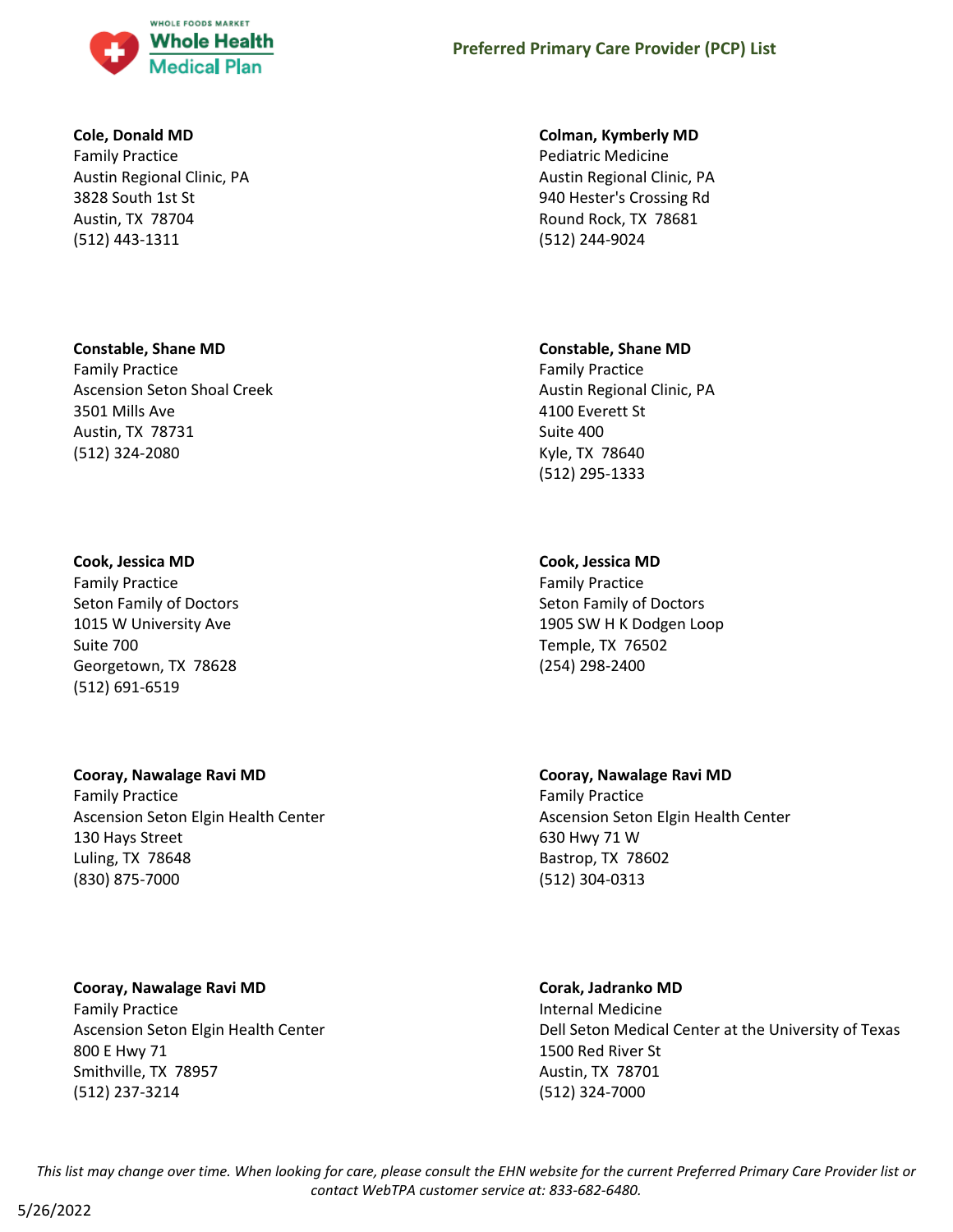

### **Coughlin, Sean MD**

Internal Medicine Austin Regional Clinic, PA 11714 Wilson Parke Ave Suite 150 Austin, TX 78726 (737) 247-7200

#### **Cowper, Pamela MD**

Internal Medicine Seton Family of Doctors 11113 Research Blvd Austin, TX 78759 (512) 324-1019

#### **Daghestani, Anas MD**

Internal Medicine Austin Regional Clinic, PA 6835 Austin Center Blvd Austin, TX 78731 (512) 346-6611

# **Dao, Yen DO**

Internal Medicine Ascension Medical Group Seton Primary Care Stone Hill 1512 Town Center Dr Suite 100 Pflugerville, TX 78660 (512) 324-4875

#### **David, Shobha PA**

Family Practice Ascension Medical Group Seton Express Care Round Rock 201 University Oaks Blvd Suite 1260 Round Rock, TX 78665 (512) 324-4780

### **Countie, Deborah MD**

Pediatric Medicine Austin Regional Clinic, PA 11714 Wilson Parke Ave Suite 150 Austin, TX 78726 (737) 247-7200

### **Crook, Gretchen MD**

Family Practice Austin Regional Clinic, PA 6835 Austin Center Blvd Austin, TX 78731 (512) 346-6611

# **Dandekar, Meghana MD**

Family Practice Austin Regional Clinic, PA 801 E Whitestone Blvd Building C Cedar Park, TX 78613 (512) 259-3467

# **Date, Swati MD**

Internal Medicine Austin Regional Clinic, PA 6835 Austin Center Boulevard Austin, TX 78731 (512) 346-6611

#### **David, Udall MD**

Family Practice Austin Regional Clinic, PA 6835 Austin Center Boulevard Austin, TX 78731 (512) 346-6611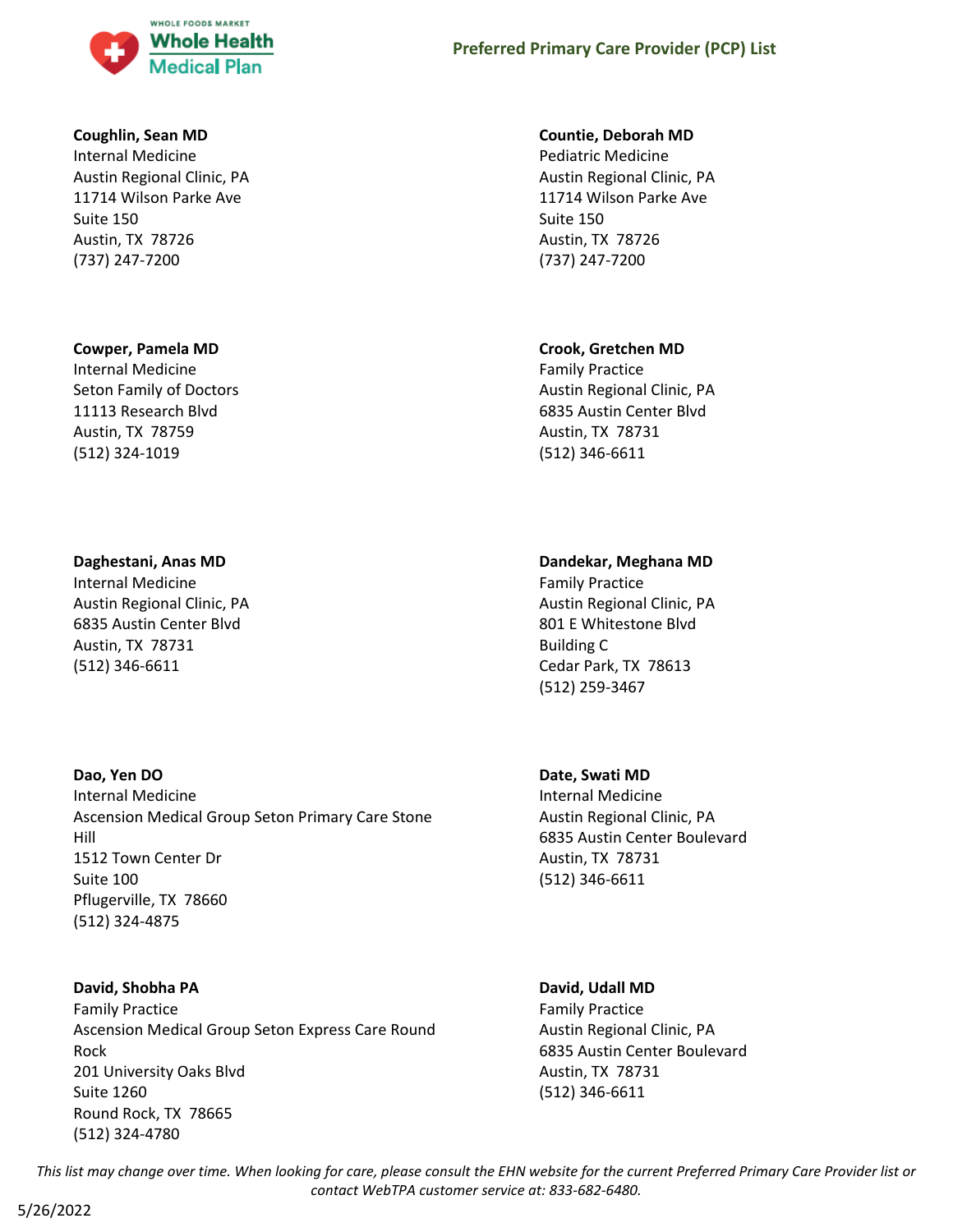

### **Day, Avis MD**

Pediatric Medicine Austin Regional Clinic, PA 3816 South 1st St Austin, TX 78704 (512) 443-1311

#### **DeCastro, Vincenz DO**

Family Practice Austin Regional Clinic, PA 3420 FM 967 Suite B100 Buda, TX 78610 (512) 295-1608

# **DeVito, Veronica PA**

Family Practice One Medical 1900 Aldrich St Suite 150 Austin, TX 78723 (512) 491-1095

#### **Dockray, Lee MD**

Pediatric Medicine Austin Regional Clinic, PA 901 Crystal Falls Pkwy Suite 103 Leander, TX 78641 (512) 259-2198

#### **Dominick, Ruiz MD**

Family Practice Austin Regional Clinic, PA 11300 Hwy 290 E Bldg 2 Suite 230 Manor, TX 78653 (512) 582-6075

#### **de Lota, Michael MD**

Family Practice Austin Regional Clinic, PA 4100 Everett St Suite 400 Kyle, TX 78640 (512) 295-1333

# **Deng, Yue MD**

Internal Medicine Seton Family of Doctors 1512 Town Center Dr Suite 100 Pflugerville, TX 78660 (512) 324-4875

# **Diagne, Khady PA**

Family Practice Seton Family of Doctors 5301B Davis Ln 3rd Floor Austin, TX 78749 (512) 324-8980

# **Dollar, Debra MD**

Internal Medicine Austin Regional Clinic, PA 4515 Seton Center Pkwy Suite 220 Austin, TX 78759 (512) 338-8388

# **Dos Santos, Damian MD**

Pediatric Medicine Austin Regional Clinic, PA 11714 Wilson Parke Ave Suite 150 Austin, TX 78726 (512) 346-6611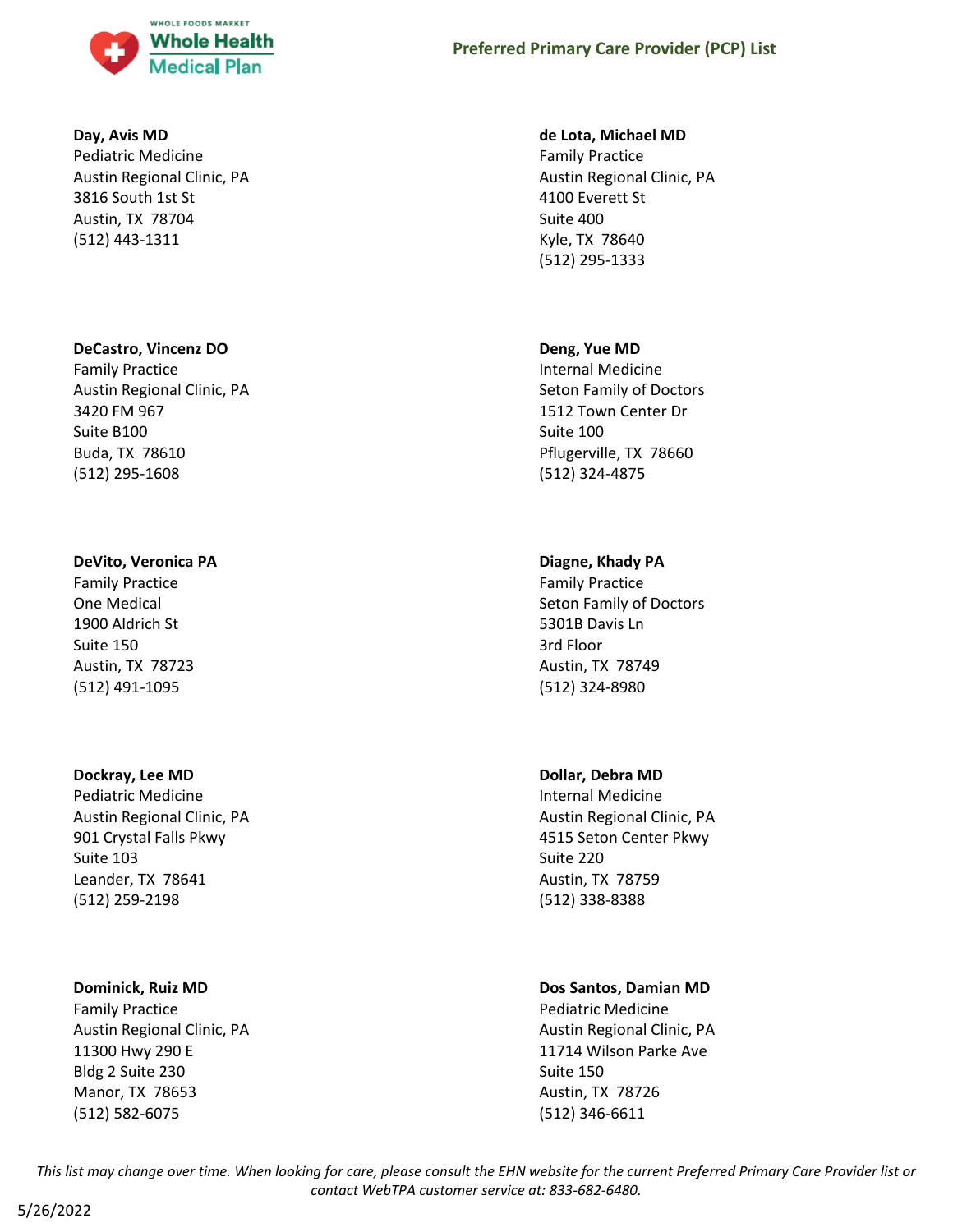

### **Doxey, Bruce MD**

Family Practice Austin Regional Clinic, PA 6835 Austin Center Blvd Austin, TX 78731 (512) 346-6611

#### **Duhaney, Robert MD**

Internal Medicine One Medical 319 Congress Avenue Suite 100 Austin, TX 78701 (512) 491-1095

#### **Durairaj, Sonia MD**

Internal Medicine Ascension Medical Group Seton Primary Care Trinity 201 University Oaks Blvd Suite 1260 Round Rock, TX 78665 (512) 324-4780

# **Durairaj, Sonia MD**

Internal Medicine Ascension Medical Group Seton Primary Care Trinity 5301B Davis Ln Suite 100 Austin, TX 78749 (512) 324-8980

#### **Dvorsky, Katelyn PA**

Family Practice Seton Family of Doctors 1905 SW H K Dodgen Loop Temple, TX 76502 (254) 298-2400

#### **D'souza, Viveka MD**

Family Practice Seton Family of Doctors 3501 Mills Avenue Austin, TX 78731 (512) 324-2000

#### **Duong, Mai MD**

Pediatric Medicine Austin Regional Clinic, PA 1807 W Slaughter Ln Suite 490 Austin, TX 78748 (512) 282-8967

# **Durairaj, Sonia MD**

Internal Medicine Ascension Medical Group Seton Primary Care Trinity 313 E 12th Street Suite 101 Austin, TX 78701 (512) 324-9650

# **Dvorsky, Katelyn PA** Family Practice Seton Family of Doctors 1015 W University Ave Georgetown, TX 78628 (512) 691-6519

# **Eaton, Jeffrey MD**

Internal Medicine Seton Family of Doctors 1500 Red River St 3rd Floor Austin, TX 78701 (512) 324-7863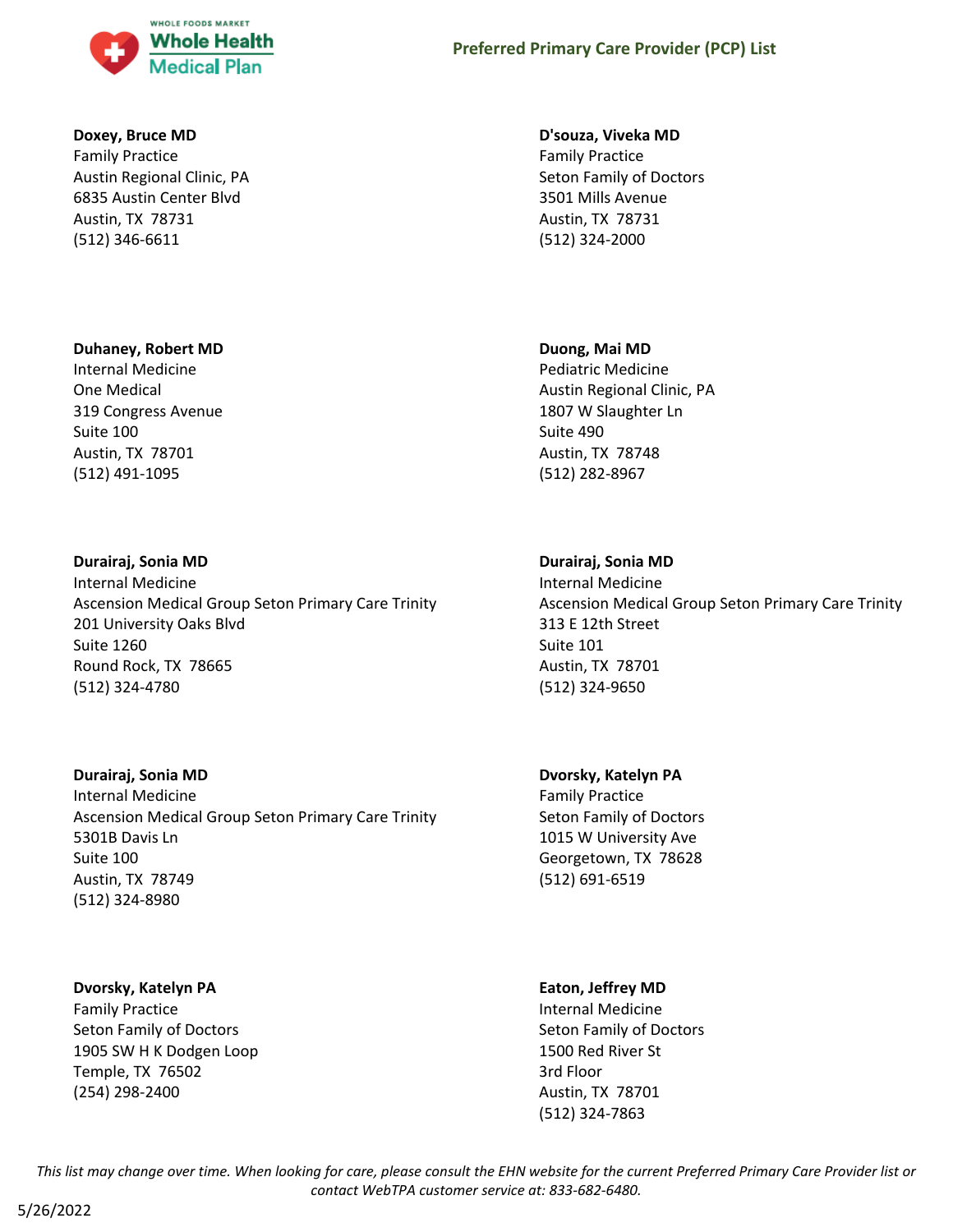

#### **Ebneshahidi, Alireza MD**

Family Practice Austin Regional Clinic, PA 1807 W Slaughter Ln Suite 490 Austin, TX 78748 (512) 282-8967

#### **Ely, Alexandra DO**

Family Practice Seton Family of Doctors 3501 Mills Avenue Austin, TX 78731 (512) 324-2000

#### **Enloe, Robert DO**

Internal Medicine Austin Regional Clinic, PA 15801 W Hwy 71 Building 1; Suite 100 Bee Cave, TX 78738 (512) 676-2500

#### **Esparza, Ramon MD**

Pediatric Medicine Austin Regional Clinic, PA 15803 Windermere Dr Suite 103 Pflugerville, TX 78660 (512) 989-2680

### **Fagerberg, Marcia MD**

Internal Medicine Austin Regional Clinic, PA 6835 Austin Center Blvd Austin, TX 78731 (512) 346-6611

#### **Elmore, Ellen MD**

Family Practice Ascension Seton Shoal Creek 3501 Mills Ave Austin, TX 78731 (512) 324-2000

#### **Enders, Judith MD**

Pediatric Medicine Austin Regional Clinic, PA 2100 Autumn Slate Dr Suite 150 Pflugerville, TX 78660 (737) 220-7200

# **Ericson, Stephanie MD**

Internal Medicine Austin Regional Clinic, PA 6835 Austin Center Blvd Austin, TX 78731 (512) 346-6611

# **Ezekoye, Olufunke MD**

Family Practice Austin Regional Clinic, PA 6835 Austin Center Blvd Austin, TX 78731 (512) 346-6611

#### **Farris, Grace MD**

Internal Medicine Dell Seton Medical Center at the University of Texas 1500 Red River St Austin, TX 78701 (512) 324-7863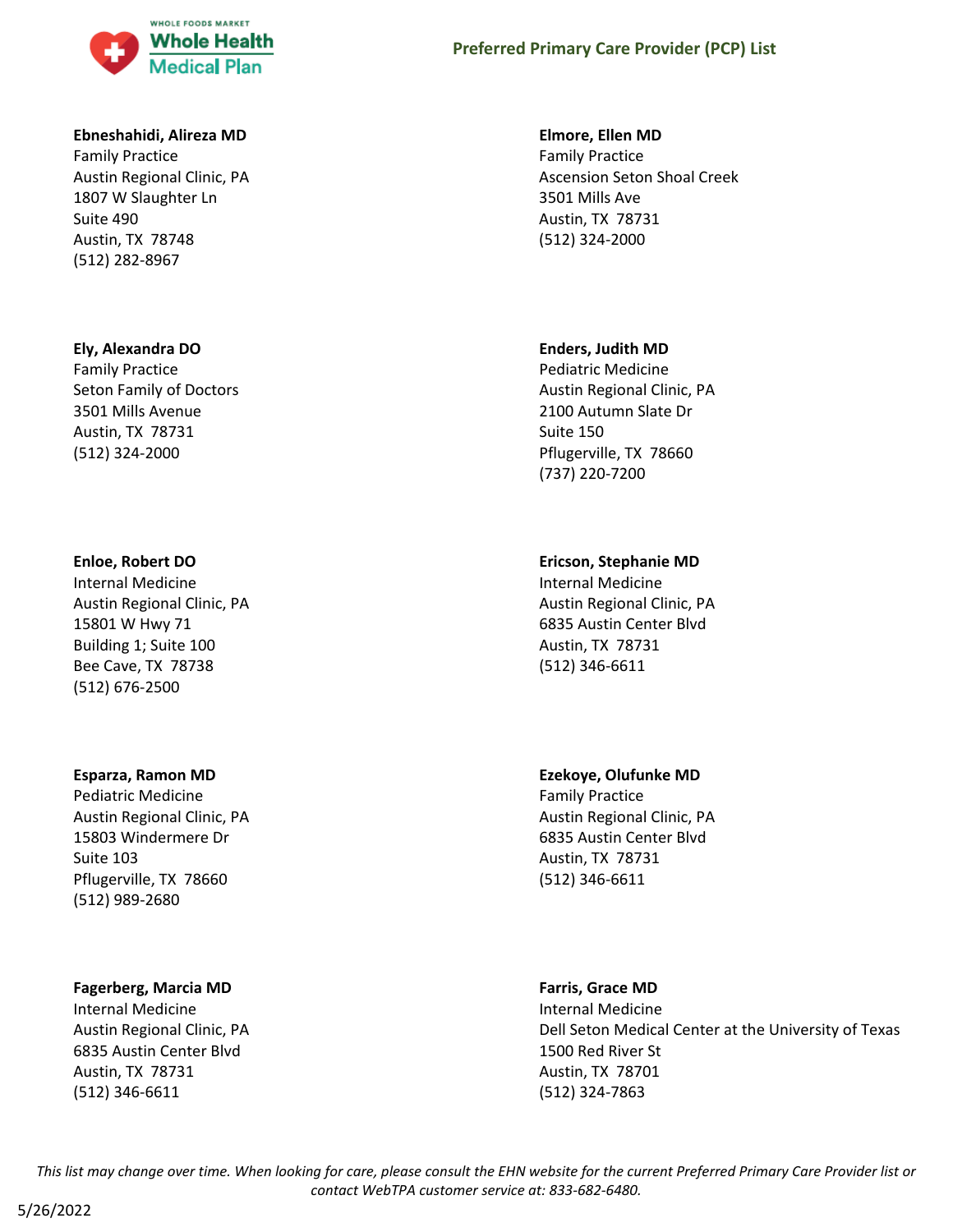

# **Fatter, Holly MD**

Pediatric Medicine Seton Family of Doctors 1905 SW H K Dodgen Loop Temple, TX 76502 (254) 298-2400

# **Feeney, Justin DO**

Family Practice Ascension Medical Group Seton Express Care Georgetown 1015 West University Ave Suite 700 Georgetown, TX 78628 (512) 691-6519

# **Ferrero, Sarah MD**

Family Practice Austin Regional Clinic, PA 801 E Whitestone Blvd Building C Cedar Park, TX 78613 (512) 259-3467

# **Fichter, Michael PA-C**

Family Practice Seton Family of Doctors 1905 SW H K Dodgen Loop Temple, TX 76502 (254) 298-2400

# **Flores, Victoria MD**

Family Practice Austin Regional Clinic, PA 1807 W Slaughter Ln Suite 490 Austin, TX 78748 (512) 282-8967

# **Fatter, Robert MD**

Family Practice Ascension Medical Group Seton Primary Care Sedro Crossing 4853 Williams Dr Suite 105 Georgetown, TX 78633 (512) 691-6505

# **Fekete, Andrea MD**

Internal Medicine Seton Family of Doctors 1500 Red River St 3rd Floor Austin, TX 78701 (512) 324-7863

# **Fichter, Michael PA-C**

Family Practice Seton Family of Doctors 1015 W University Ave Suite 700 Georgetown, TX 78628 (512) 691-6519

# **Fincken, Gerald DO**

Family Practice Austin Regional Clinic, PA 6835 Austin Center Blvd Austin, TX 78731 (512) 346-6611

# **Fournier, Jacqueline MD**

Pediatric Medicine Austin Regional Clinic, PA 27600 Ranch Road 12 Building 1 Dripping Springs, TX 78620 (512) 829-9118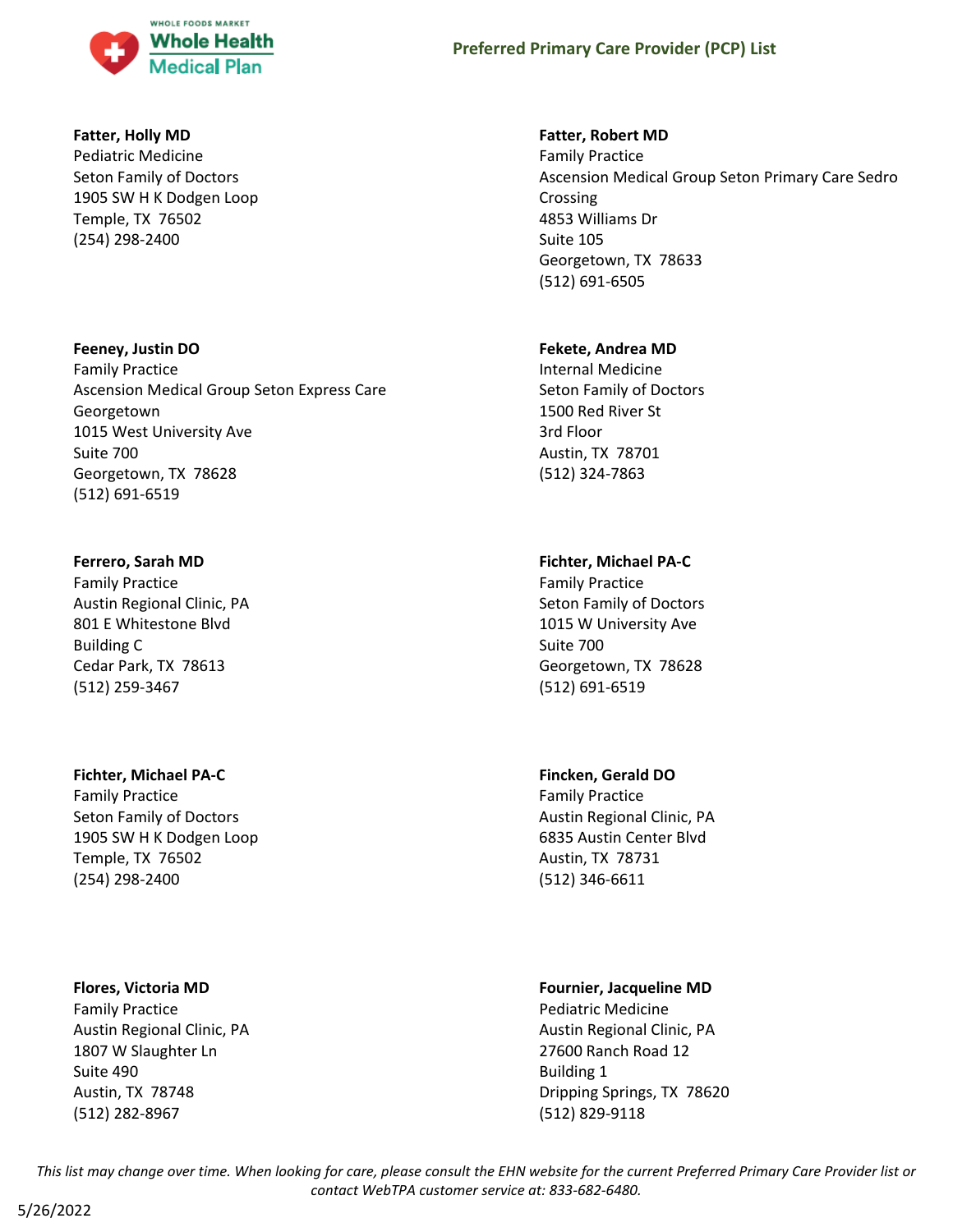

#### **Frazier, Viviana MD**

Family Practice Austin Regional Clinic, PA 11714 Wilson Parke Ave Suite 150 Austin, TX 78726 (737) 247-7200

#### **Furman, Matthew MD**

Family Practice Seton Family of Doctors 1905 SW H K Dodgen Loop Temple, TX 76502 (254) 298-2400

#### **Gadgil, Meghana MD**

Internal Medicine Seton Family of Doctors 1500 Red River St 3rd Floor Austin, TX 78701 (512) 324-7863

# **Gandhi, Saurin DO**

Internal Medicine Dell Seton Medical Center at the University of Texas 1500 Red River St Austin, TX 78701 (512) 324-7863

#### **Garcia, Julian DO**

Family Practice Austin Regional Clinic, PA 6835 Austin Center Blvd Austin, TX 78731 (512) 346-6611

### **Friggle, Amy PA**

Family Practice Seton Family of Doctors 201 University Oaks Suite 1260 Round Rock, TX 78665 (512) 324-9270

#### **Gaca, Victoria MD**

Internal Medicine Austin Regional Clinic, PA 801 E Whitestone Blvd Building C Cedar Park, TX 78613 (512) 259-3467

# **Gamble, Maryann MD**

Family Practice Austin Regional Clinic, PA 3420 FM 967 Suite B100 Buda, TX 78610 (512) 295-1608

#### **Garcia, Dana MD**

Family Practice Austin Regional Clinic, PA 3828 South 1st St Austin, TX 78704 (512) 443-1311

#### **Garcia, Derrick MD**

Family Practice Austin Regional Clinic, PA 6835 Austin Center Blvd Austin, TX 78731 (512) 346-6611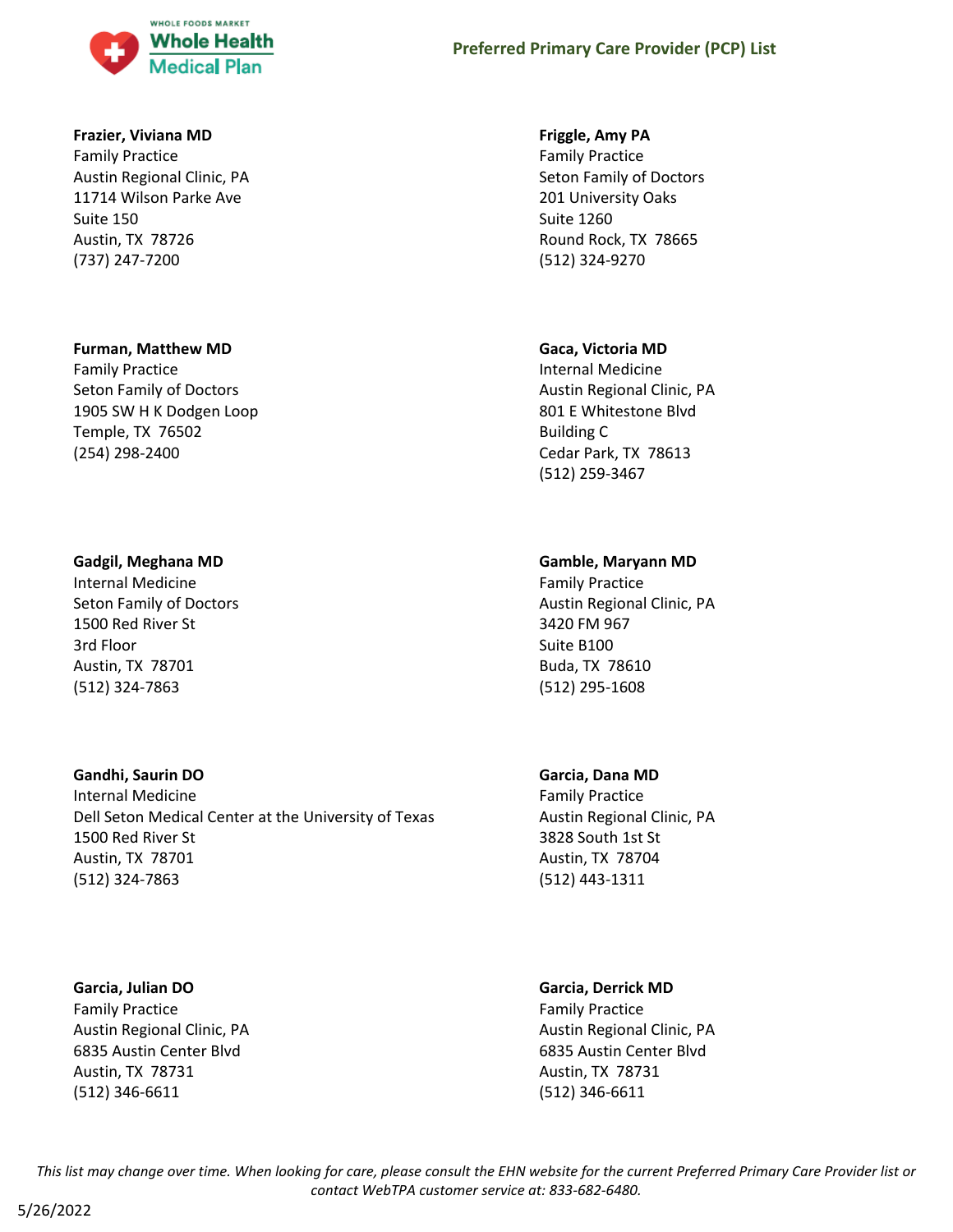

# **Garcia-Beach, Sylvia MD**

Family Practice Ascension Medical Group Seton San Marcos 2108 Hunter Rd Suite 116 San Marcos, TX 78666 (737) 213-1590

# **Gennrich, Michael MD**

Pediatric Medicine Austin Regional Clinic, PA 4515 Seton Center Pkwy Suite 220 Austin, TX 78759 (512) 338-8388

# **Gerez-Martinez, Cesar MD**

Family Practice Ascension Medical Group Seton Express Care Arbor Trails 4301 W William Cannon Dr Bldg E Suite 320 Austin, TX 78749 (512) 324-8980

# **Gibson, Angela DO**

Family Practice Austin Regional Clinic, PA 4100 Everett St Suite 400 Kyle, TX 78640 (512) 295-1333

# **Gonzalez, Ernesto MD**

Family Practice Austin Regional Clinic, PA 3828 South 1st St Austin, TX 78704 (512) 443-1311

# **Gaur, Sunita MD**

Internal Medicine Austin Regional Clinic, PA 3828 South 1st St Austin, TX 78704 (512) 443-1311

# **George, Aneesh MD**

Internal Medicine Dell Seton Medical Center at the University of Texas 1500 Red River St Austin, TX 78701 (512) 324-7863

# **Getman, William MD**

Pediatric Medicine Austin Regional Clinic, PA 6835 Austin Center Blvd Austin, TX 78731 (512) 346-6611

# **Godigamuwa, Kumari MD**

Family Practice Austin Regional Clinic, PA 4515 Seton Center Pkwy Suite 220 Austin, TX 78759 (512) 338-8388

# **Gonzalez, Helena MD**

Pediatric Medicine Austin Regional Clinic, PA 6835 Austin Center Blvd Austin, TX 78731 (512) 346-6611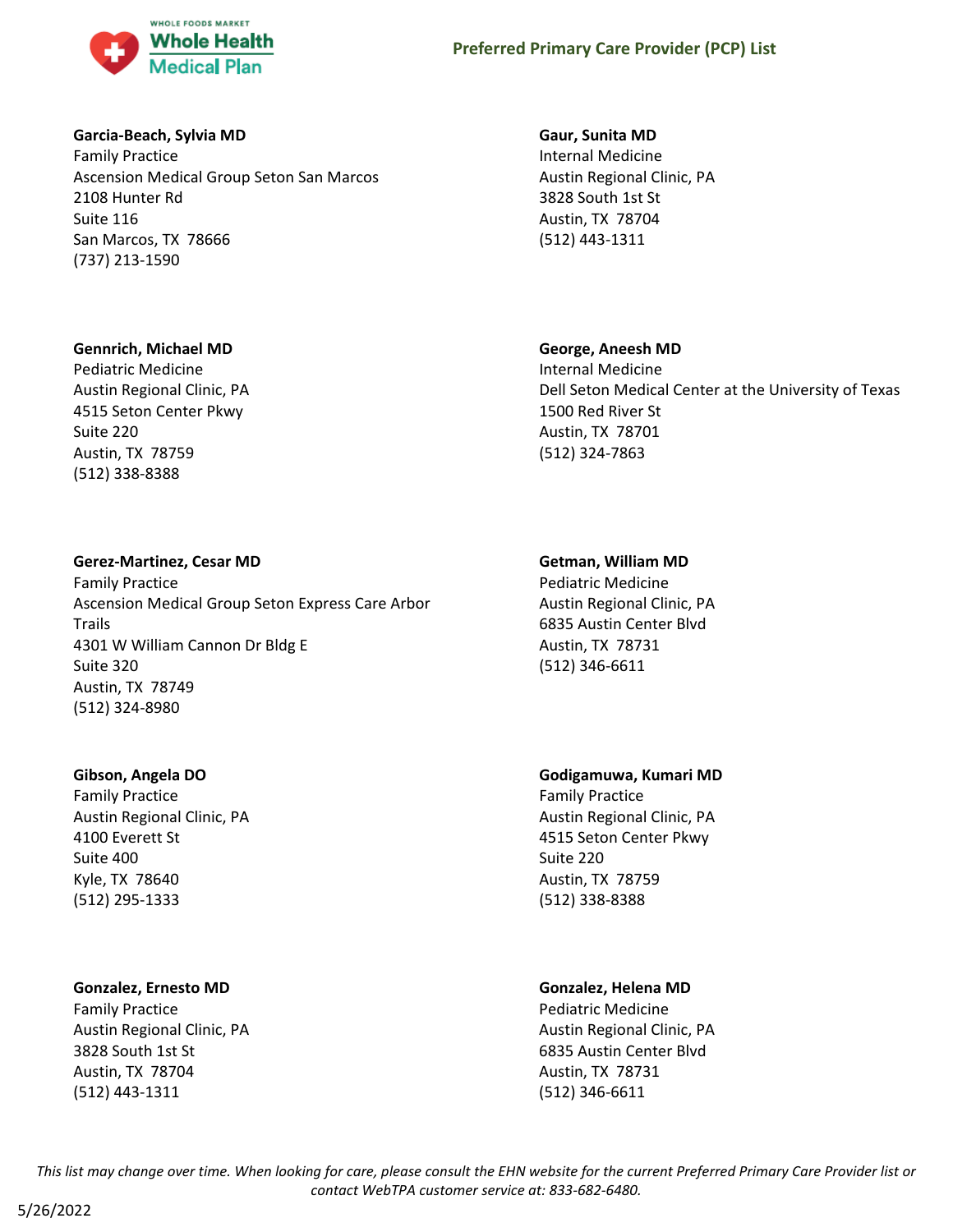

# **Goodell, Cara MD**

Family Practice One Medical 3001 Palm Way D1:134138 Austin, TX 78758 (512) 491-1095

# **Gowda, Suma MD**

Internal Medicine Seton Family of Doctors 1201 W 38th St Austin, TX 78705 (512) 324-8399

# **Gray, David MD**

Internal Medicine Austin Regional Clinic, PA 15803 Windermere Dr Suite 103 Pflugerville, TX 78660 (512) 989-2680

# **Gritzka, Boris MD**

Pediatric Medicine Austin Regional Clinic, PA 3816 South 1st St Austin, TX 78704 (512) 443-1311

# **Guillory, Kelly APRN**

Internal Medicine Seton Family of Doctors 7701 Metropolis Drive Suite 100 Austin, TX 78744 (512) 324-2391

# **Preferred Primary Care Provider (PCP) List**

# **Gorman, Samuel PA**

Family Practice Austin Regional Clinic, PA 4100 Everett St Suite 400 Kyle, TX 78640 (512) 295-1333

# **Graef, Samantha PA-C**

Family Practice Ascension Medical Group Seton Primary Care Stone Hill 1512 Town Center Dr Suite 100 Pflugerville, TX 78660 (512) 324-4875

# **Griffin, Violeta MD**

Pediatric Medicine Austin Regional Clinic, PA 151 Exchange Blvd Suite 500 Hutto, TX 78634 (512) 846-1244

# **Grundy, Brian MD**

Internal Medicine Dell Seton Medical Center at the University of Texas 1500 Red River St Austin, TX 78701 (512) 324-7863

# **Gupta, Abhilasha MD**

Internal Medicine Seton Family of Doctors 201 University Oaks Blvd Suite 1260 Round Rock, TX 78665 (512) 324-4780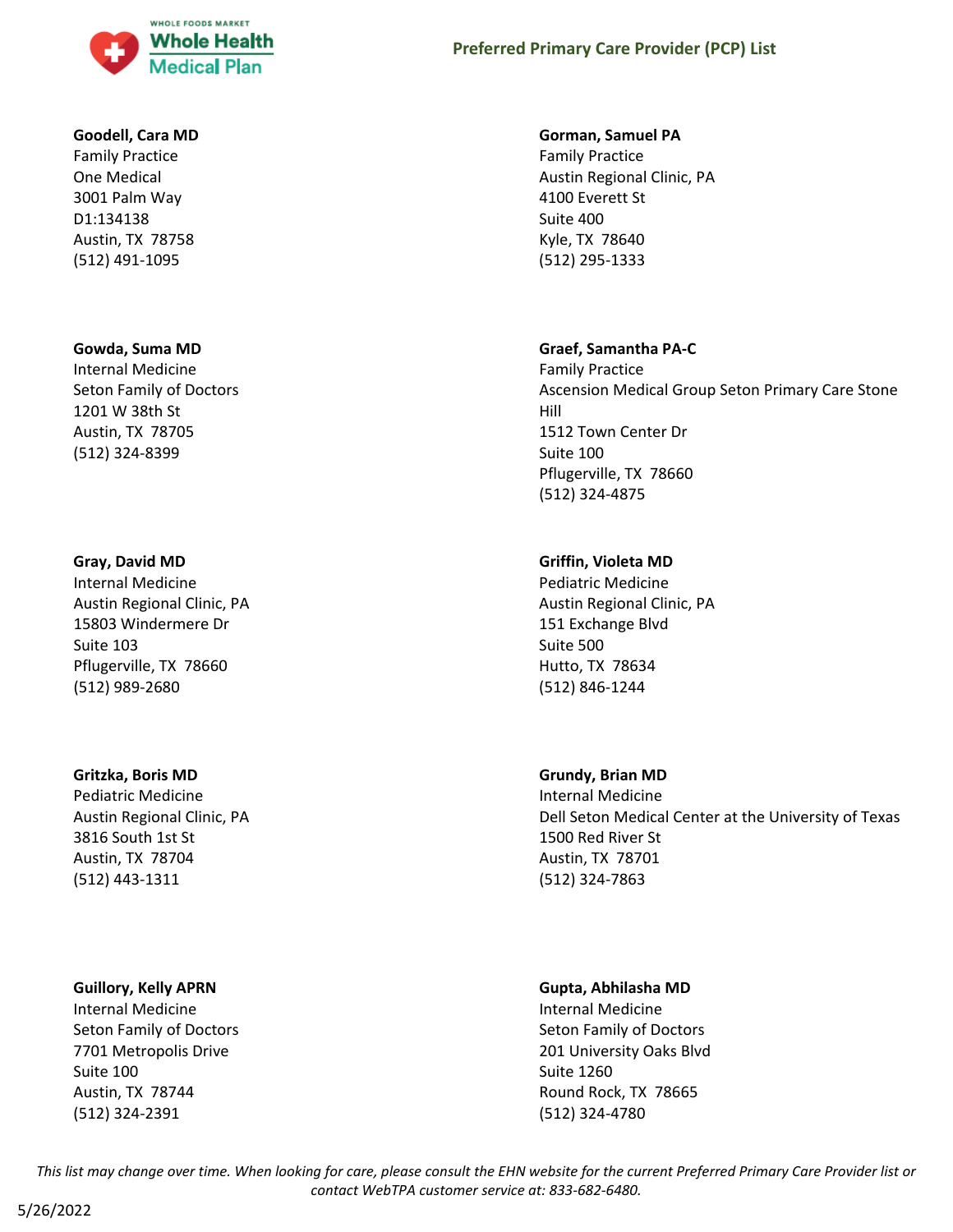

### **Gupta, Ajay MD**

Family Practice Austin Regional Clinic, PA 4515 Seton Center Pkwy Suite 220 Austin, TX 78759 (512) 338-8388

#### **Gutierrez-Macias, Rodolfo MD**

Family Practice Austin Regional Clinic, PA 901 Crystal Falls Pkwy Suite 103 Leander, TX 78641 (512) 259-2198

#### **Hamilton, Kaleb MD**

Family Practice Austin Regional Clinic, PA 4100 Everett St Suite 400 Kyle, TX 78640 (512) 295-1333

#### **Hart, Steven MD**

Family Practice Austin Regional Clinic, PA 1807 W Slaughter Ln Suite 490 Austin, TX 78748 (512) 282-8967

#### **Haskell, Patrick DO**

Internal Medicine Ascension Seton Northwest 11113 Research Blvd Austin, TX 78759 (512) 324-1019

#### **Gutierrez Lopez, Karina MD**

Family Practice Ascension Medical Group Seton Express Care Arbor Trails 4301 W William Cannon Dr Bldg E Suite 320 Austin, TX 78749 (512) 324-8980

#### **Hagen, Conor MD**

Pediatric Medicine Austin Regional Clinic, PA 4100 Everett St Suite 400 Kyle, TX 78640 (512) 295-1333

# **Hamilton, Elaine MD**

Pediatric Medicine Seton Family of Doctors 701 S Capital of Texas Hwy Suite Q900 Austin, TX 78746 (512) 324-6970

#### **Harvey, Kristi MD**

Pediatric Medicine Austin Regional Clinic, PA 940 Hester's Crossing Rd Round Rock, TX 78681 (512) 244-9024

#### **Hebner, Claire MD**

Pediatric Medicine Austin Regional Clinic, PA 3816 South 1st St Austin, TX 78704 (512) 443-1311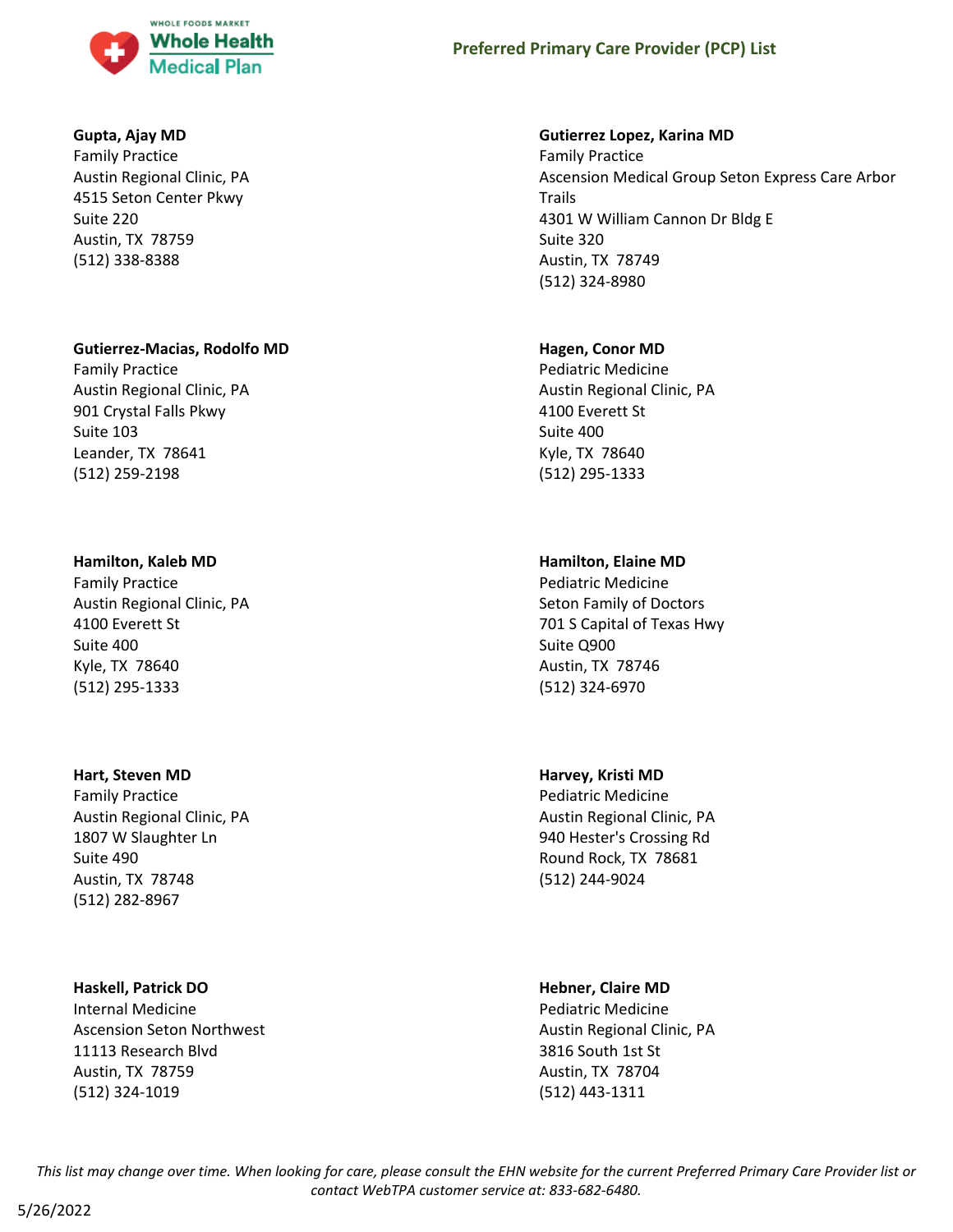

# **Hensley, Jennifer MSN**

Family Practice Austin Regional Clinic, PA 940 W University Ave Suite 101 Georgetown, TX 78626 (512) 819-0264

# **Hicks, Emily APRN**

Family Practice Ascension Medical Group Seton Express Care Westlake 701 Capital of Texas Hwy Suite 900 Austin, TX 78746 (512) 324-6970

# **Higgs, Sarah MD**

Family Practice Austin Regional Clinic, PA 6835 Austin Center Blvd Austin, TX 78731 (512) 346-6611

# **Hodge, Clayton BSPA MPAS**

Family Practice Ascension Medical Group Seton Express Care Round Rock 201 University Oaks Blvd Suite 1260 Round Rock, TX 78664 (512) 324-4780

# **Holliman, Anna MD**

Pediatric Medicine Austin Regional Clinic, PA 2100 Autumn Slate Dr Suite 150 Pflugerville, TX 78660 (737) 220-7200

# **Hernandez, Mark MD**

Internal Medicine Seton Family of Doctors 2051 Gattis School Road Suite 250 Round Rock, TX 78664 (512) 324-4813

# **Higgs, Carson MD**

Family Practice Austin Regional Clinic, PA 4515 Seton Center Pkwy Suite 220 Austin, TX 78759 (512) 338-8388

# **Hoang, Christine MD**

Pediatric Medicine Austin Regional Clinic, PA 801 E Whitestone Blvd Building C Cedar Park, TX 78613 (512) 259-3467

# **Holliday, Melinda MD, F.A.A.P.**

Pediatric Medicine Austin Regional Clinic, PA 4100 Everett St Suite 400 Kyle, TX 78640 (512) 295-1333

# **Hon, Serena MD**

Family Practice Austin Regional Clinic, PA 11714 Wilson Parke Ave Suite 150 Austin, TX 78726 (737) 247-7200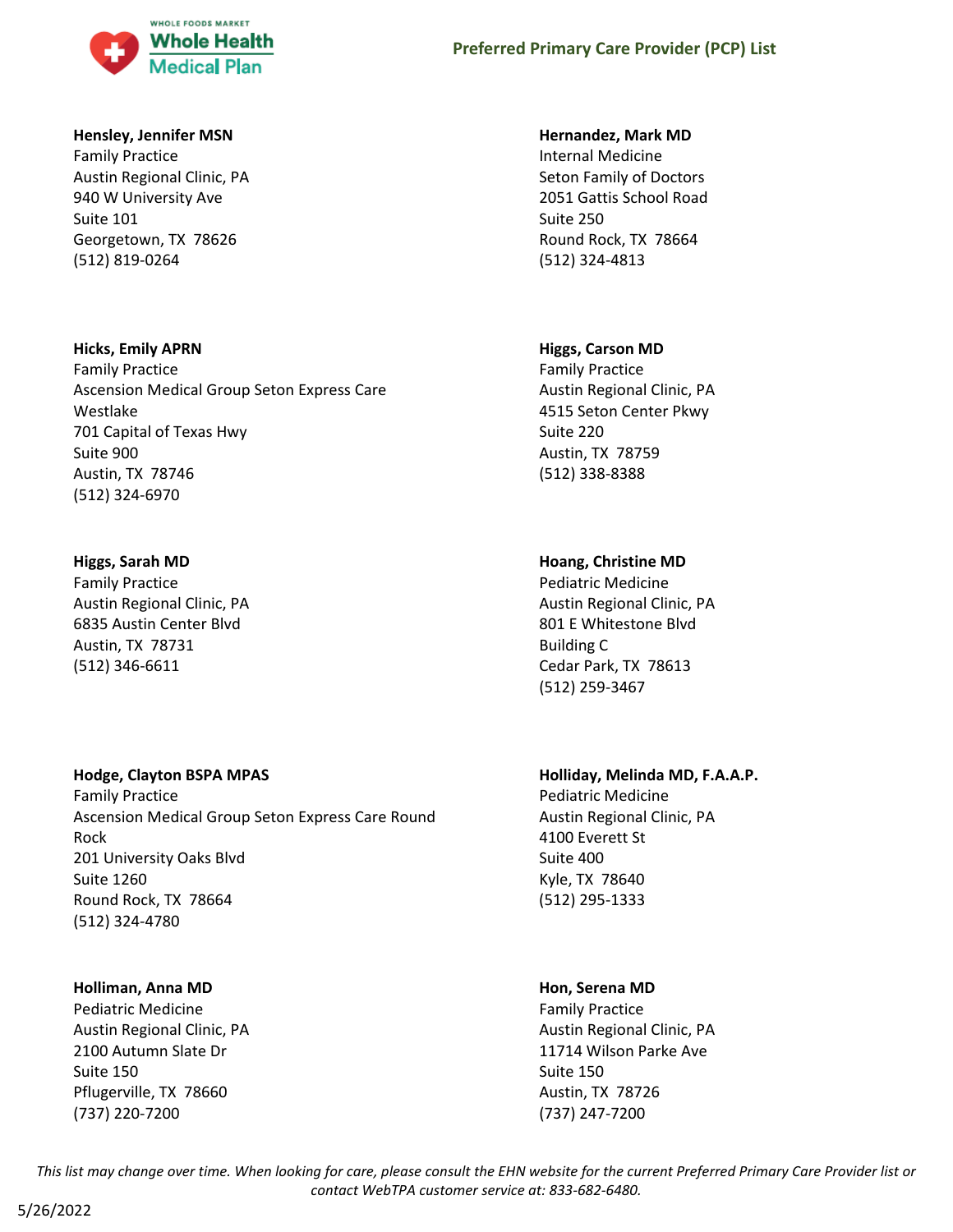

# **Hooda, Madhu MD**

Family Practice Austin Regional Clinic, PA 10401 Anderson Mill Rd Suite 110B Austin, TX 78750 (512) 250-5571

# **Hubert, Jeffrey DO**

Family Practice Ascension Medical Group Seton Express Care Round Rock 201 University Oaks Blvd Suite 1260 Round Rock, TX 78665 (512) 324-4780

#### **Hubert, Jeffrey DO**

Family Practice Ascension Medical Group Seton Express Care Round Rock 3721 Williams Dr Georgetown, TX 78628 (512) 869-7310

#### **Hudson, Frank MD**

Internal Medicine Seton Family of Doctors 1500 Red River St 3rd Floor Austin, TX 78701 (512) 324-7863

#### **Hull, James MD**

Internal Medicine Austin Regional Clinic, PA 6835 Austin Center Blvd Austin, TX 78731 (512) 346-6611

### **Horton, Jack MD**

Pediatric Medicine Austin Regional Clinic, PA 1807 W Slaughter Ln Suite 490 Austin, TX 78748 (512) 282-8967

# **Hubert, Jeffrey DO**

Family Practice Ascension Medical Group Seton Express Care Round Rock 2051 Gattis School Road Suite 250 Round Rock, TX 78664 (512) 324-4813

# **Hudson, Rosalie MD**

Internal Medicine Ascension Seton Northwest 11113 Research Blvd Austin, TX 78759 (512) 324-1019

#### **Hughes, Eric MD**

Family Practice Austin Regional Clinic, PA 801 E Whitestone Blvd Building C Cedar Park, TX 78613 (512) 259-3467

# **Hunt, Farron MD**

Family Practice Austin Regional Clinic, PA 11300 Hwy 290 East Building 2; Suite 230 Manor, TX 78653 (512) 582-6075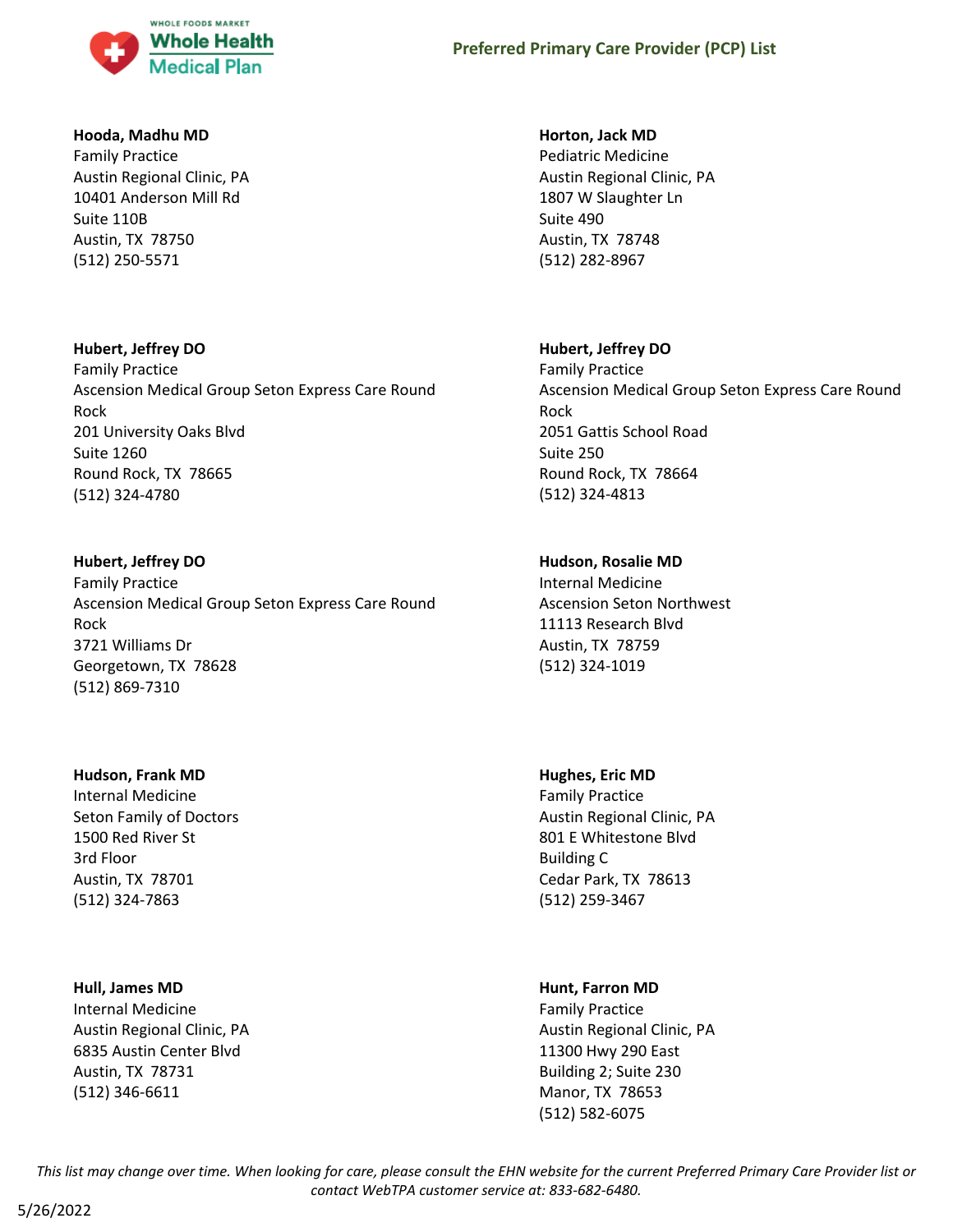

### **Hunt, Amy DO**

Pediatric Medicine Austin Regional Clinic, PA 151 Exchange Blvd Suite 500 Hutto, TX 78634 (512) 846-1244

#### **Isaac, Dominique MD**

Family Practice Austin Regional Clinic, PA 10401 Anderson Mill Rd Suite 110B Austin, TX 78750 (512) 250-5571

# **Jacobson, Tatiana MD**

Internal Medicine Ascension Seton Northwest 11113 Research Blvd Austin, TX 78759 (512) 324-1019

#### **Jaffer, Urooj MD**

Family Practice Austin Regional Clinic, PA 940 Hester's Crossing Rd Round Rock, TX 78681 (512) 244-9024

# **Jayachandran, Archana MD**

Internal Medicine Austin Regional Clinic, PA 940 Hester's Crossing Rd Round Rock, TX 78681 (512) 244-9024

#### **Irvin, Bryan MD**

Family Practice Austin Regional Clinic, PA 940 Hester's Crossing Rd Round Rock, TX 78681 (512) 244-9024

#### **Jackson, Philip MD**

Internal Medicine Ascension Seton Northwest 11113 Research Blvd Austin, TX 78759 (512) 324-1019

#### **Jadhav, Swati MD**

Family Practice Austin Regional Clinic, PA 940 Hester's Crossing Rd Round Rock, TX 78681 (512) 244-9024

#### **Jain, Sangeeta MD**

Pediatric Medicine Austin Regional Clinic, PA 6835 Austin Center Blvd Austin, TX 78731 (512) 346-6611

# **Jayasundera, Chandrini MD**

Internal Medicine Seton Family of Doctors 1500 Red River St 3rd Floor Austin, TX 78701 (512) 324-7863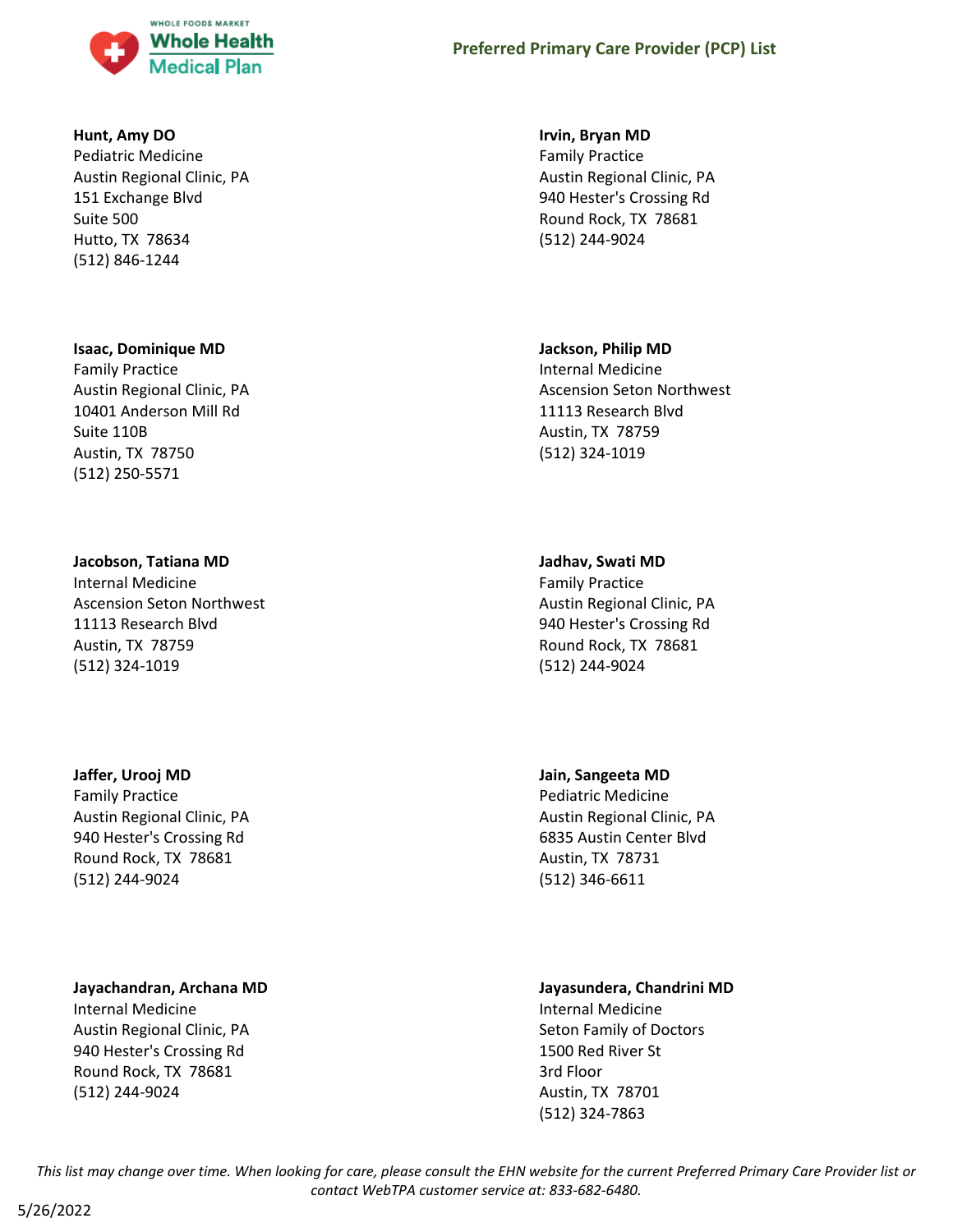

# **Jennifer, Pannell MD**

Pediatric Medicine Austin Regional Clinic, PA 1807 Slaughter Lane Suite 490 Austin, TX 78748 (512) 346-6611

#### **Jewell, Janet MD**

Family Practice Austin Regional Clinic, PA 6835 Austin Center Blvd Austin, TX 78731 (512) 346-6611

#### **Jokic, Branislav MD**

Internal Medicine RiverBend Medical Group 800 East Hwy 71 Smithville, TX 78957 (512) 304-0313

# **Kapadia, Anupama MD**

Internal Medicine Dell Seton Medical Center at the University of Texas 1500 Red River St Austin, TX 78701 (512) 324-7963

# **Kappera, Pranay MD**

Internal Medicine Dell Seton Medical Center at the University of Texas 1500 Red River St Austin, TX 78701 (512) 324-3540

#### **Jenny, Choi APRN**

Family Practice Austin Regional Clinic, PA 151 Exchange Boulevard Suite 500 Hutto, TX 78634 (512) 846-1244

#### **Johnston, Clarissa MD**

Internal Medicine Dell Seton Medical Center at the University of Texas 1500 Red River St Austin, TX 78701 (512) 324-7000

#### **Kalyanaswamy, Narmadha MD**

Internal Medicine Ascension Seton Medical Center Austin 1201 W 38th Street Austin, TX 78705 (512) 324-1019

# **Kapadia, Deepti MD**

Family Practice Austin Regional Clinic, PA 1807 W Slaughter Ln Suite 490 Austin, TX 78748 (512) 282-8967

# **Kasel, John PA**

Family Practice One Medical 3001 Palm Way D1:134138 Austin, TX 78758 (512) 491-1095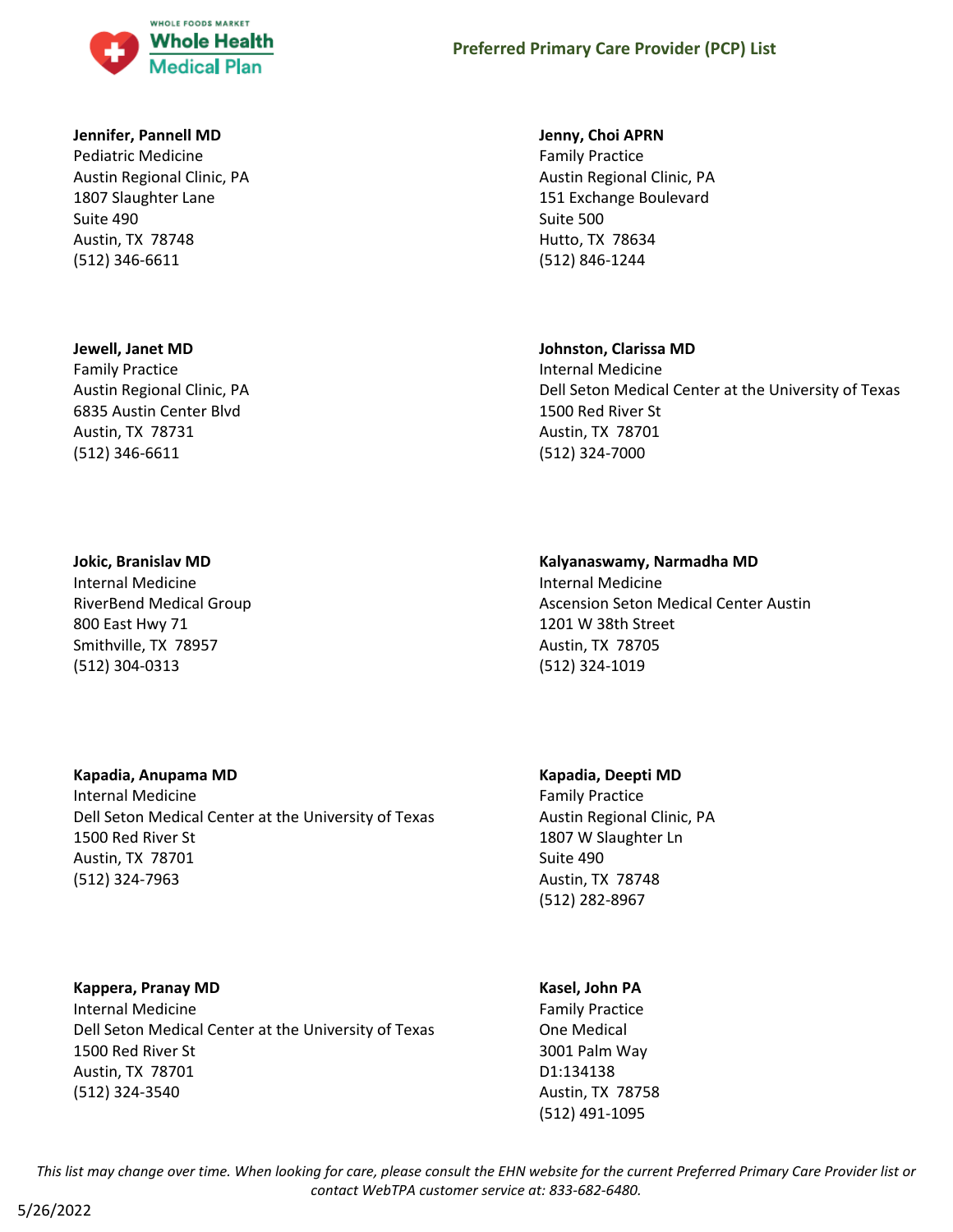

# **Kasireddy, Madhuri MD**

Internal Medicine Ascension Medical Group Seton Primary Care Sedro Crossing 4853 Williams Dr Suite 105 Georgetown, TX 78633 (512) 691-6505

# **Kelsey, Petra MD**

Family Practice Seton Family of Doctors 3001 Palm Way D1 134-138 Austin, TX 78758 (512) 491-1095

# **Khan, Sanober MD**

Internal Medicine Ascension Seton Medical Center Austin 1201 W 38th Street Austin, TX 78705 (512) 324-1019

# **Khan, Afreen DO**

Family Practice Austin Regional Clinic, PA 6835 Austin Center Blvd Austin, TX 78731 (512) 346-6611

# **Khunti, Anuja DO**

Family Practice Austin Regional Clinic, PA 801 E Whitestone Blvd Building C Cedar Park, TX 78613 (512) 259-3467

# **Kelly, Daniel MD**

Family Practice Austin Regional Clinic, PA 940 Hester's Crossing Rd Round Rock, TX 78681 (512) 244-9024

# **Kerr, Jacqueline MD**

Family Practice Seton Family of Doctors 2811 E 2nd Street Austin, TX 78702 (512) 324-4930

# **Khan, Durreshahwar MD**

Internal Medicine Austin Regional Clinic, PA 4515 Seton Center Pkwy Suite 220 Austin, TX 78759 (512) 338-8388

# **Khatri, Karuna MD**

Family Practice Seton Family of Doctors 3501 Mills Avenue Austin, TX 78731 (512) 324-2000

# **Kielhorn, Cameron DO**

Family Practice Austin Regional Clinic, PA 27600 Ranch Road 12 Building 1 Dripping Springs, TX 78620 (512) 829-9118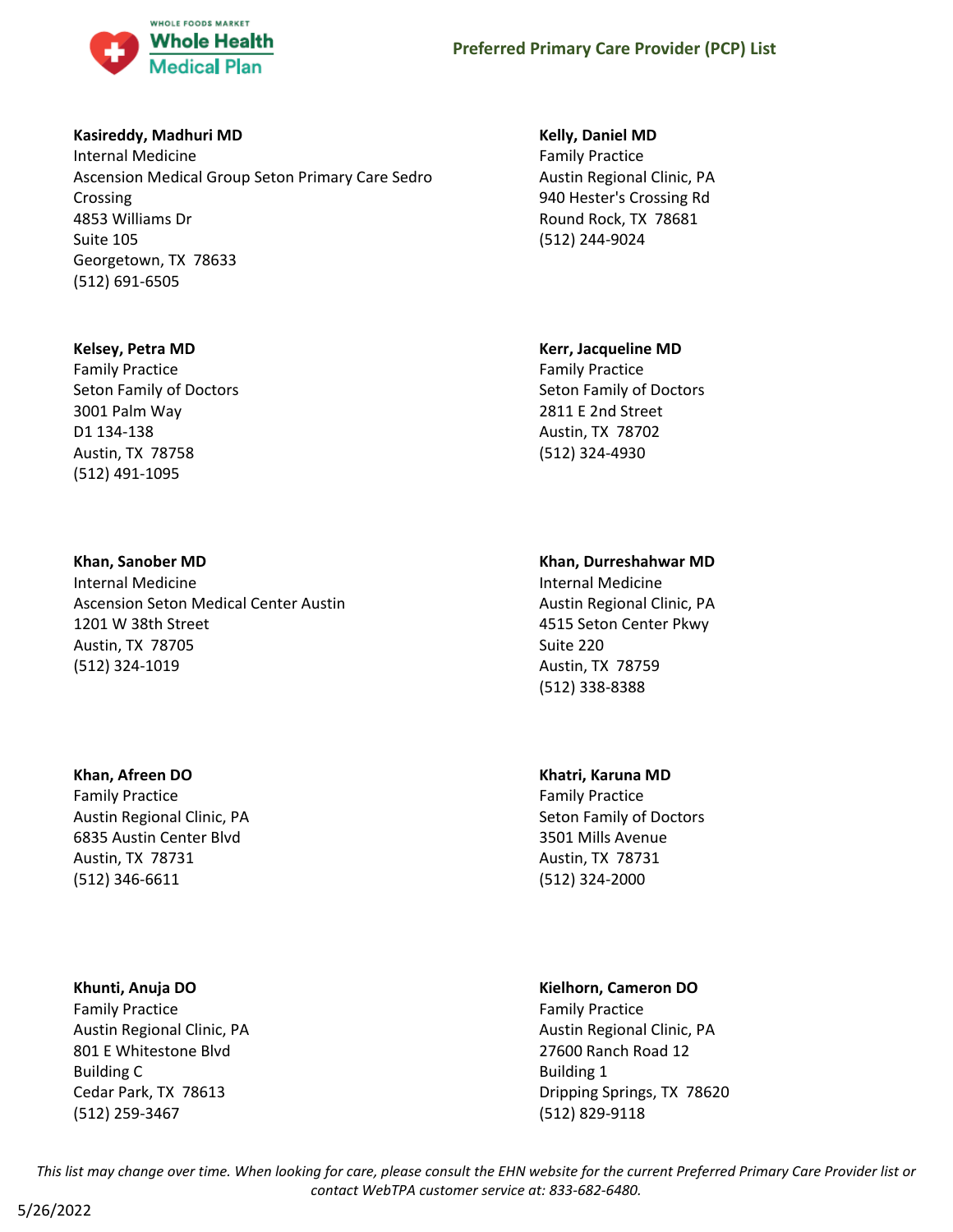

### **Kim, Rebecca MD**

Pediatric Medicine Austin Regional Clinic, PA 4100 Everett St Suite 400 Kyle, TX 78640 (512) 295-1333

# **Kondur, Bharathi MD**

Internal Medicine Dell Seton Medical Center at the University of Texas 1500 Red River St Austin, TX 78701 (512) 324-7000

#### **Kravitz, Larry MD**

Family Practice Austin Regional Clinic, PA 4515 Seton Center Pkwy Suite 220 Austin, TX 78759 (512) 338-8388

#### **Kuhr, Colleen APRN**

Family Practice Seton Family of Doctors 1015 W University Ave Suite 700 Georgetown, TX 78628 (512) 691-6519

# **LaFreniere, Jeanette MD**

Pediatric Medicine Austin Regional Clinic, PA 1807 W Slaughter Ln Suite 490 Austin, TX 78748 (512) 282-8967

#### **Knapp, Elizabeth MD**

Pediatric Medicine Austin Regional Clinic, PA 6835 Austin Center Blvd Austin, TX 78731 (512) 346-6611

# **Kozicz, Lindsay PA-C**

Internal Medicine Dell Seton Medical Center at the University of Texas 1500 Red River St Austin, TX 78701 (512) 324-7863

# **Krienke, Russell MD**

Family Practice Austin Regional Clinic, PA 3828 South 1st St Austin, TX 78704 (512) 443-1311

#### **Kumar, Shweta MD**

Internal Medicine Austin Regional Clinic, PA 4515 Seton Center Pkwy Suite 220 Austin, TX 78759 (512) 338-8388

# **Laird, Jamie PA**

Family Practice Seton Family of Doctors 1015 W University Ave Georgetown, TX 78628 (512) 691-6519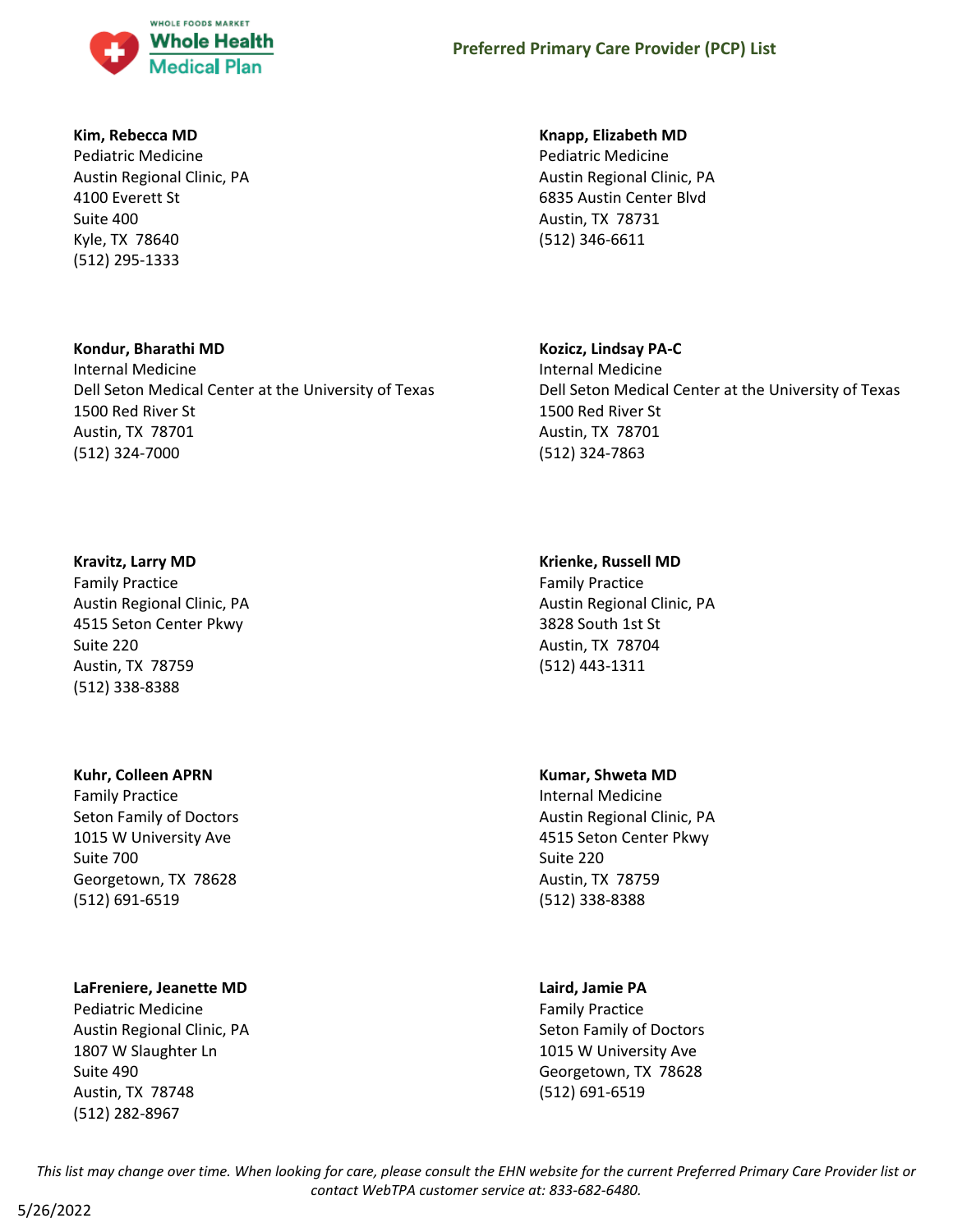

### **Laird, Tommy PAC**

Family Practice Seton Family of Doctors 1015 W University Ave Georgetown, TX 78628 (512) 691-6519

#### **Laird, Tommy PAC**

Family Practice Seton Family of Doctors 1905 SW H K Dodgen Loop Temple, TX 76502 (254) 298-2400

#### **Lankford, Wendy MD**

Family Practice Seton Family of Doctors 3501 Mills Avenue Austin, TX 78731 (512) 324-2000

# **Lee, Ernestine MD**

Family Practice Dell Seton Medical Center at the University of Texas 1500 Red River St Austin, TX 78701 (512) 324-8300

**Lee, Emmanuel MD** Family Practice Ascension Medical Group Seton Express Care Westlake 701 S CAPITAL OF TX Suite 900 Austin, TX 78746 (512) 324-6970

#### **Laird, Jamie PA**

Family Practice Seton Family of Doctors 1905 SW H K Dodgen Loop Temple, TX 76502 (254) 298-2400

#### **Lakshmanan, Balamurugan MD**

Internal Medicine Dell Seton Medical Center at the University of Texas 1500 Red River St Austin, TX 78701 (512) 324-7000

#### **Lara, Damian MD**

Family Practice Austin Regional Clinic, PA 622 State Hwy 71 Suite 102 Bastrop, TX 78602 (512) 308-4311

#### **Lee, Jonathan MD**

Family Practice Austin Regional Clinic, PA 3828 South 1st St Austin, TX 78704 (512) 443-1311

#### **Leong, Sharon MD**

Pediatric Medicine Austin Regional Clinic, PA 4515 Seton Center Pkwy Suite 220 Austin, TX 78759 (512) 338-8388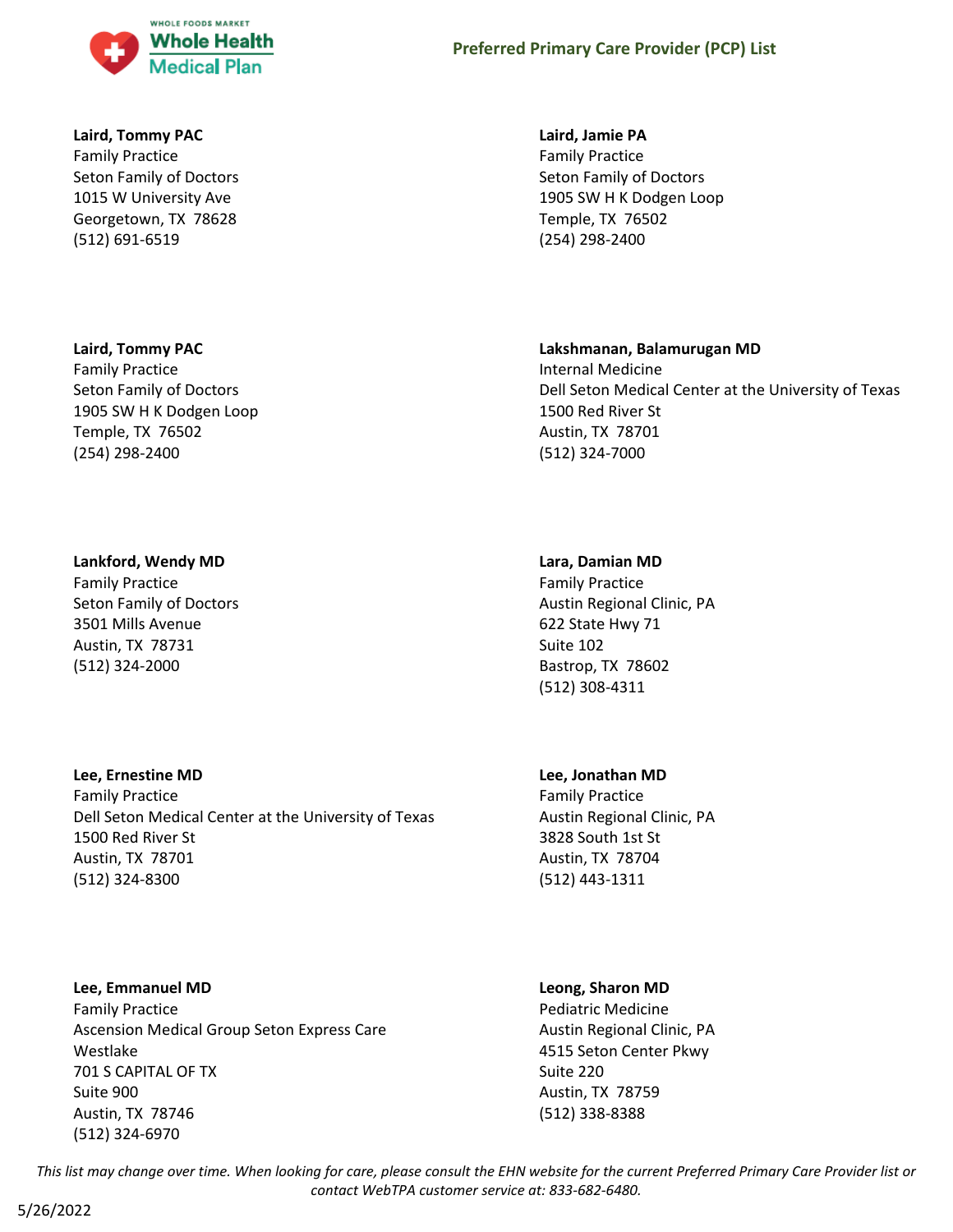

### **Leong, Kian MD**

**Leykum, Luci MD** Internal Medicine

1500 Red River St Austin, TX 78701 (512) 324-7863

Dell Seton Medical Center at the University of Texas

Internal Medicine Austin Regional Clinic, PA 940 Hester's Crossing Rd Round Rock, TX 78681 (512) 244-9024

# **Levesque, Daniel MD**

Internal Medicine Ascension Seton Medical Center Austin 1201 W 38th Street Austin, TX 78705 (512) 324-1019

# **Libreros, Jairo MD**

Internal Medicine Seton Family of Doctors 1905 SW H K Dodgen Loop Temple, TX 76502 (254) 298-2400

# **Lim, Tobin MD**

Internal Medicine Ascension Seton Northwest 11113 Research Blvd Austin, TX 78759 (512) 324-1019

#### **Lippe, Isaac MD**

Family Practice Seton Family of Doctors 1015 W University Ave Suite 700 Georgetown, TX 78628 (512) 691-6519

# **Liu, Yu-mei MD**

Family Practice Seton Family of Doctors 11149 Research Blvd Suite 210 Austin, TX 78759 (512) 231-1901

#### **Linnell, Marjan MD**

Pediatric Medicine Austin Regional Clinic, PA 4100 Everett St Suite 400 Kyle, TX 78640 (512) 295-1333

# **Lippe, Isaac MD**

Family Practice Seton Family of Doctors 1905 SW H K Dodgen Loop Temple, TX 76502 (254) 298-2400

#### **Liu, Yu-mei MD**

Family Practice Seton Family of Doctors 2811 E 2nd Street Austin, TX 78702 (512) 324-4930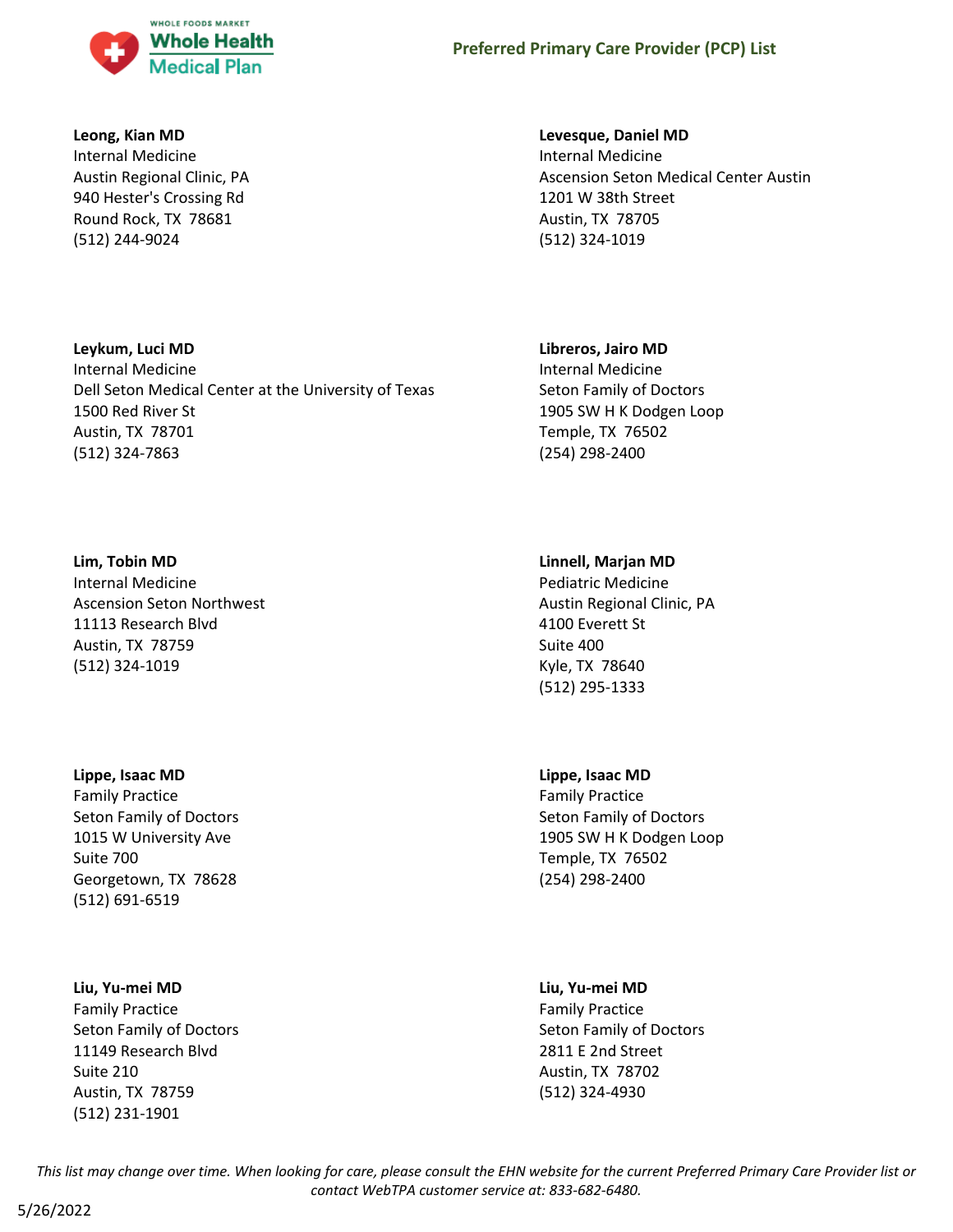

#### **Liu, Sharon DO**

Internal Medicine Austin Regional Clinic, PA 3828 South 1st St Austin, TX 78704 (512) 443-1311

# **Lyson, Teresa MD**

Internal Medicine Ascension Seton Northwest 11113 Research Blvd Austin, TX 78759 (512) 324-1019

#### **Machen, Julie MD**

Internal Medicine Dell Seton Medical Center at the University of Texas 1500 Red River St Austin, TX 78701 (512) 324-7863

#### **Magdamo, Willie MD**

Family Practice Austin Regional Clinic, PA 940 Hester's Crossing Rd Round Rock, TX 78681 (512) 244-9024

**Male, Richard DO** Family Practice Ascension Medical Group Seton Primary Care Georgetown 3721 Williams Drive Georgetown, TX 78628 (512) 869-7310

#### **Liu, Yu-mei MD**

Family Practice Seton Family of Doctors 5103 Kyle Center Dr Suite 103 Kyle, TX 78640 (512) 504-0860

#### **MacClements, Jonathan MD**

Family Practice Ascension Medical Group Seton Primary Care Trinity 313 E 12th Street Suite 101 Austin, TX 78701 (512) 324-9650

#### **Macik, Jenna PA**

Family Practice Ascension Medical Group Seton Express Care Round Rock 201 University Oak Blvd Suite 1260 Round Rock, TX 78665 (512) 324-4780

# **Mahadevan, Menaka MD**

Pediatric Medicine Austin Regional Clinic, PA 801 E Whitestone Boulevard Building C Cedar Park, TX 78613 (512) 259-3467

# **Male van Rensburg, Felicia PA-C**

Family Practice Ascension Medical Group Seton Primary Care **Georgetown** 201 University Oaks Blvd Suite 1260 Round Rock, TX 78665 (512) 324-4780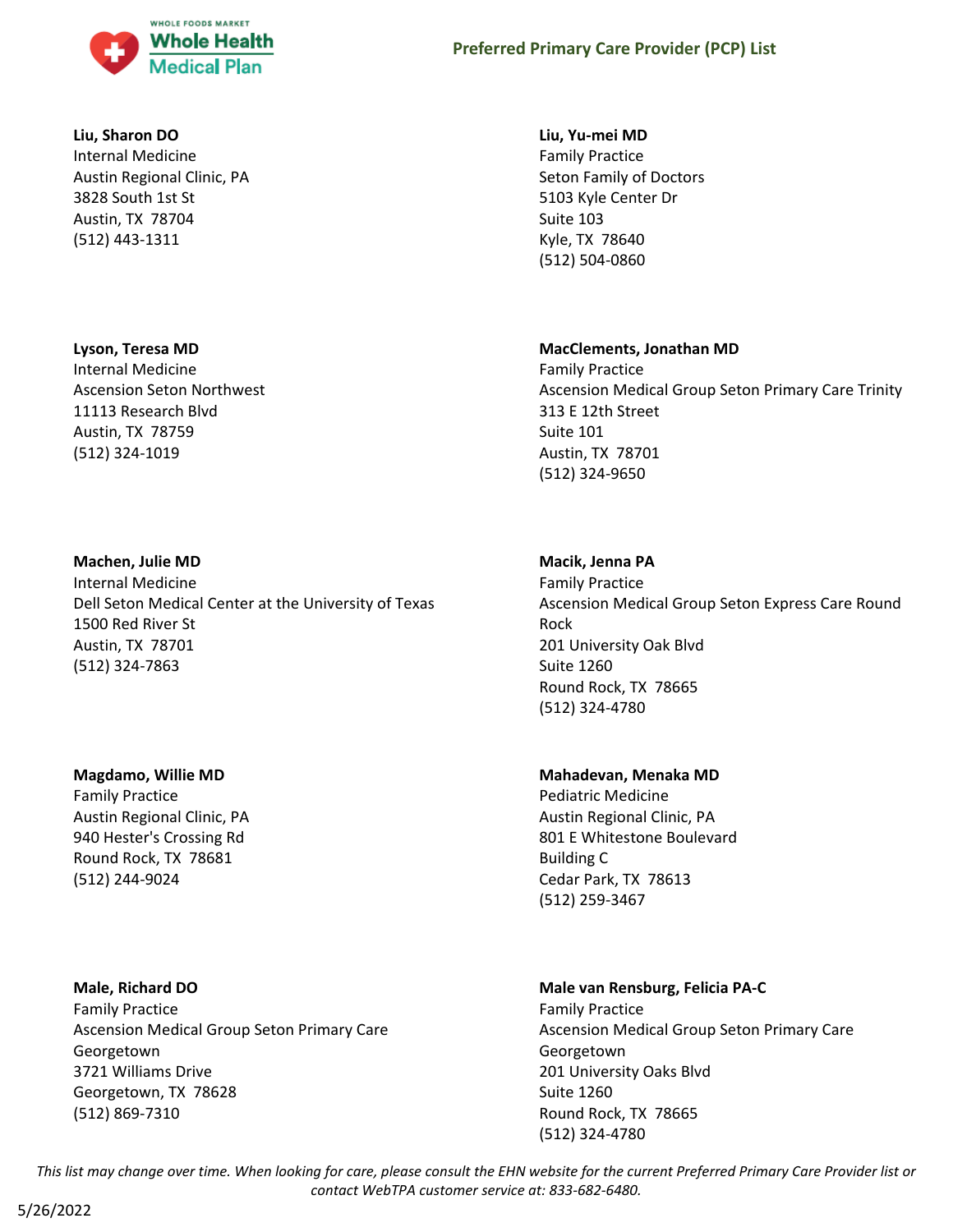

### **Male van Rensburg, Felicia PA-C**

Family Practice Ascension Medical Group Seton Primary Care Georgetown 3721 Williams Drive Georgetown, TX 78628 (512) 869-7310

# **Marcus, Howard MD**

Internal Medicine Austin Regional Clinic, PA 11714 Wilson Parke Ave Suite 150 Austin, TX 78726 (512) 346-6611

# **Markley, Michelle MD**

Family Practice Austin Regional Clinic, PA 6835 Austin Center Blvd Austin, TX 78731 (512) 346-6611

# **Martin, Michael MD**

Internal Medicine Ascension Medical Group Seton Primary Care Balcones Woods 11149 Research Blvd Suite 210 Austin, TX 78759 (512) 231-1901

# **Marwaha, Kaveeta MD**

Internal Medicine Dell Seton Medical Center at the University of Texas 1500 Red River St Austin, TX 78701 (512) 324-7863

# **Manthena, Swapna MD**

Family Practice Austin Regional Clinic, PA 901 Crystal Falls Pkwy Suite 103 Leander, TX 78641 (512) 259-2198

# **Marino, Sarah MD**

Internal Medicine Ascension Seton Northwest 11113 Research Blvd Austin, TX 78759 (512) 324-1019

# **Marroquin, Robbin MD**

Family Practice Ascension Medical Group Seton Primary Care Balcones Woods 11149 Research Blvd Suite 210 Austin, TX 78759 (512) 231-1901

# **Martinez Nieves, Lianda MD**

Family Practice Seton Family of Doctors 1905 SW H K Dodgen Loop Temple, TX 76502 (254) 298-2400

# **Mattson, Elizabeth MD**

Family Practice Seton Family of Doctors 1905 SW H K Dodgen Loop Temple, TX 76502 (254) 298-2400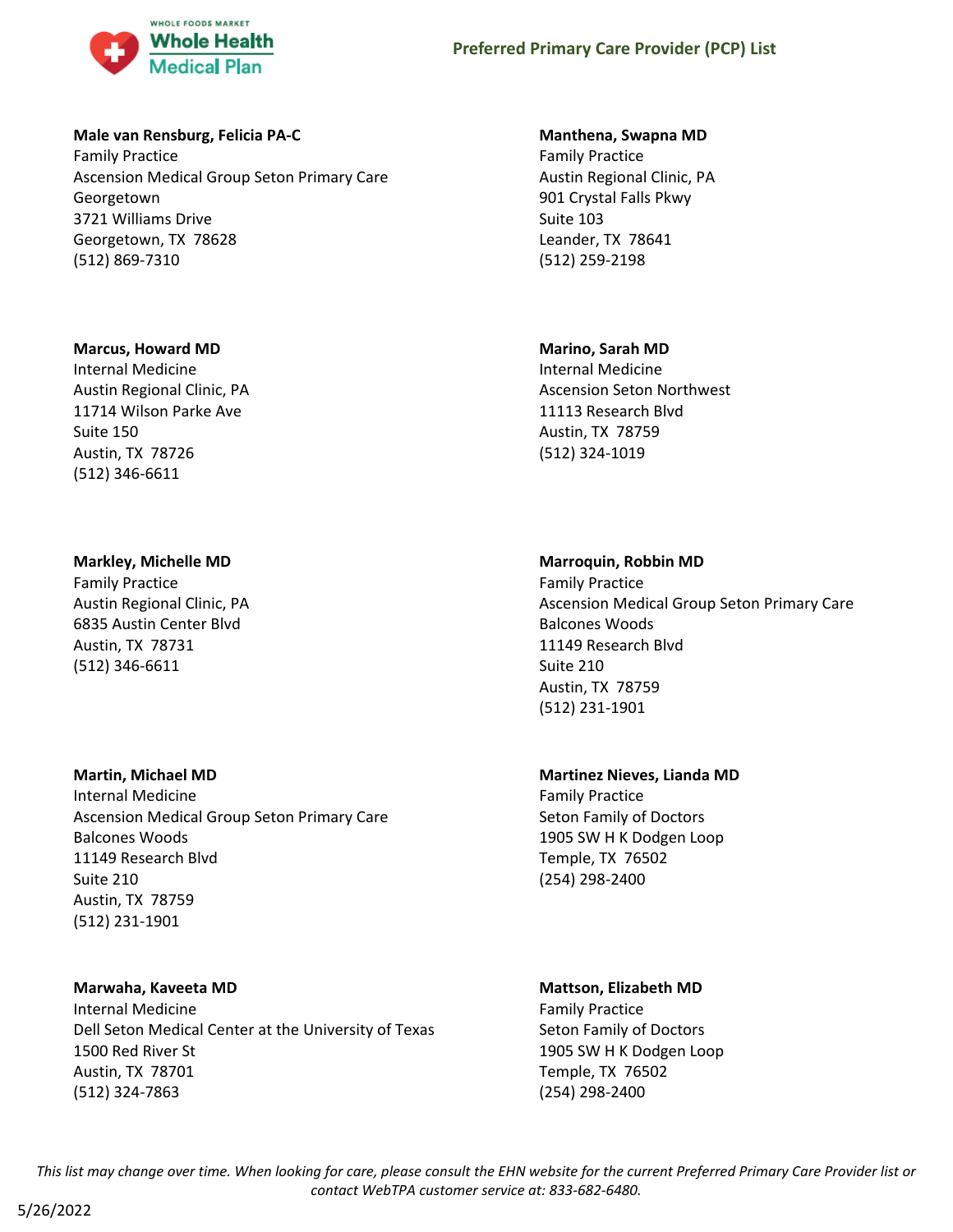

### **McMullen, James PA-C**

Internal Medicine Ascension Medical Group Seton Primary Care Balcones Woods 11149 Research Blvd Suite 210 Austin, TX 78759 (512) 231-1901

### **Medrano, William MD**

Family Practice Austin Regional Clinic, PA 11714 Wilson Parke Ave Suite 150 Austin, TX 78726 (512) 346-6611

# **Mercer, Timothy MD, MPH, FACP**

Internal Medicine Dell Seton Medical Center at the University of Texas 1500 Red River St Austin, TX 78701 (512) 324-7863

# **Meystedt, Michelle PA C**

Family Practice Austin Regional Clinic, PA 4100 Everett Dr Suite 400 Kyle, TX 78640 (512) 295-1333

#### **Mian, Tahir MD**

Internal Medicine Seton Family of Doctors 1500 Red River St 3rd Floor Austin, TX 78701 (512) 324-7863

#### **McMullen, James PA-C**

Internal Medicine Ascension Medical Group Seton Primary Care Balcones Woods 313 E 12th Street Suite 101 Austin, TX 78701 (512) 324-9650

#### **Melrose, Evan MD**

Family Practice Austin Regional Clinic, PA 6835 Austin Center Blvd Austin, TX 78731 (512) 346-6611

#### **Meyerson, Robert MD**

Family Practice Austin Regional Clinic, PA 4515 Seton Center Pkwy Suite 220 Austin, TX 78759 (512) 338-8388

#### **Meza, Carlos MD**

Internal Medicine Dell Seton Medical Center at the University of Texas 1500 Red River St Austin, TX 78701 (512) 324-7000

# **Middleton, Kirk DO**

Family Practice Ascension Medical Group Seton Primary Care Solid Oaks 15808 Ranch Rd 620 N Suite 100 Austin, TX 78717 (512) 324-4850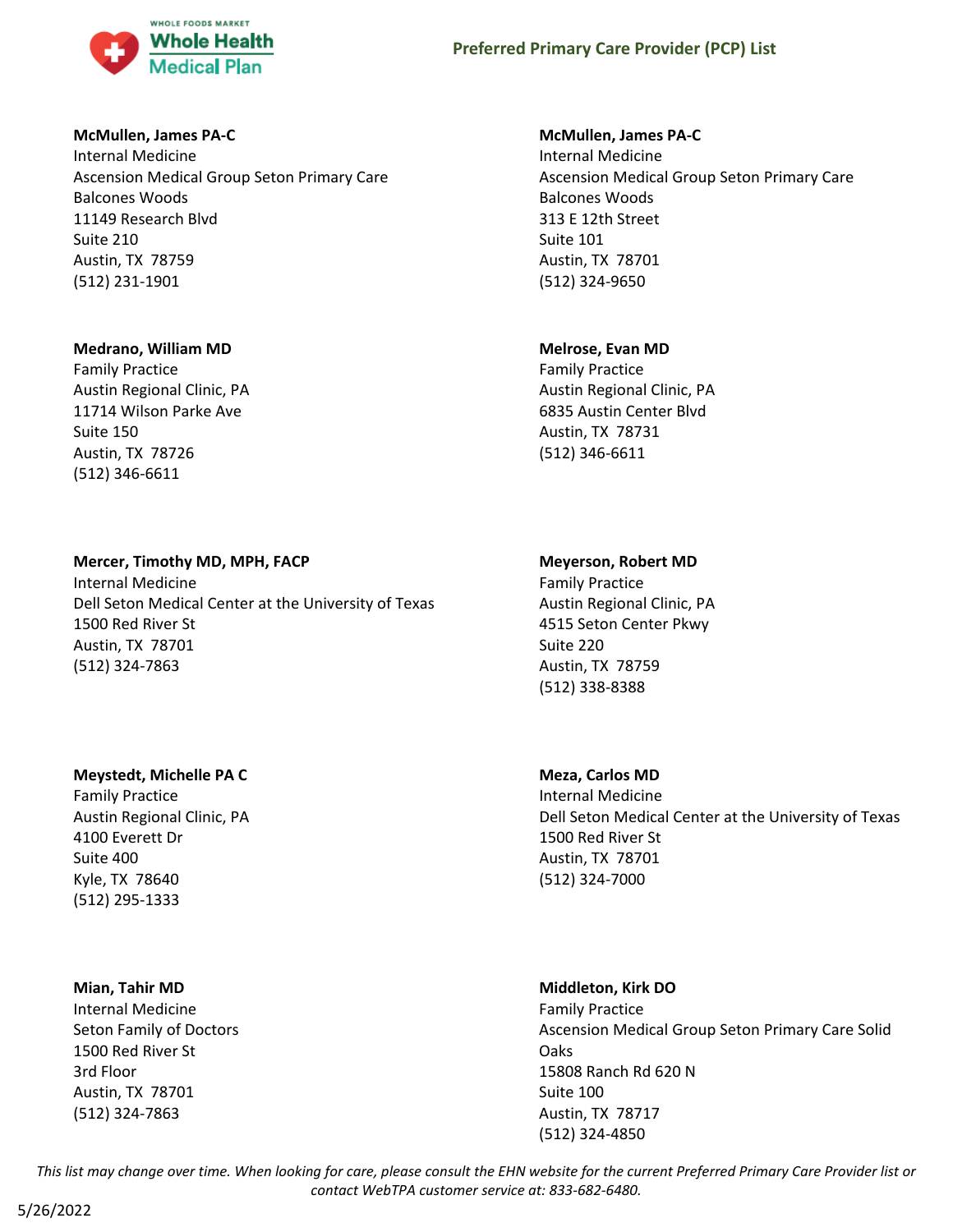

# **Miller, Beth MD**

Internal Medicine Ascension Medical Group Seton Primary Care Trinity 1301 W 38th Street Suite 113 Austin, TX 78705 (512) 324-3395

# **Miller, Hillary MD**

Family Practice Austin Regional Clinic, PA 6835 Austin Center Blvd Austin, TX 78731 (512) 346-6611

#### **Mishra, Viveca MD**

Internal Medicine Ascension Medical Group Seton Primary Care Trinity 313 E 12th Street Suite 101 Austin, TX 78701 (512) 324-9650

#### **Mittal, Deepa MD**

Internal Medicine Seton Family of Doctors 1500 Red River St 3rd Floor Austin, TX 78701 (512) 324-7863

# **Mohandas, Arjun MD**

Internal Medicine Ascension Seton Edgar B Davis 130 Hays Street Luling, TX 78648 (830) 875-7000

# **Miller, Beth MD**

Internal Medicine Ascension Medical Group Seton Primary Care Trinity 313 E 12th Street Suite 102 Austin, TX 78701 (512) 324-9650

#### **Mimani, Nitika MD**

Pediatric Medicine Austin Regional Clinic, PA 1807 W Slaughter Ln Suite 490 Austin, TX 78748 (512) 282-8967

# **Mitchell, Jennifer MD**

Family Practice Austin Regional Clinic, PA 11300 Hwy 290 E Bldg 2 Suite 230 Manor, TX 78653 (512) 582-6075

# **Mohandas, Renu MD**

Internal Medicine Ascension Seton Edgar B Davis 130 Hays Street Luling, TX 78648 (830) 875-7000

# **Mohebpour, Khranas MD**

Family Practice Austin Regional Clinic, PA 11714 Wilson Parke Ave Suite 150 Austin, TX 78726 (737) 247-7200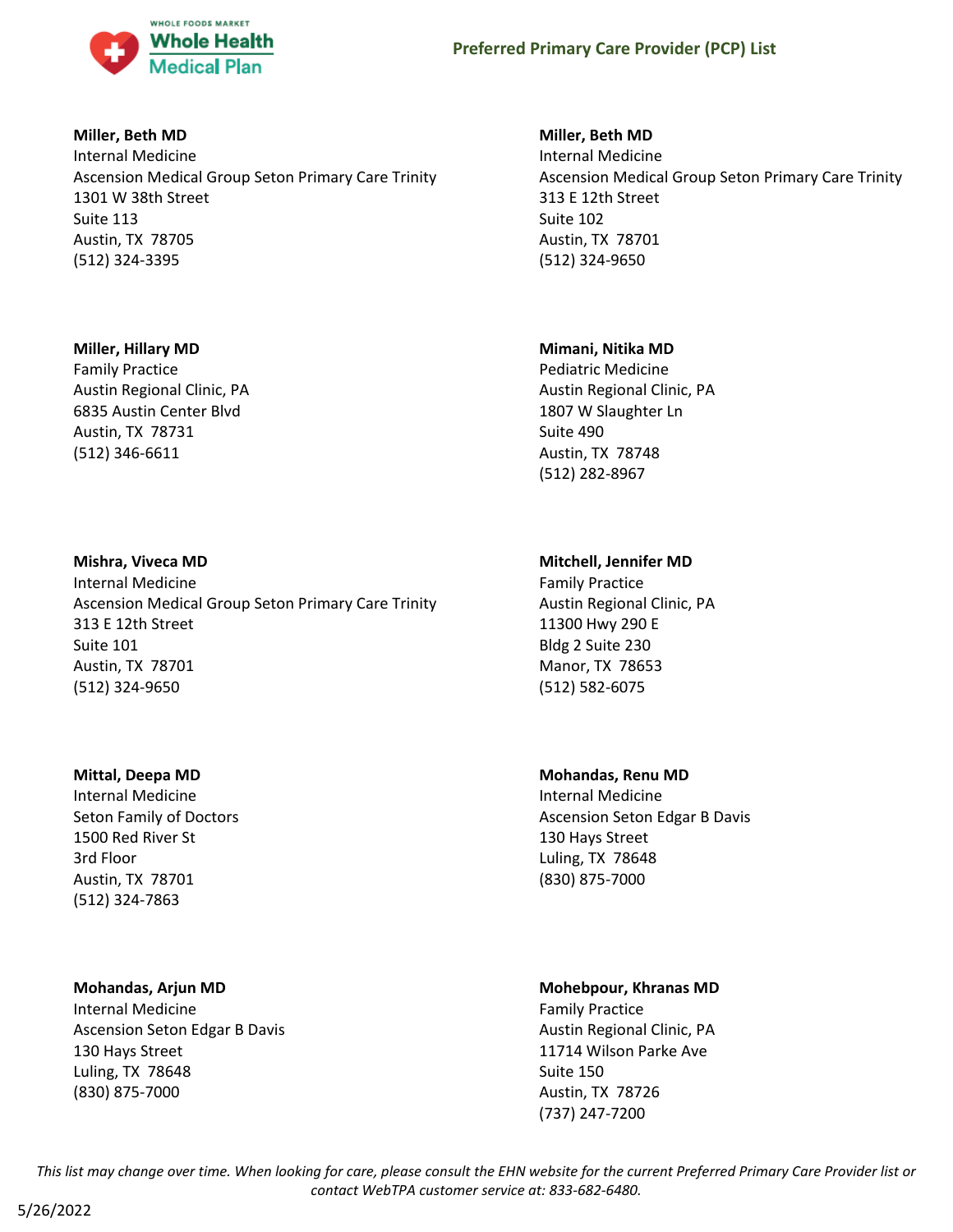

# **Momin, Sonika MD**

Family Practice Seton Family of Doctors 3501 Mills Avenue Austin, TX 78731 (512) 324-2000

# **Moreno, Alejandro MD**

Internal Medicine Dell Seton Medical Center at the University of Texas 1500 Red River St Austin, TX 78701 (512) 324-7000

# **Moriates, Christopher MD**

Internal Medicine Dell Seton Medical Center at the University of Texas 1500 Red River St Austin, TX 78701 (512) 324-7000

# **Mouser, Rebecca MD**

Pediatric Medicine Austin Regional Clinic, PA 1807 Slaughter Ln Suite 490 Austin, TX 78748 (512) 346-6611

# **Naik, Manish MD**

Internal Medicine Austin Regional Clinic, PA 801 E Whitestone Blvd Building C Cedar Park, TX 78613 (512) 259-3467

# **Moreland, Christopher MD**

Internal Medicine Dell Seton Medical Center at the University of Texas 1500 Red River St Austin, TX 78701 (512) 324-7863

# **Morgan, Elizabeth MD**

Family Practice Ascension Medical Group Seton Primary Care Stone Hill 1512 Town Center Dr Suite 100 Pflugerville, TX 78660 (512) 324-4875

# **Morrison, Bryan MD**

Family Practice Austin Regional Clinic, PA 801 E Whitestone Blvd Building C Cedar Park, TX 78613 (512) 259-3467

# **Naglieri, Lori MD**

Family Practice Ascension Seton Shoal Creek 3501 Mills Ave Austin, TX 78731 (512) 324-2000

# **Nakamura, Jennifer MD**

Internal Medicine Ascension Medical Group Seton Primary Care Trinity 313 E 12th Street Suite 100 Austin, TX 78701 (512) 324-9650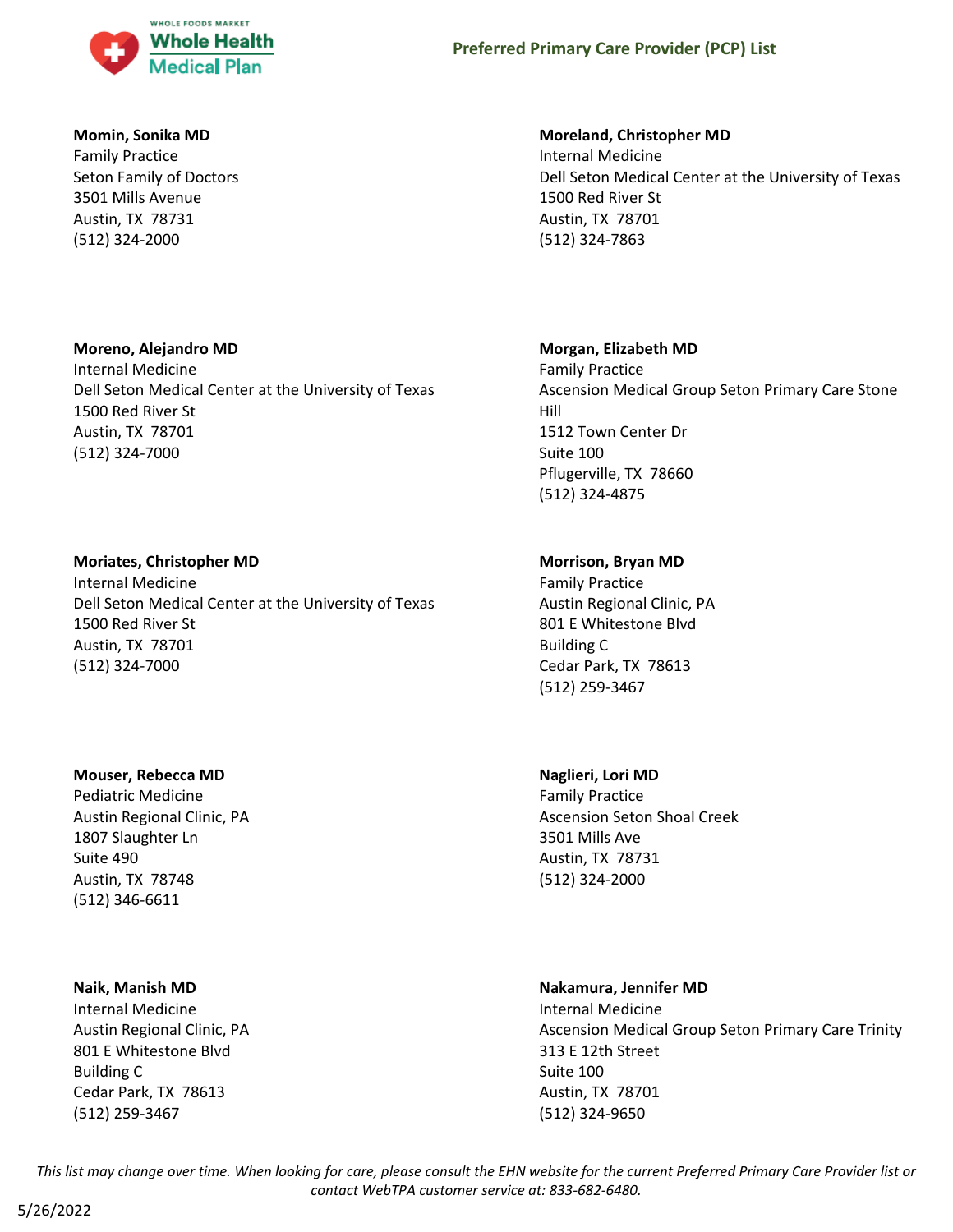

# **Nakonechna, Olena MD**

Pediatric Medicine Ascension Medical Group Seton Primary Care McCarthy 2811 E 2nd Street Austin, TX 78702 (512) 324-4930

# **Nelson, Casey PA**

Internal Medicine One Medical 319 Congress Avenue Suite 100 Austin, TX 78701 (512) 491-1095

# **Nguyen, Ky MD**

Pediatric Medicine Austin Regional Clinic, PA 10401 Anderson Mill Rd Suite 110B Austin, TX 78750 (512) 250-5571

# **Nguyen, Joe MD**

Family Practice Austin Regional Clinic, PA 940 Hester's Crossing Rd Round Rock, TX 78681 (512) 244-9024

# **Nick, Brent MD, F.A.A.P.**

Pediatric Medicine Austin Regional Clinic, PA 801 E Whitestone Blvd Building C Cedar Park, TX 78613 (512) 259-3467

# **Nashaat, Zayd MD**

Internal Medicine Austin Regional Clinic, PA 3828 South 1st St Austin, TX 78704 (512) 443-1311

# **Nentwig, Mark PA**

Family Practice Ascension Medical Group Seton Express Care Arbor Trails 4301 W William Cannon Dr Bldg E Suite 320 Austin, TX 78749 (512) 324-8980

# **Nguyen, Thu DO**

Pediatric Medicine Austin Regional Clinic, PA 22420 IH 35 Suite 203 Kyle, TX 78640 (737) 404-0347

# **Nguyen, Chau DO**

Internal Medicine Austin Regional Clinic, PA 940 W University Ave Suite 101 Georgetown, TX 78626 (512) 819-0264

# **Nieto, Kirsten MD**

Internal Medicine Ascension Medical Group Seton Neurology 1400 N IH-35 Suite 300 Austin, TX 78701 (512) 324-3540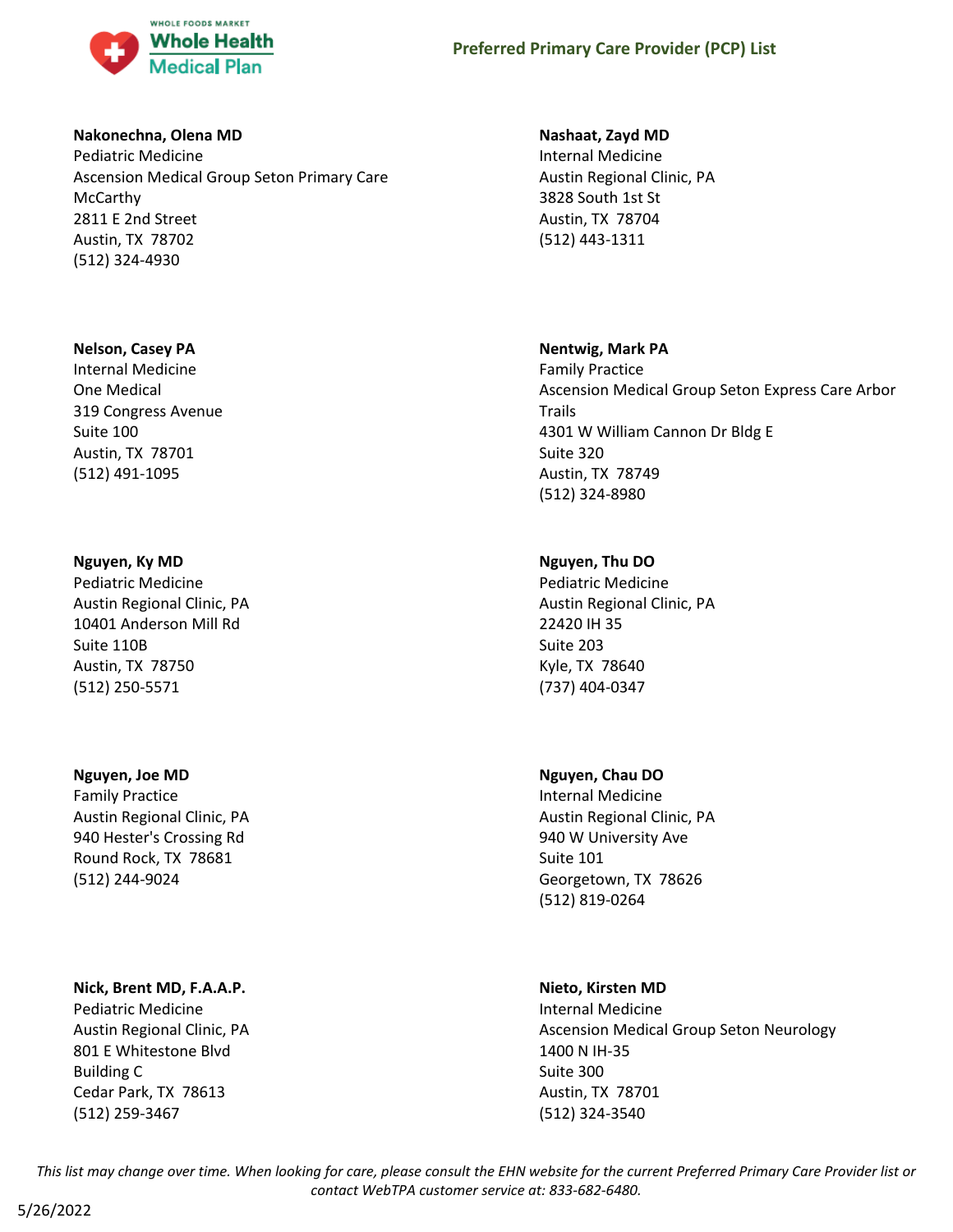

# **Nieto, Kirsten MD**

Internal Medicine Dell Seton Medical Center at the University of Texas 1500 Red River St Austin, TX 78701 (512) 324-7000

Dell Seton Medical Center at the University of Texas

# **Nieto, Kirsten MD**

Internal Medicine Ascension Medical Group Seton PM&R 1600 W 38th St Suite 308 Austin, TX 78731 (512) 324-3540

# **Norris, Robert MD**

Family Practice Austin Regional Clinic, PA 3828 South 1st St Austin, TX 78704 (512) 443-1311

# **Norton, Christine DO**

**Niezgoda, Colin PA-C** Internal Medicine

1500 Red River St Austin, TX 78701 (512) 324-7863

Family Practice Seton Family of Doctors 3501 Mills Avenue Austin, TX 78731 (512) 324-2000

# **Nugent, Mark MD**

Family Practice Austin Regional Clinic, PA 15801 W Hwy 71 Building 1; Suite 100 Bee Cave, TX 78738 (512) 676-2500

# **Ostler, Heid MD**

Family Practice Austin Regional Clinic, PA 11714 Wilson Parke Ave Suite 150 Austin, TX 78726 (512) 346-6611

#### **Norwood, Aliza MD**

Internal Medicine Dell Seton Medical Center at the University of Texas 1500 Red River St Austin, TX 78701 (512) 324-7863

# **Oliver, Angelle MD**

Pediatric Medicine Austin Regional Clinic, PA 10401 Anderson Mill Rd Suite 110B Austin, TX 78750 (512) 250-5571

# **Ousley, Kia MD**

Family Practice Austin Regional Clinic, PA 801 E Whitestone Boulevard Building C Cedar Park, TX 78613 (512) 259-3467

*This list may change over time. When looking for care, please consult the EHN website for the current Preferred Primary Care Provider list or contact WebTPA customer service at: 833-682-6480.*

5/26/2022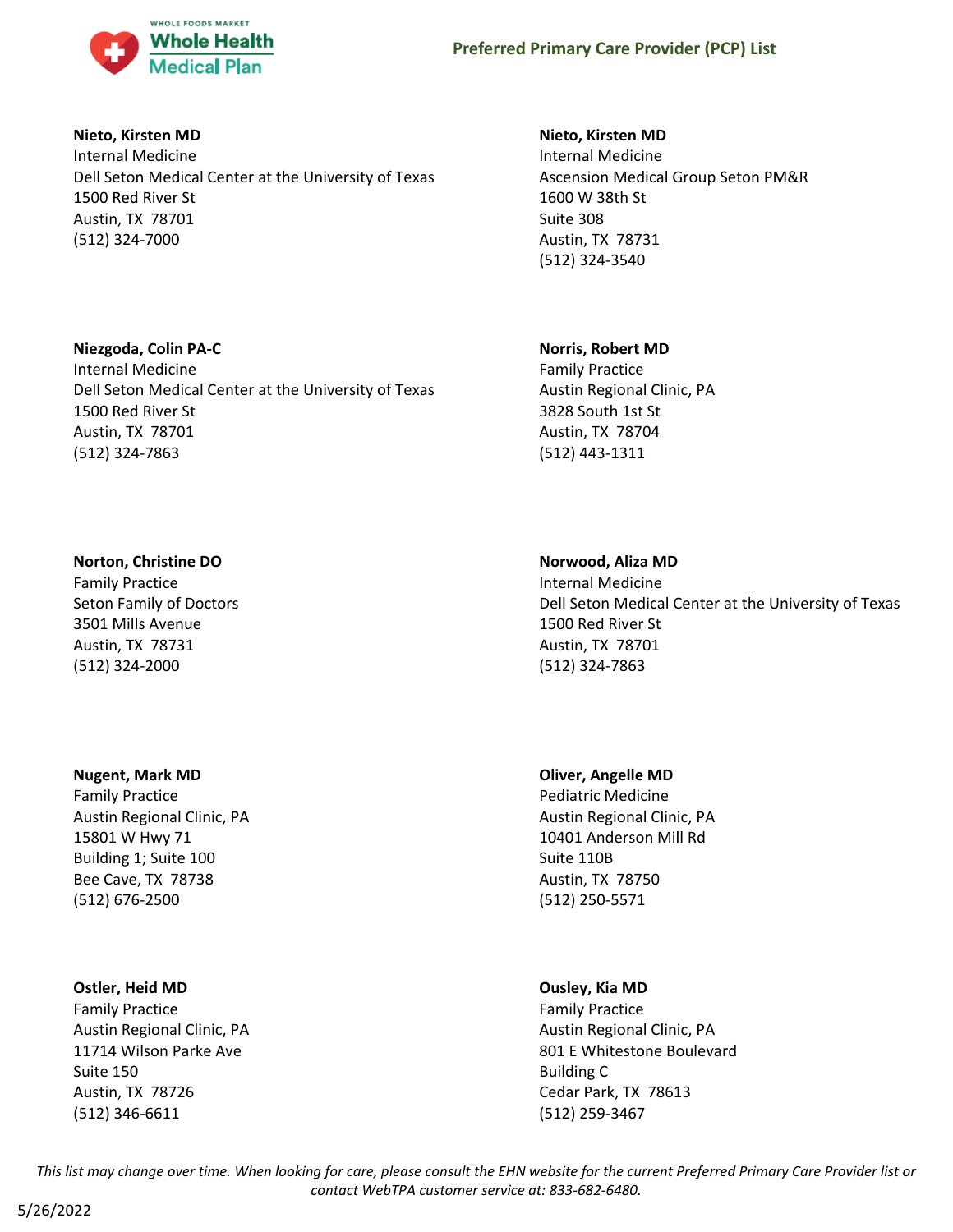

### **Owens, Nancy MD**

Pediatric Medicine Austin Regional Clinic, PA 940 Hester's Crossing Rd Round Rock, TX 78681 (512) 244-9024

#### **Pandian, Balakumar MD**

Internal Medicine Seton Family of Doctors 1500 Red River St 3rd Floor Austin, TX 78701 (512) 324-7863

# **Parker, Danita PA-C**

Internal Medicine Dell Seton Medical Center at the University of Texas 1500 Red River St Austin, TX 78701 (512) 324-7863

# **Parsons, Kazia MD**

Family Practice Austin Regional Clinic, PA 2785 East 7th St Austin, TX 78702 (737) 910-6700

# **Patel, Krupaben MD**

Family Practice Austin Regional Clinic, PA 12779 West SH 29 Liberty Hill, TX 78642 (512) 778-7003

# **Ozturk, Imren MD**

Family Practice Austin Regional Clinic, PA 940 W University Ave Suite 101 Georgetown, TX 78626 (512) 819-0264

# **Pandya, Charuben MD**

Pediatric Medicine Austin Regional Clinic, PA 801 E Whitestone Blvd Building C Cedar Park, TX 78613 (512) 259-3467

# **Parker, Michael PA**

Family Practice Seton Family of Doctors 1905 SW H K Dodgen Loop Temple, TX 76502 (254) 298-2400

# **Parthasarathy, Urmila DO**

Family Practice Austin Regional Clinic, PA 10401 Anderson Mill Rd Suite 110B Austin, TX 78750 (512) 250-5571

# **Patel, Hemali MD**

Internal Medicine Dell Seton Medical Center at the University of Texas 1500 Red River St Austin, TX 78701 (512) 324-7863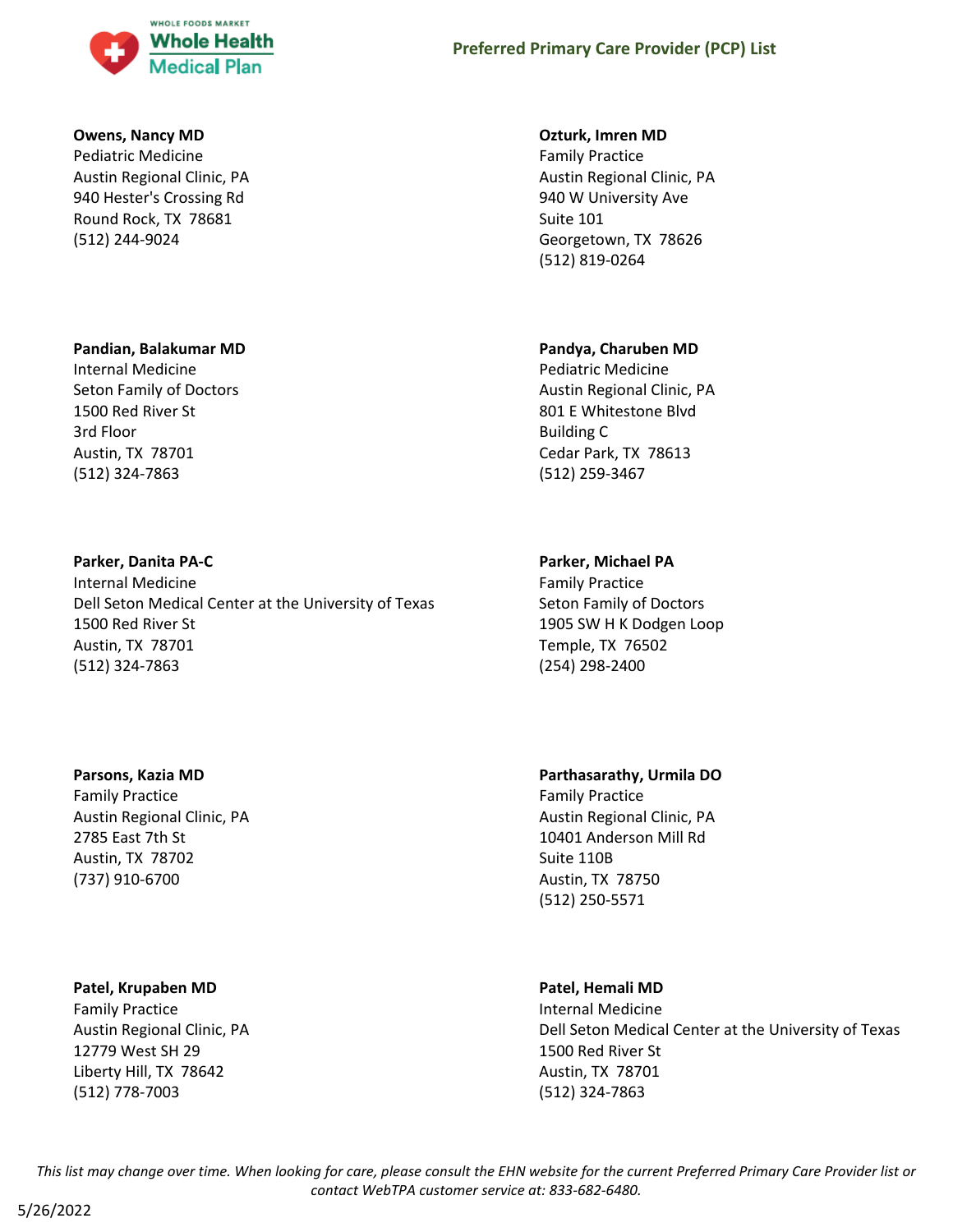

# **Patel, Veena MD**

Internal Medicine Dell Seton Medical Center at the University of Texas 1500 Red River St Austin, TX 78701 (512) 324-4780

# **Pegany, Mohinder MD**

Internal Medicine Austin Regional Clinic, PA 801 E Whitestone Blvd Building C Cedar Park, TX 78613 (512) 259-3467

# **Perez, Maria MD**

Internal Medicine Ascension Medical Group Seton Primary Care Trinity 1500 Red River St Austin, TX 78701 (512) 324-7000

# **Perez, Kenneth DO**

Family Practice Austin Regional Clinic, PA 3828 South 1st St Austin, TX 78704 (512) 443-1311

# **Peterson, Keerti MD**

Pediatric Medicine Austin Regional Clinic, PA 801 E Whitestone Blvd Building C Cedar Park, TX 78613 (512) 259-3467

# **Patel, Snehal MD**

Internal Medicine Dell Seton Medical Center at the University of Texas 1500 Red River St Austin, TX 78701 (512) 324-7863

#### **Perera, Chrishanthi MD**

Internal Medicine Ascension Medical Group 1905 SW H K Dodgen Loop Temple, TX 76502 (254) 298-2400

#### **Perez, Maria MD**

Internal Medicine Ascension Medical Group Seton Primary Care Trinity 313 E 12th Street Suite 101 Austin, TX 78701 (512) 324-9650

#### **Peterson, Ryan MD**

Pediatric Medicine Austin Regional Clinic, PA 2100 Autumn Slate Dr Suite 150 Pflugerville, TX 78660 (737) 220-7200

#### **Phalen, Letitia MD**

Internal Medicine Ascension Seton Northwest 11113 Research Blvd Austin, TX 78759 (512) 324-1019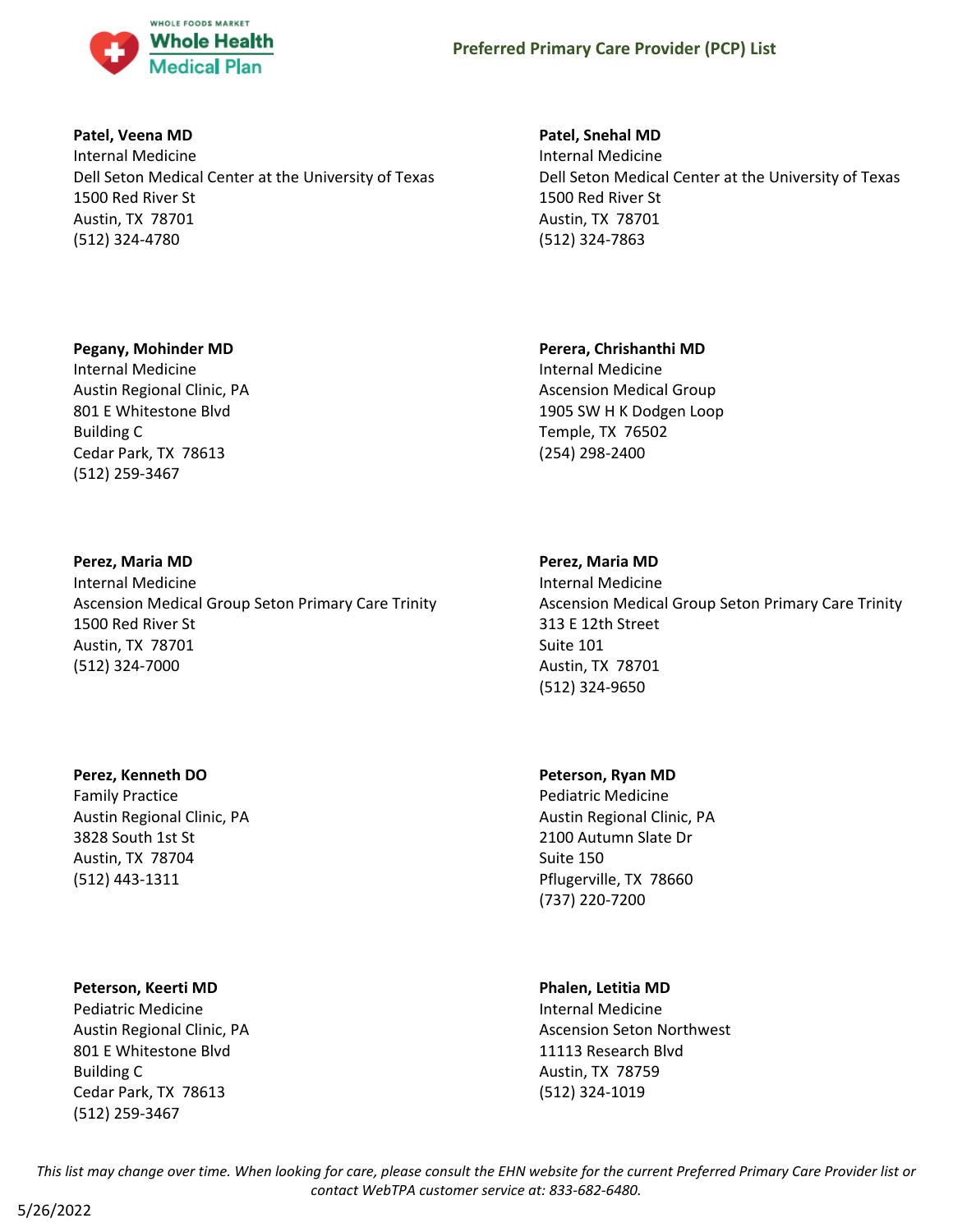

# **Pierce, Read MD**

Internal Medicine Dell Seton Medical Center at the University of Texas 1500 Red River St Austin, TX 78701 (512) 324-7863

# **Pool, Garrett MD**

Family Practice Seton Family of Doctors 1905 SW H K Dodgen Loop Temple, TX 76502 (254) 298-2400

# **Pratt, Adriana MD**

Family Practice Austin Regional Clinic, PA 15801 W Hwy 71 Building 1; Suite 100 Bee Cave, TX 78738 (512) 676-2500

# **Prochnow, Ross MD**

Pediatric Medicine Austin Regional Clinic, PA 4515 Seton Center Pkwy Suite 220 Austin, TX 78759 (512) 338-8388

# **Pruitt, Enas MD**

Family Practice Austin Regional Clinic, PA 940 Hester's Crossing Rd Round Rock, TX 78681 (512) 244-9024

# **Poage, Cameron MD**

Internal Medicine Austin Regional Clinic, PA 801 E Whitestone Blvd Building C Cedar Park, TX 78613 (512) 259-3467

# **Posey, Jonathan MD**

Internal Medicine Austin Regional Clinic, PA 4100 Everett St Suite 400 Kyle, TX 78640 (512) 295-1333

# **Prete, Michael MD**

Internal Medicine Austin Regional Clinic, PA 6835 Austin Center Blvd Austin, TX 78731 (512) 346-6611

# **Pruitt, Enas MD**

Family Practice Ascension Seton Shoal Creek 3501 Mills Ave Austin, TX 78731 (512) 324-2000

# **Queng, John MD**

Family Practice Austin Regional Clinic, PA 6835 Austin Center Blvd Austin, TX 78731 (512) 346-6611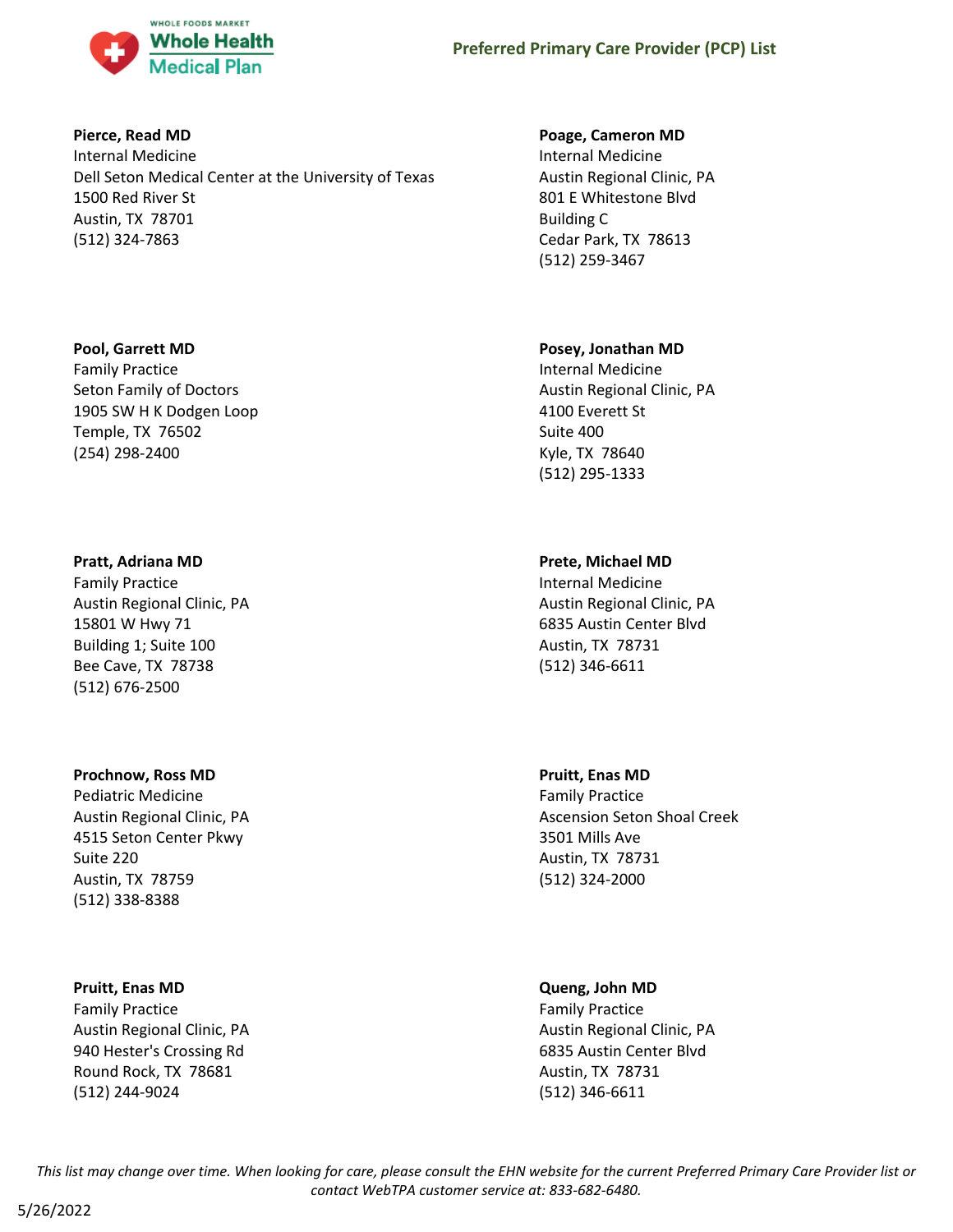

### **Rajan, Aswini MD**

Internal Medicine Austin Regional Clinic, PA 801 E Whitestone Blvd Building C Cedar Park, TX 78613 (512) 259-3467

#### **Ramirez, Raul MD**

Internal Medicine Austin Regional Clinic, PA 4100 Everett St Suite 400 Kyle, TX 78640 (512) 295-1333

# **Rangarajan, Anuradha MD**

Family Practice Ascension Medical Group Seton Primary Care Round Rock 2051 Gattis School Road Suite 250 Round Rock, TX 78664 (512) 324-4813

#### **Rezaei-Bazazizad, Knema MD**

Pediatric Medicine Austin Regional Clinic, PA 1807 W Slaughter Ln Suite 490 Austin, TX 78748 (512) 282-8967

#### **Risal, Bandana APRN**

Family Practice Austin Regional Clinic, PA 940 Hester's Crossing Rd Round Rock, TX 78681 (512) 244-9024

### **Ramesh, Jananie MD**

Internal Medicine Dell Seton Medical Center at the University of Texas 1500 Red River St Austin, TX 78701 (512) 324-7863

#### **Ramos, Jenelyn MD**

Family Practice Austin Regional Clinic, PA 6835 Austin Center Blvd Austin, TX 78731 (512) 346-6611

#### **Rashid, Alan MD**

Pediatric Medicine Austin Regional Clinic, PA 940 Hester's Crossing Rd Round Rock, TX 78681 (512) 244-9024

# **Rice-Monteiro, Kellie DO**

Pediatric Medicine Austin Regional Clinic, PA 801 E Whitestone Blvd Building C Cedar Park, TX 78613 (512) 259-3467

#### **Riser, Rebecca MD**

Pediatric Medicine Seton Family of Doctors 1905 SW H K Dodgen Loop Temple, TX 76502 (254) 298-2400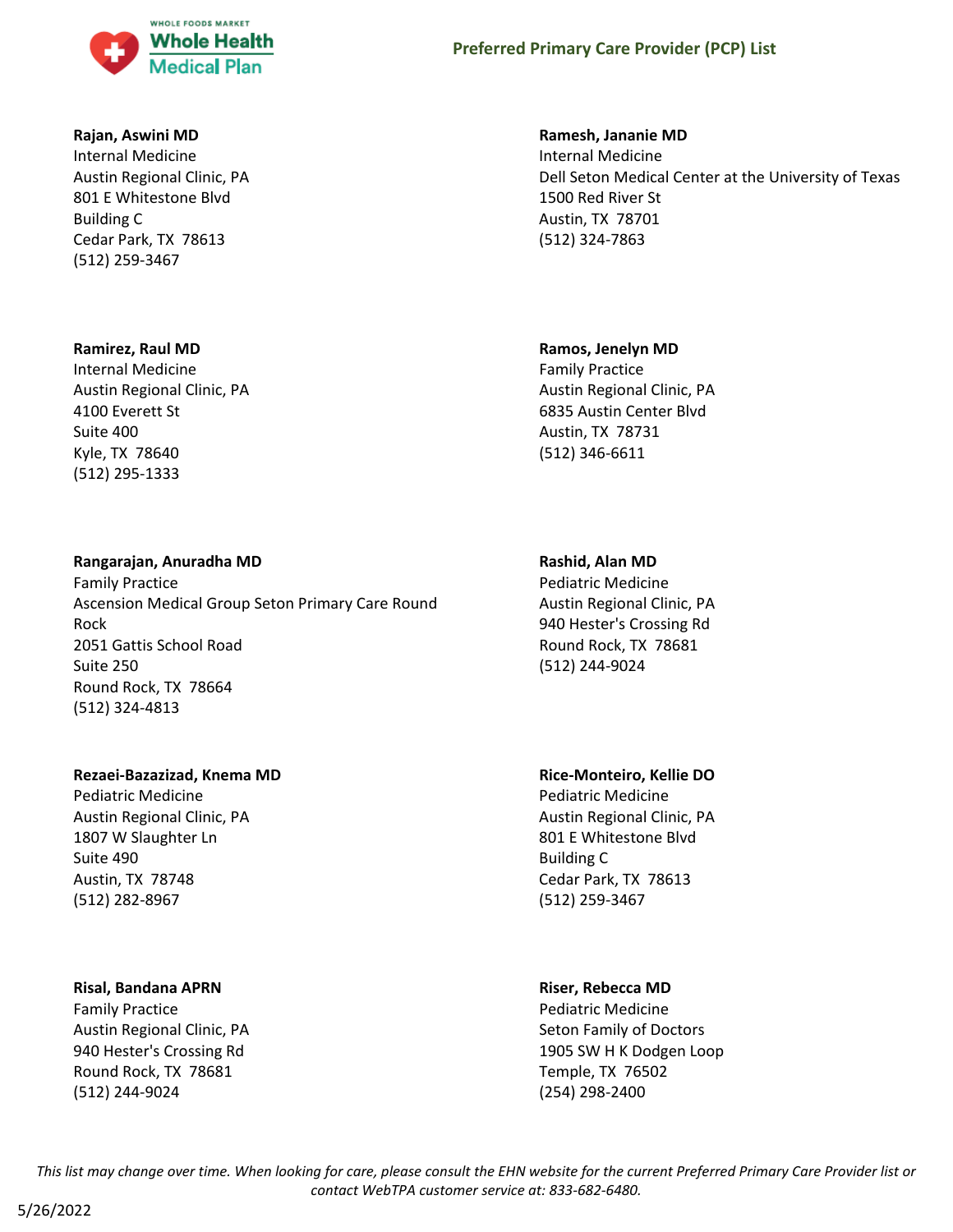

# **Risinger, Christy MD**

Internal Medicine Ascension Medical Group Seton Primary Care Stone Hill 1512 Town Center Dr Suite 100 Pflugerville, TX 78660 (512) 324-4875

# **Rogers, James DO**

Family Practice Austin Regional Clinic, PA 940 W University Ave Suite 101 Georgetown, TX 78626 (512) 819-0264

# **Romero, Leigh MD**

Family Practice Seton Family of Doctors 201 University Oak Blvd Suite 1260 Round Rock, TX 78665 (512) 324-9270

# **Romero, Leigh MD**

Family Practice Seton Family of Doctors 4301 W William Cannon Dr Bldg E Suite 320 Austin, TX 78749 (512) 345-5925

# **Rouf, Emran MD**

Internal Medicine Seton Family of Doctors 7701 Metropolis Dr Bldg 13 Suite 100 Austin, TX 78744 (512) 324-9999

# **Robinson, Brandon DO**

Family Practice Austin Regional Clinic, PA 6835 Austin Center Blvd Austin, TX 78731 (512) 346-6611

# **Romero, Karen DO**

Family Practice Austin Regional Clinic, PA 1807 W Slaughter Ln Suite 490 Austin, TX 78748 (512) 282-8967

# **Romero, Leigh MD**

Family Practice Seton Family of Doctors 301 Seton Pkwy Suite 300 Round Rock, TX 78665 (512) 324-9270

# **Romero, Leigh MD**

Family Practice Seton Family of Doctors 701 S Capital of Texas Hwy Suite Q900 Austin, TX 78746 (512) 324-6970

# **Saba, Mansoor MD**

Pediatric Medicine Austin Regional Clinic, PA 801 E Whitestone Boulevard Building C Cedar Park, TX 78613 (512) 259-3467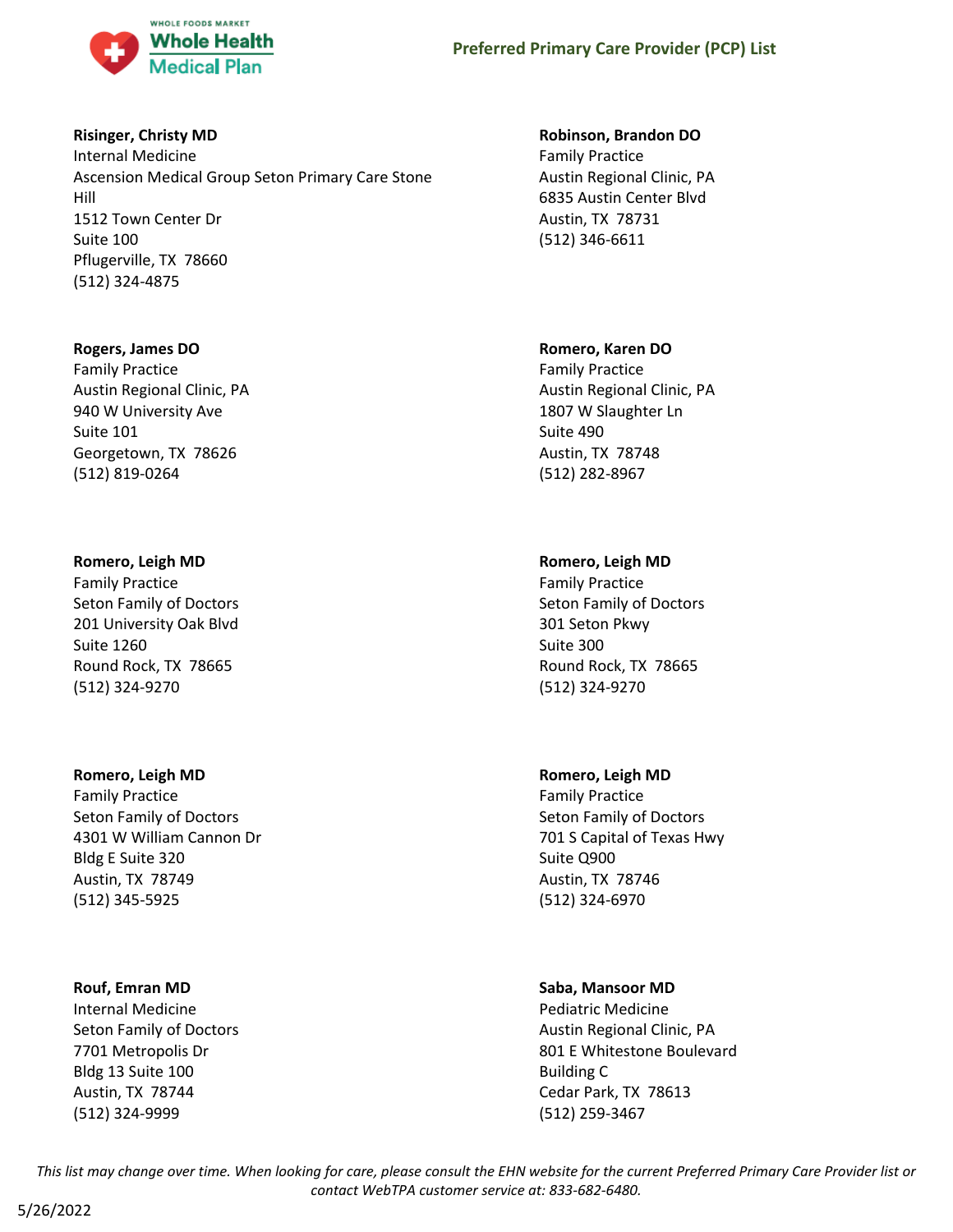

# **Sadler, Holli MD**

Internal Medicine Seton Family of Doctors 1500 Red River St 3rd Floor Austin, TX 78701 (512) 324-7863

# **Salib, Sherine MD**

Internal Medicine Dell Seton Medical Center at the University of Texas 1500 Red River St Austin, TX 78701 (512) 324-7000

# **Samuel, Shirlene DO**

Pediatric Medicine Austin Regional Clinic, PA 3816 South 1st St Austin, TX 78704 (512) 443-1311

# **Sanchez-Ellig, Marina MD**

Family Practice Austin Regional Clinic, PA 3828 South 1st St Austin, TX 78704 (512) 443-1311

# **Sangeetha, Mariappan MD, MPH**

Family Practice Austin Regional Clinic, PA 2100 Autumn Slate Dr Building 1, Suite 150 Pflugerville, TX 78660 (737) 220-7200

# **Saghir, Nabeel MD**

Internal Medicine Seton Family of Doctors 1500 Red River St 3rd Floor Austin, TX 78701 (512) 324-7863

# **Samaan, Michael MD**

Family Practice Austin Regional Clinic, PA 1807 W Slaughter Ln Suite 490 Austin, TX 78748 (512) 282-8967

# **Sanchez, Hector MD**

Internal Medicine Austin Regional Clinic, PA 15803 Windermere Dr Suite 103 Pflugerville, TX 78660 (512) 989-2680

# **Sandeep, Bodige DO**

Family Practice Austin Regional Clinic, PA 801 E Whitestone Boulevard Building C Cedar Park, TX 78613 (512) 259-3467

# **Sarah, John MD**

Pediatric Medicine Austin Regional Clinic, PA 11714 Wilson Parke Ave Suite 150 Austin, TX 78726 (512) 346-6611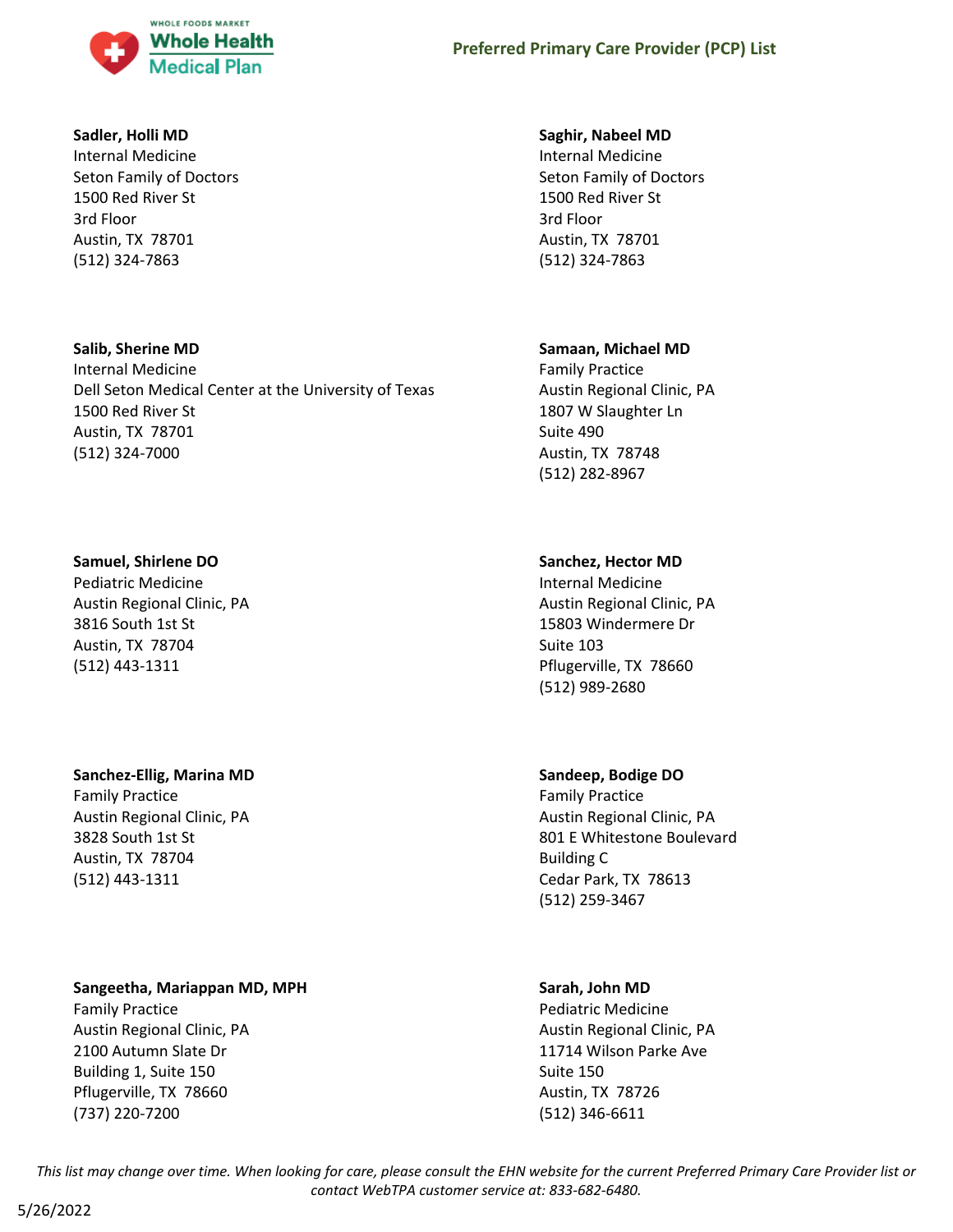

### **Sarah, Jones MD**

Pediatric Medicine Austin Regional Clinic, PA 1807 Slaughter Lane Suite 490 Austin, TX 78748 (512) 346-6611

# **Sawhney, Charu DO**

Internal Medicine Ascension Medical Group Seton Primary Care Solid Oaks 15808 Ranch Rd 620 N Suite 100 Austin, TX 78717 (512) 324-4850

# **Schultz, Amanda MD**

Family Practice Austin Regional Clinic, PA 22420 IH 35 Suite 203 Kyle, TX 78640 (737) 404-0347

# **Scranton, Maria MD**

Pediatric Medicine Austin Regional Clinic, PA 940 Hester's Crossing Rd Round Rock, TX 78681 (512) 244-9024

# **Shah, Reema DO**

Internal Medicine Dell Seton Medical Center at the University of Texas 1500 Red River St Austin, TX 78701 (512) 324-7863

#### **Sardan, Mauricio MD**

Internal Medicine Seton Family of Doctors 1201 W 38th St Austin, TX 78705 (512) 324-8399

# **Schaefer, Stewart MD**

Internal Medicine Seton Family of Doctors 1500 Red River St 3rd Floor Austin, TX 78701 (512) 324-7863

# **Schulwolf, Elizabeth MD**

Internal Medicine Dell Seton Medical Center at the University of Texas 1500 Red River St Austin, TX 78701 (512) 324-7863

# **Shah, Sapna MD**

Pediatric Medicine Austin Regional Clinic, PA 10401 Anderson Mill Rd Suite 110B Austin, TX 78750 (512) 250-5571

# **Shah, Arathi MD, F.A.A.P.**

Pediatric Medicine Austin Regional Clinic, PA 4100 Everett St Suite 400 Kyle, TX 78640 (512) 295-1333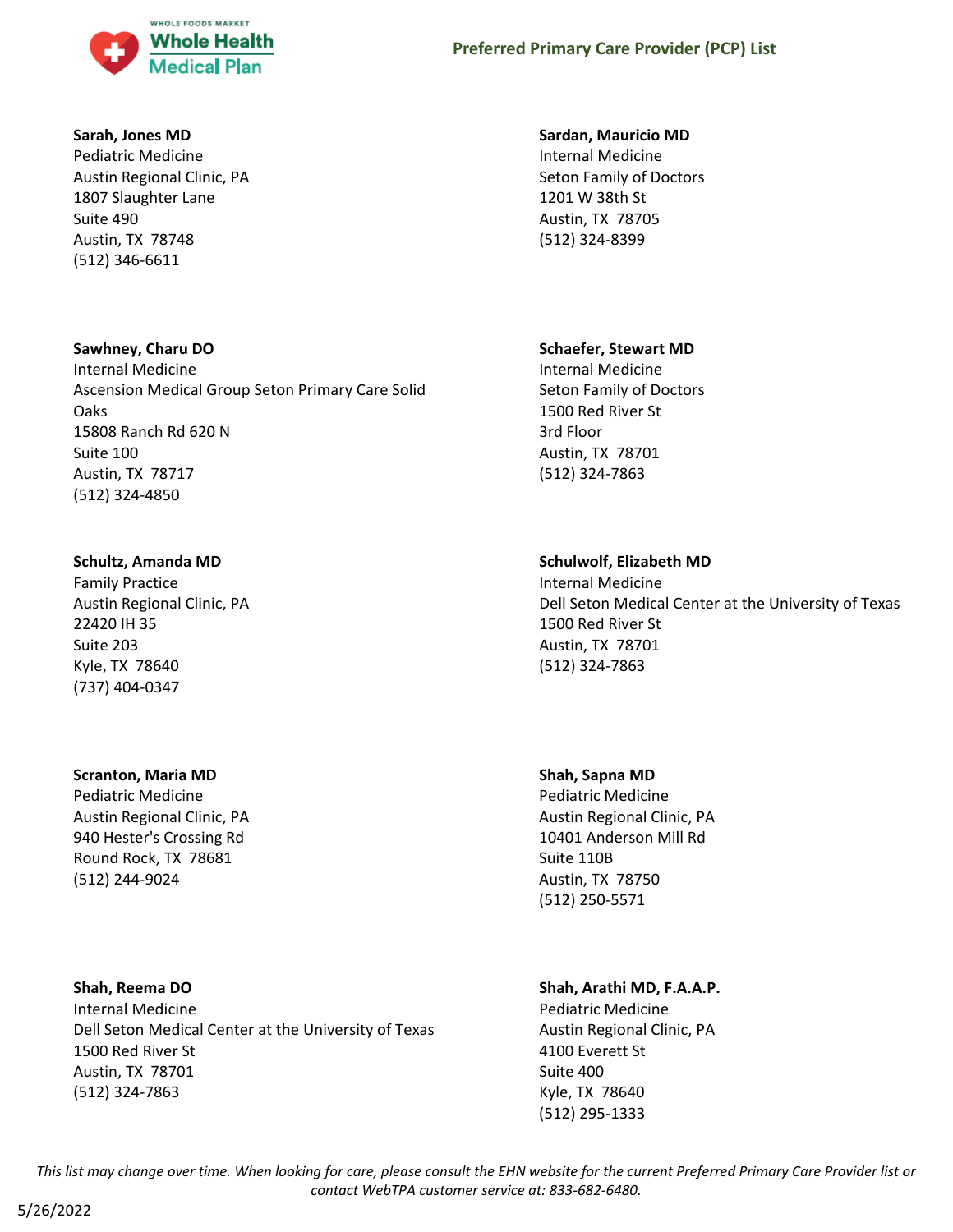

# **Shah, Rita MD**

Internal Medicine Austin Regional Clinic, PA 6835 Austin Center Blvd Austin, TX 78731 (512) 346-6611

# **Sheff, Gregory MD**

Family Practice Austin Regional Clinic, PA 6835 Austin Center Blvd Austin, TX 78731 (512) 346-6611

# **Shepard, Victoria MD**

Family Practice Dell Seton Medical Center at the University of Texas 1500 Red River St Austin, TX 78701 (512) 978-9901

**Siegel, Amy MD** Internal Medicine Austin Regional Clinic, PA 6835 Austin Center Blvd Austin, TX 78731 (512) 346-6611

# **Singh, Shaili MD**

Pediatric Medicine Austin Regional Clinic, PA 15803 Windermere Dr Suite 103 Pflugerville, TX 78660 (512) 989-2680

# **Shapiro, Samantha MD**

Internal Medicine Seton Family of Doctors 1500 Red River St 3rd Floor Austin, TX 78701 (512) 324-7863

# **Shekarchi, Azim MD**

Internal Medicine Austin Regional Clinic, PA 3828 South 1st St Austin, TX 78704 (512) 443-1311

# **Shieh, Sue MD**

Pediatric Medicine Austin Regional Clinic, PA 4515 Seton Center Pkwy Suite 220 Austin, TX 78759 (512) 338-8388

**Simpao, Marc MD**

Internal Medicine Ascension Seton Medical Center Austin 1201 W 38th Street Austin, TX 78705 (512) 324-1019

# **Singh, Maheshwardeep DO**

Family Practice Austin Regional Clinic, PA 4100 Everett St Suite 400 Kyle, TX 78640 (512) 295-1333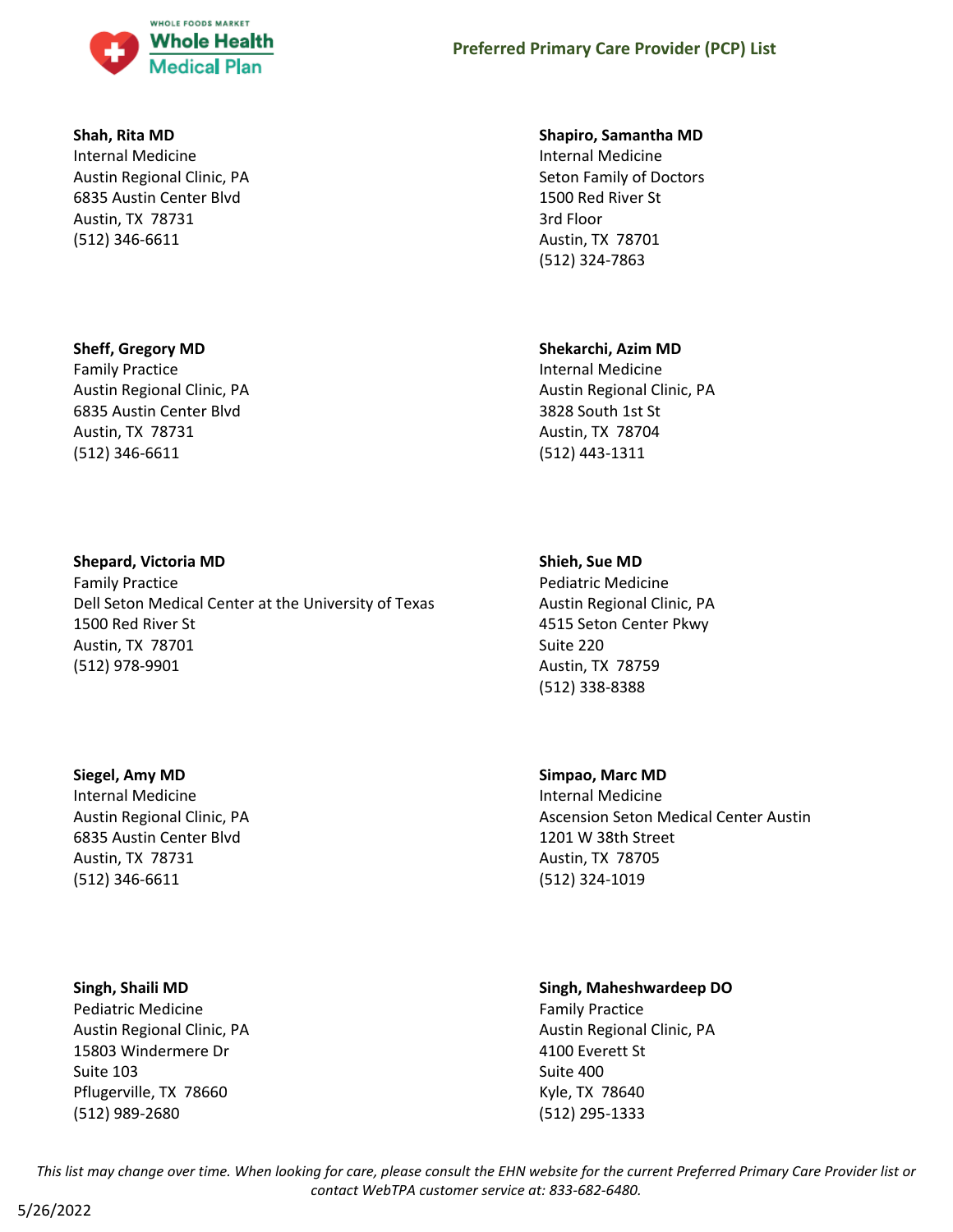

# **Singh, Jasjit MD**

Family Practice Austin Regional Clinic, PA 901 Crystal Falls Pkwy Suite 103 Leander, TX 78641 (512) 259-2198

#### **Smiley, Sarah DO**

Internal Medicine Ascension Seton Northwest 11113 Research Blvd Austin, TX 78759 (512) 324-1019

#### **Snyder, Sierra PA**

Family Practice Ascension Medical Group Seton Express Care Westlake 701 Capital of Texas Hwy South Suite 900 Austin, TX 78746 (512) 324-6970

# **Sowada, Tracy APRN, ACNS-BC**

Family Practice Austin Regional Clinic, PA 10401 Anderson Mill Rd Suite 110B Austin, TX 78750 (512) 250-5571

# **Spann, June MD**

Internal Medicine Ascension Seton Shoal Creek 3501 Mills Ave Austin, TX 78731 (512) 324-4000

#### **Sivam, Senthil MD**

Internal Medicine Seton Family of Doctors 1500 Red River St 3rd Floor Austin, TX 78701 (512) 324-7863

#### **Smith, Theodore DO**

Family Practice Austin Regional Clinic, PA 4100 Everett St Suite 400 Kyle, TX 78640 (512) 295-1333

# **Sosa, Jacqueline MD**

Pediatric Medicine Seton Family of Doctors 1905 SW H K Dodgen Loop Temple, TX 76502 (254) 298-2400

# **Soza, Amanda MD**

Pediatric Medicine Austin Regional Clinic, PA 22420 IH 35 Suite 203 Kyle, TX 78640 (737) 404-0347

# **Spann, Joseph MD**

Internal Medicine Ascension Seton Shoal Creek 3501 Mills Ave Austin, TX 78731 (512) 324-2000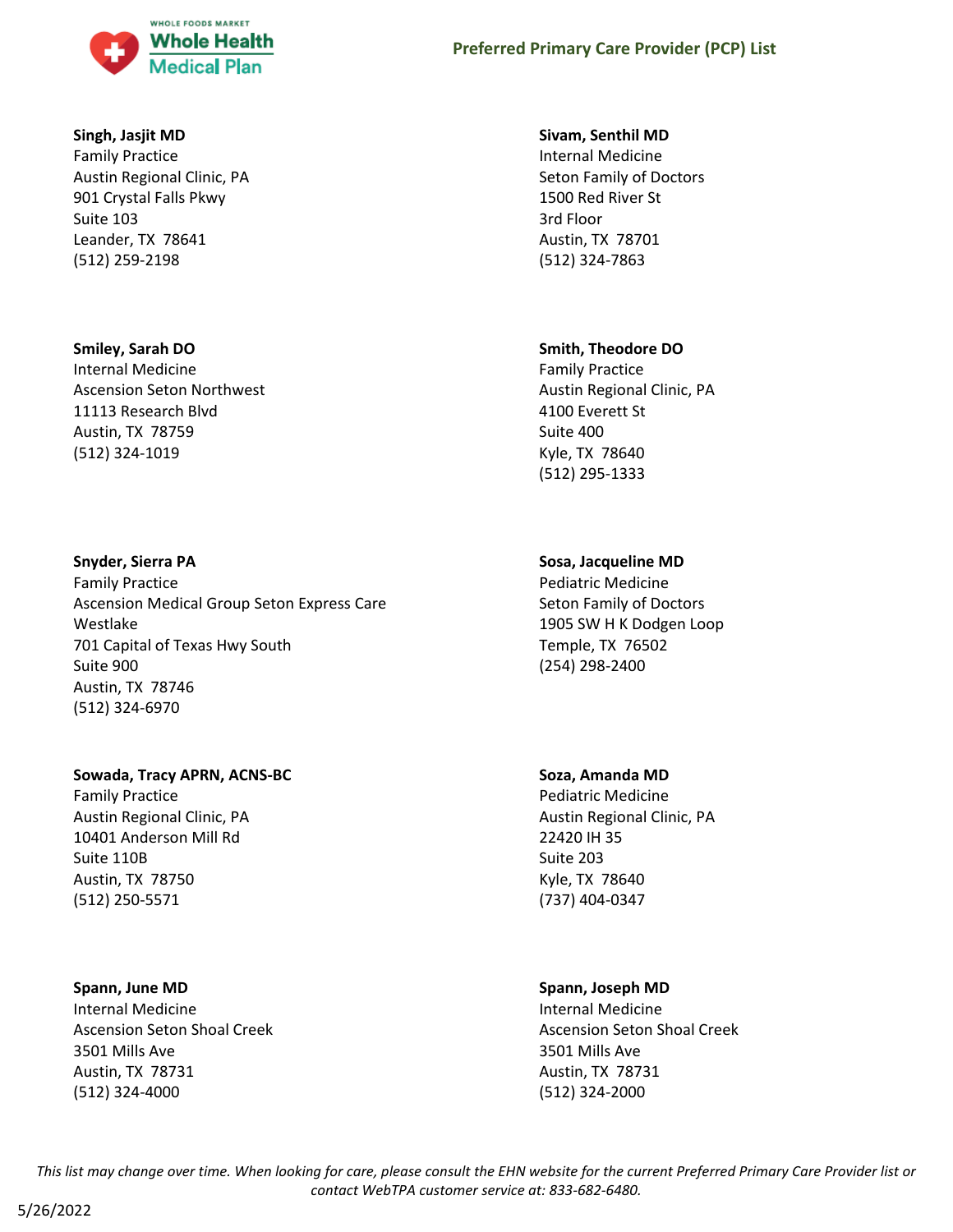

# **Spitler, Florence DO**

Family Practice Seton Family of Doctors 4853 Williams Dr Suite 105 Georgetown, TX 78633 (512) 691-6505

# **Stavinoha, William MD**

Family Practice Ascension Medical Group Seton Primary Care Solid Oaks 130 Hays Street Suite D Luling, TX 78648 (830) 875-3445

# **Stearns, Christopher MD**

Internal Medicine Seton Family of Doctors 1500 Red River St 3rd Floor Austin, TX 78701 (512) 324-7863

# **Stonecipher, Robert MD**

Family Practice Austin Regional Clinic, PA 3828 South 1st St Austin, TX 78704 (512) 443-1311

# **Suhag, Sunaina MD**

Pediatric Medicine Austin Regional Clinic, PA 2785 East 7th St Austin, TX 78702 (737) 910-6700

# **Sprute, Dana MD**

Family Practice Dell Seton Medical Center at the University of Texas 1500 Red River St Austin, TX 78701 (512) 324-7000

# **Stavinoha, William MD**

Family Practice Ascension Medical Group Seton Primary Care Solid Oaks 15808 Ranch Rd 620 N Suite 100 Austin, TX 78717 (512) 324-4850

# **Steed, Crystal DO**

Family Practice Austin Regional Clinic, PA 27600 Ranch Road 12 Building 1 Dripping Springs, TX 78620 (512) 829-9118

# **Suder, John MD**

Internal Medicine Dell Seton Medical Center at the University of Texas 1500 Red River St Austin, TX 78701 (512) 324-7863

# **Suire, Kyle DO**

Family Practice Austin Regional Clinic, PA 151 Exchange Blvd Suite 500 Hutto, TX 78634 (512) 846-1244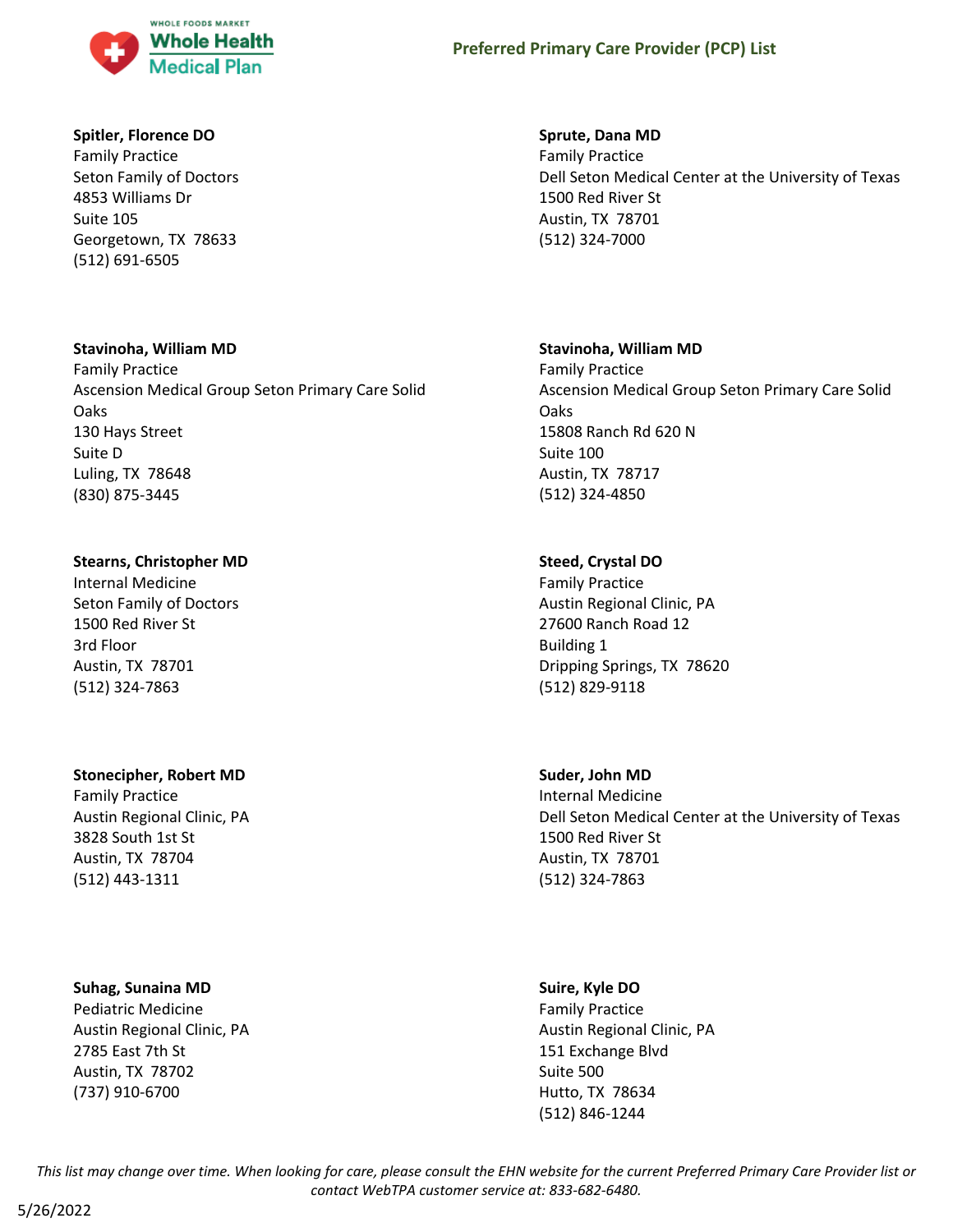

#### **Sunny, Sonie DO**

Internal Medicine Seton Family of Doctors 1500 Red River St 3rd Floor Austin, TX 78701 (512) 324-7863

# **Syed, Asif MD**

Internal Medicine Seton Family of Doctors 130 Hays St 3rd Floor Luling, TX 78648 (830) 875-7000

#### **Tannous, Rawah MD**

Internal Medicine Austin Regional Clinic, PA 1807 W Slaughter Ln Suite 490 Austin, TX 78748 (512) 282-8967

#### **Tatum, Paul MD**

Family Practice Ascension Seton Medical Center Austin 1201 W 38th Street Austin, TX 78705 (512) 324-1000

# **Thrasher, Rebecca MD**

Internal Medicine Dell Seton Medical Center at the University of Texas 1500 Red River St Austin, TX 78701 (512) 324-7863

#### **Suresh, Nithin MD**

Family Practice Ascension Medical Group Seton Primary Care Buda 5235 Overpass Road Suite 100 Buda, TX 78610 (512) 504-0888

### **Syed, Asif MD**

Internal Medicine Seton Family of Doctors 1401 Medical Pkwy Cedar Park, TX 78613

#### **Tashakkorinia, Naimeh MD**

Internal Medicine Austin Regional Clinic, PA 15803 Windermere Dr Suite 103 Pflugerville, TX 78660 (512) 989-2680

#### **Teoh, Raymond MD**

Pediatric Medicine Austin Regional Clinic, PA 4100 Everett St Suite 400 Kyle, TX 78640 (512) 295-1333

# **Thrower, Rebecca MD**

Family Practice Dell Seton Medical Center at the University of Texas 1500 Red River St Austin, TX 78701 (512) 324-7863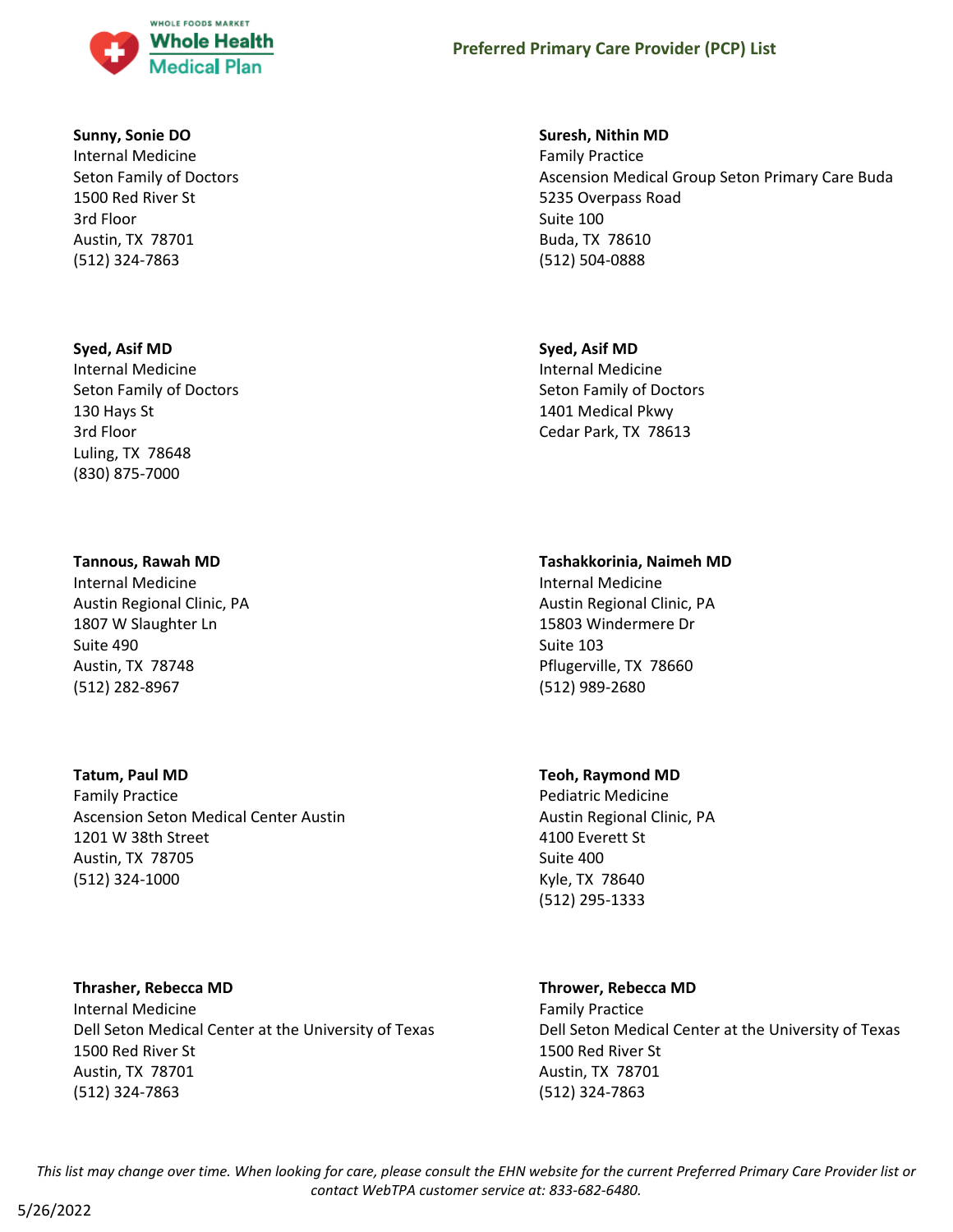

# **Tomkins, Amy DO**

Pediatric Medicine Austin Regional Clinic, PA 940 Hester's Crossing Rd Round Rock, TX 78681 (512) 244-9024

# **Truong, Kimphuong MD**

Family Practice Austin Regional Clinic, PA 10401 Anderson Mill Rd Suite 110B Austin, TX 78750 (512) 250-5571

#### **Vafaee, Mozhgon MD**

Internal Medicine Dell Seton Medical Center at the University of Texas 1500 Red River St Austin, TX 78701 (512) 324-7863

# **Valluri Mallepogu, Manshi MD**

Internal Medicine Austin Regional Clinic, PA 4515 Seton Center Pkwy Suite 220 Austin, TX 78759 (512) 338-8388

# **Van-Dinh, Lan Anh MD**

Pediatric Medicine Austin Regional Clinic, PA 12779 West SH 29 Liberty Hill, TX 78642 (512) 778-7003

#### **Treadwell, Leah MD**

Family Practice Austin Regional Clinic, PA 6835 Austin Center Blvd Austin, TX 78731 (512) 346-6611

# **Uriegas, Rodolfo MD**

Family Practice Austin Regional Clinic, PA 6835 Austin Center Blvd Austin, TX 78731 (512) 346-6611

#### **Valla, Noreen MD**

Family Practice Austin Regional Clinic, PA 2100 Autumn Slate Dr Suite 150 Pflugerville, TX 78660 (737) 220-7200

# **Vandel, Jerry MD**

Internal Medicine Austin Regional Clinic, PA 6835 Austin Center Blvd Austin, TX 78731 (512) 346-6611

#### **Varshney, Deepa MD**

Internal Medicine Seton Family of Doctors 11113 Research Blvd Austin, TX 78759 (512) 324-1019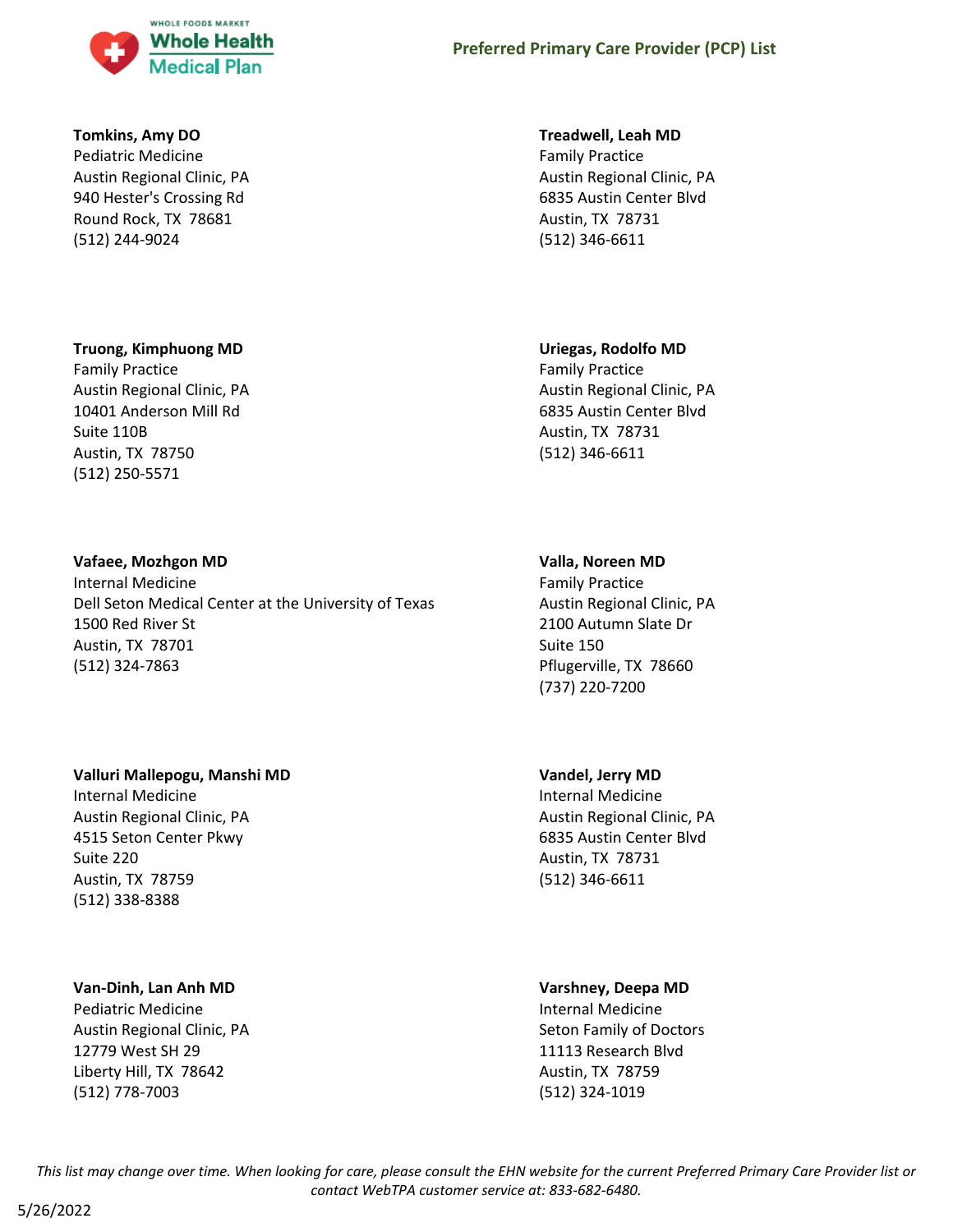

### **Velji, Glenda APRN**

Internal Medicine Ascension Seton Northwest 11113 Research Blvd Austin, TX 78759 (512) 324-1019

#### **Vu-Wallace, Anna MD**

Internal Medicine Ascension Seton Northwest 11113 Research Blvd Austin, TX 78759 (512) 324-1019

#### **Walters, Andrew MD**

Family Practice Austin Regional Clinic, PA 1025 Sendero Springs Dr Suite 120 Round Rock, TX 78681 (737) 220-7500

# **Wang, Changhua MD**

Internal Medicine Ascension Medical Group Seton Primary Care Kyle 5103 Kyle Center Dr Suite 103 Kyle, TX 78640 (512) 504-0855

# **Wartenberg, David MD**

Family Practice Austin Regional Clinic, PA 6835 Austin Center Blvd Austin, TX 78731 (512) 346-6611

#### **Virani, Anisha MD**

Family Practice Austin Regional Clinic, PA 940 Hester's Crossing Rd Round Rock, TX 78681 (512) 244-9024

#### **Wallis, Jack MD**

Family Practice Ascension Medical Group Seton San Marcos 2108 Hunter Road Suite 116 San Marcos, TX 78666 (737) 213-1590

#### **Wang, James MD**

Family Practice Austin Regional Clinic, PA 15801 W Hwy 71 Building 1; Suite 100 Bee Cave, TX 78738 (512) 676-2500

#### **Ward, Michael MD**

Pediatric Medicine Austin Regional Clinic, PA 3420 FM 967 Suite B100 Buda, TX 78610 (512) 295-1608

# **Weeks, David MD**

Internal Medicine Austin Regional Clinic, PA 6835 Austin Center Blvd Austin, TX 78731 (512) 346-6611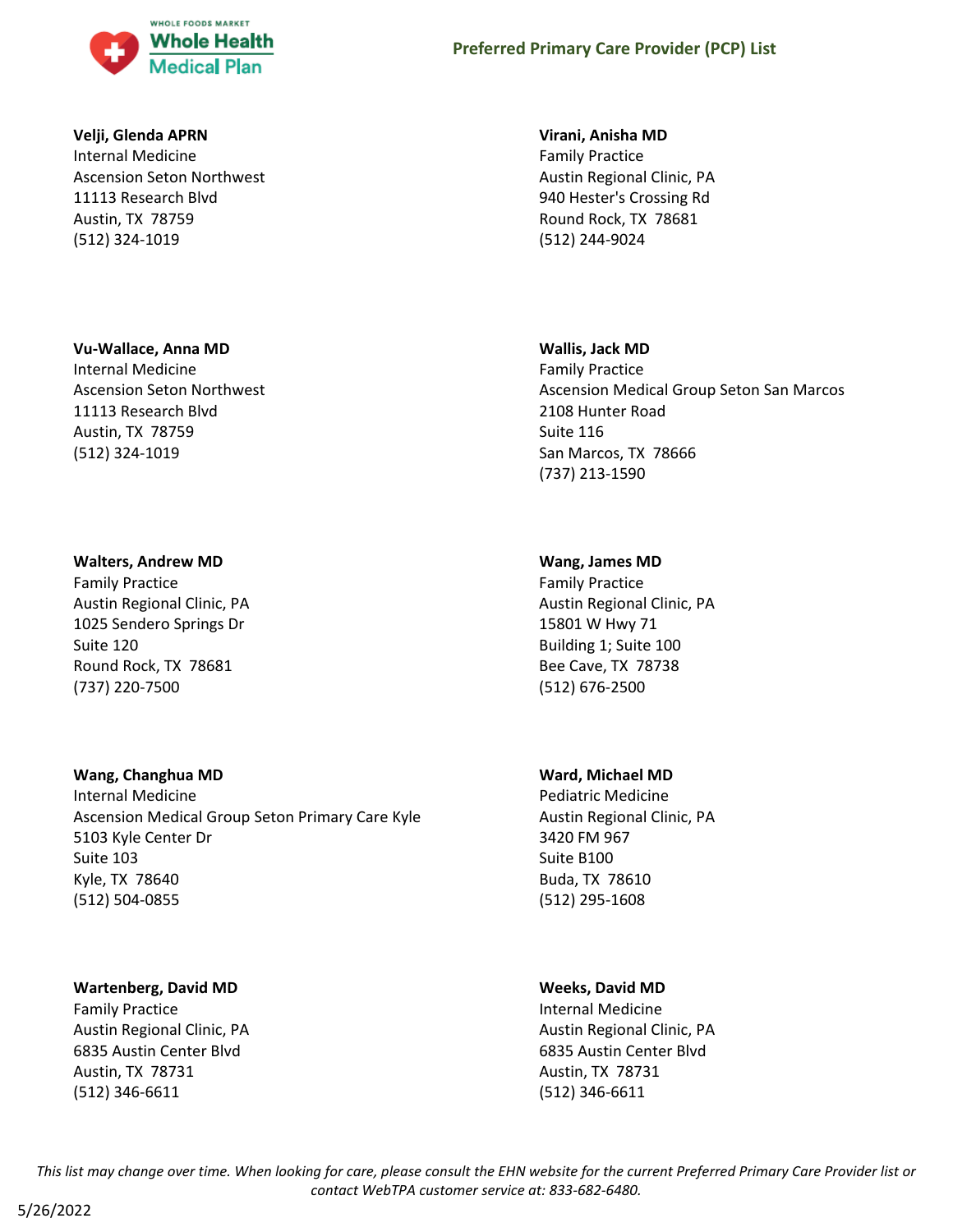

# **Weston, Koren MD**

Internal Medicine Ascension Medical Group Seton Primary Care Balcones Woods 11149 Research Blvd Suite 210 Austin, TX 78759 (512) 231-1901

# **Williams, Natalie MD**

Family Practice Austin Regional Clinic, PA 2785 East 7th St Austin, TX 78702 (737) 910-6700

# **Wong, Albert MD**

Family Practice Austin Regional Clinic, PA 10401 Anderson Mill Rd Suite 110B Austin, TX 78750 (512) 250-5571

# **Wright, Susan DO**

Internal Medicine Seton Family of Doctors 130 Hays Street Luling, TX 78648 (512) 628-1880

# **Wu, Jennifer MD**

Internal Medicine Austin Regional Clinic, PA 801 E Whitestone Blvd Building C Cedar Park, TX 78613 (512) 259-3467

# **White, Alan MD**

Pediatric Medicine Austin Regional Clinic, PA 940 Hester's Crossing Rd Round Rock, TX 78681 (512) 244-9024

# **Wolf, Lydia MD**

Internal Medicine Austin Regional Clinic, PA 4515 Seton Center Pkwy Suite 220 Austin, TX 78759 (512) 338-8388

# **Worrell, Sandra MD**

Family Practice Austin Regional Clinic, PA 4100 Everett St Suite 400 Kyle, TX 78640 (512) 295-1333

# **Wu, Yuefeng MD**

Family Practice Austin Regional Clinic, PA 6835 Austin Center Blvd Austin, TX 78731 (512) 346-6611

# **Yacoub, Hayan MD**

Internal Medicine Austin Regional Clinic, PA 6835 Austin Center Blvd Austin, TX 78731 (512) 346-6611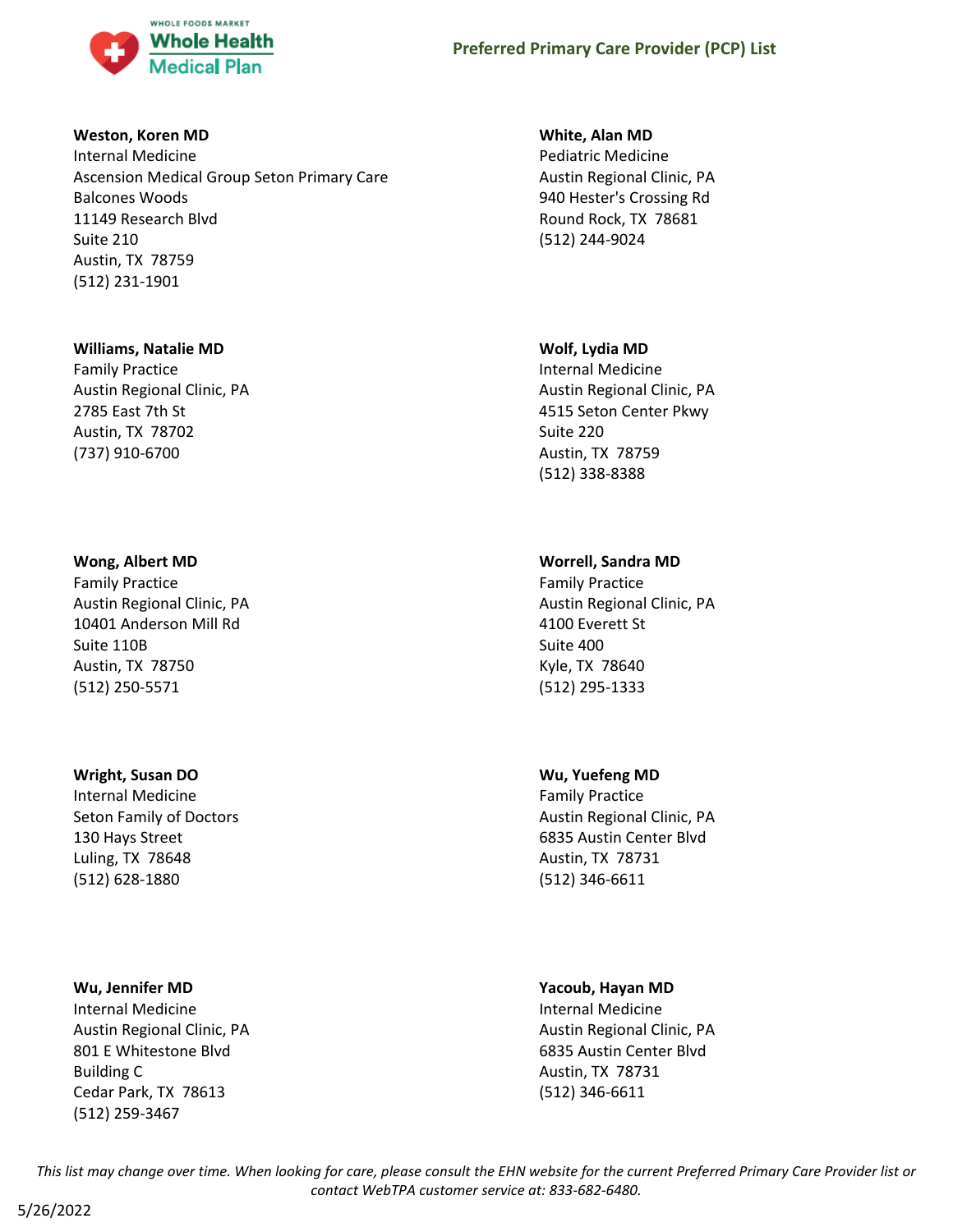

# **Yu, Grace MD**

Pediatric Medicine Austin Regional Clinic, PA 801 E Whitestone Blvd Building C Cedar Park, TX 78613 (512) 259-3467

# **Zachariah, Ajay MD**

Family Practice Ascension Medical Group Seton Express Care Round Rock 201 University Oaks Blvd Suite 1260 Round Rock, TX 78665 (512) 324-4780

# **Zachariah, Ajay MD**

Family Practice Ascension Medical Group Seton Express Care Round Rock 701 S Capital of TX Hwy Suite 900 Austin, TX 78746 (512) 324-6970

# **Zamora, Tabbatha APRN**

Family Practice Ascension Seton Luling Health Center 130 Hays Street Suite B and D Luling, TX 78648 (830) 875-7078

# **Zdunek, Jay DO, MBA**

Family Practice Austin Regional Clinic, PA 6835 Austin Center Blvd Austin, TX 78731 (512) 346-6611

# **Yun, Olivia MD**

Family Practice Austin Regional Clinic, PA 940 Hester's Crossing Rd Round Rock, TX 78681 (512) 244-9024

# **Zachariah, Ajay MD**

Family Practice Ascension Medical Group Seton Express Care Round Rock 5103 Kyle Center Dr Suite 103 Kyle, TX 78640 (512) 504-0833

# **Zamora, Tabbatha APRN**

Family Practice Ascension Seton Edgar B Davis 130 Hays Street Luling, TX 78648  $( )$  -

# **Zamora, Tabbatha APRN**

Family Practice Ascension Seton Luling Health Center 300 S Commerce Street Suite B Lockhart, TX 78644 (512) 398-2331

# **Zibdeh-Lough, Hana DO**

Pediatric Medicine Austin Regional Clinic, PA 940 Hester's Crossing Rd Round Rock, TX 78681 (512) 244-9024